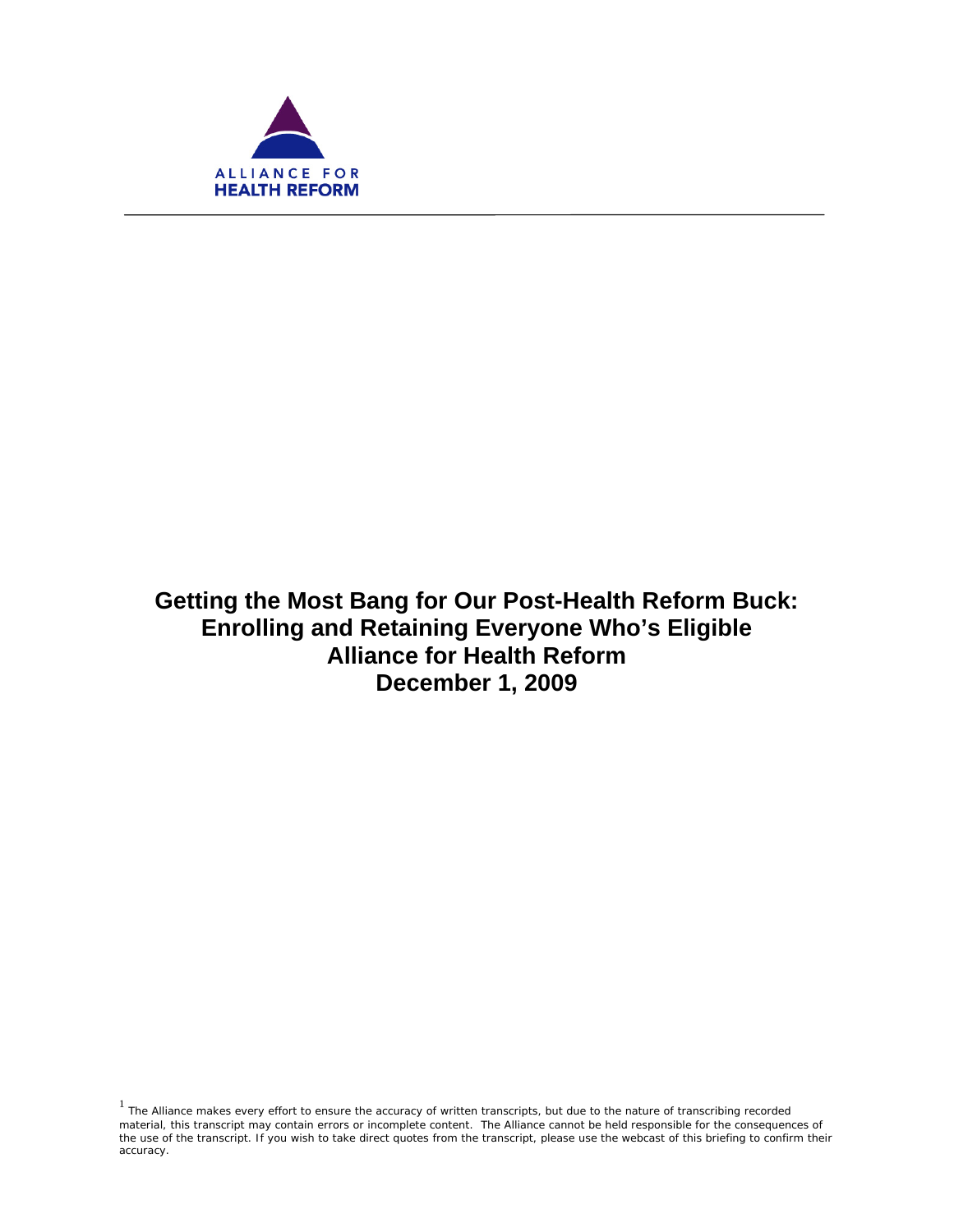[START RECORDING]

**ED HOWARD:** Why don't we get started? I want to welcome you. My name's Ed Howard with the Alliance for Health Reform. I welcome you to this program on how to make sure that millions of Americans who will be made eligible for coverage under these reform proposals being discussed actually sign up and get that coverage and the care that it provides access to.

Extend that welcome on behalf of Senator Rockefeller, Senator Collins, our board of directors. As we said in the announcement for today's program, providing the subsidies to increase access in programs like Medicaid and the Children's Health Insurance Program actually accomplishes very little if subsidies go unused.

Now we know from our experience with the Medicare savings programs and with CHIP and the health coverage tax credit that there are often a lot of big gaps between the number of individuals who are ineligible and the number who are actually participating.

We also know that there are examples of creative and efficient mechanisms already working in a bunch of places to streamline the way we determine and redetermine the individuals who are eligible and actually enroll them once we determine they're eligible. Those examples occur in blues states, in red

<sup>&</sup>lt;sup>1</sup> The Alliance makes every effort to ensure the accuracy of written transcripts, but due to the nature of transcribing recorded material, this transcript may contain errors or incomplete content. The Alliance cannot be held responsible for the consequences of the use of the transcript. If you wish to take direct quotes from the transcript, please use the webcast of this briefing to confirm their accuracy.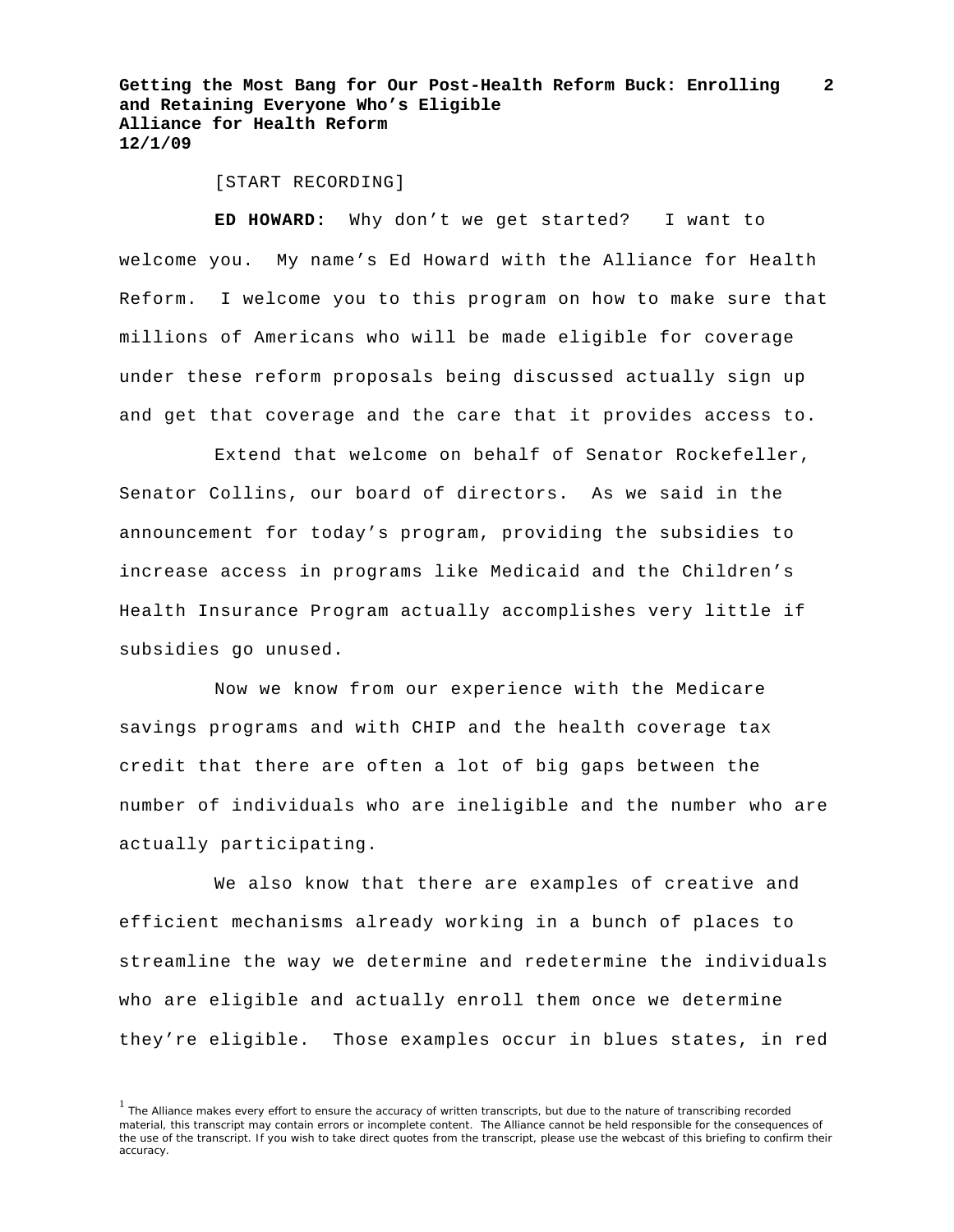states, in purple states. We have a few examples for you today from across that political spectrum.

Our partner in this examination is the Pharmaceutical Research and Manufacturers Association, PhRMA, who not only are supporting today's briefing but they also provided support for the analytical paper by Stan Dorn that provides the foundation for the discussion. I want to thank Greg Gierer and his colleagues at PhRMA for really pushing us to cover this subject, which has gotten little enough attention in the course of the debate.

A few logistical items that those of you who are regulars will recognize. There will be a web cast of this briefing available sometime tomorrow probably on kff.org thanks to our friends at the Kaiser Family Foundation.

They'll also have copies of the materials, electronically, that you have in your packets. Those will be available on our website at allhealth.org and a few days later, we'll have a transcript on our website that you can use to take a more efficient look at the words of wisdom that you'll be hearing later.

At the appropriate time, you can ask questions of our panel. There are microphones that you can use on the floor. There are green cards that you can write your question on and we'll look forward to that part of the conversation in which

<sup>&</sup>lt;sup>1</sup> The Alliance makes every effort to ensure the accuracy of written transcripts, but due to the nature of transcribing recorded material, this transcript may contain errors or incomplete content. The Alliance cannot be held responsible for the consequences of the use of the transcript. If you wish to take direct quotes from the transcript, please use the webcast of this briefing to confirm their accuracy.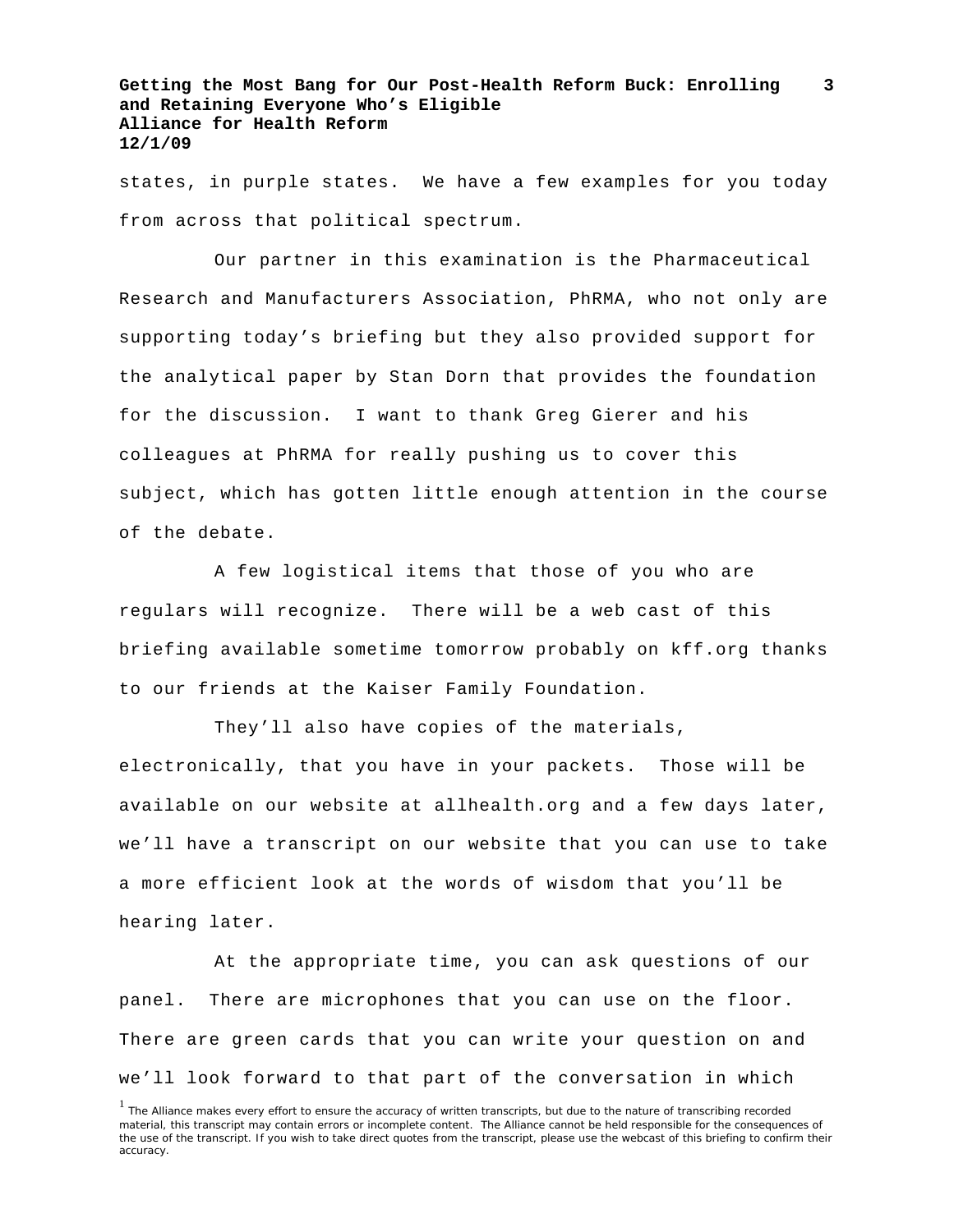you join. Following the presentations and the Q&A, we'd like you to fill out that blue evaluation form that you'll find in your packets to help us improve these briefings as we go.

By the way, that evaluation form contains a question on your preferences for paper versus electronic versions of background material. If you have not answered that question previously, please do so today. We're trying to get a sense of what practice to follow that best meets your needs and tries to respond to environmental needs as well.

Now let's get to the program. We have just a terrific group of individuals today. They're nationally respected analysts and people working on the ground that have been working on access through improving eligibility and enrollment procedures for years. We're going to give you a chance to get into the dialogue with them following the brief presentations.

We're going to start with Stan Dorn. He's the senior research associate at the Urban Institute. Stan has 20-plus years of experience working on low-income health care and insurance issues including, less than three weeks ago, an appearance on an Alliance panel discussing coverage for children.

He's also, as I mentioned, the author of the paper on enrollment and eligibility methods that provides a jumping off point for today's discussion. We've asked him to sort of

<sup>&</sup>lt;sup>1</sup> The Alliance makes every effort to ensure the accuracy of written transcripts, but due to the nature of transcribing recorded material, this transcript may contain errors or incomplete content. The Alliance cannot be held responsible for the consequences of the use of the transcript. If you wish to take direct quotes from the transcript, please use the webcast of this briefing to confirm their accuracy.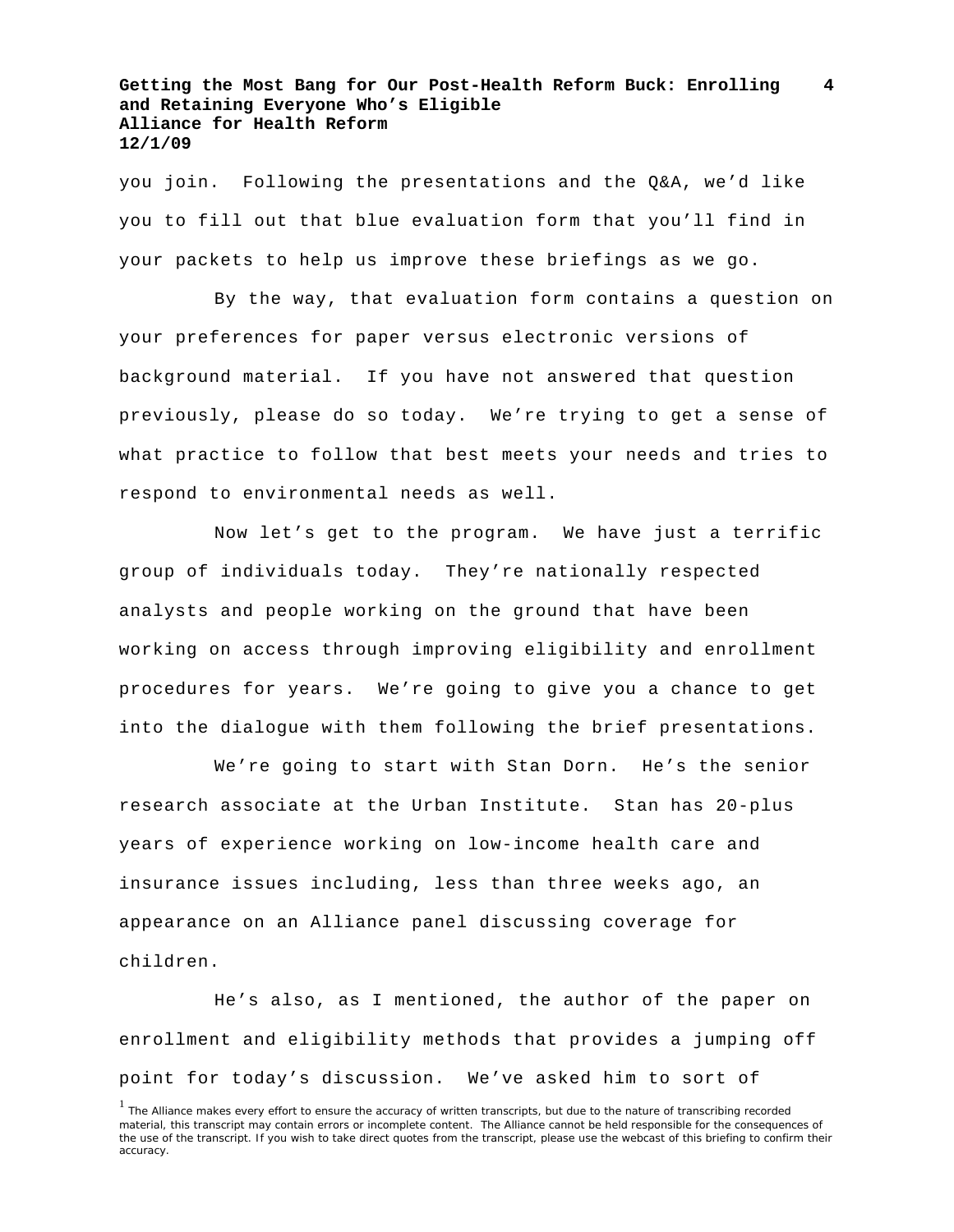preach from that text this afternoon. Stan, if you would? Thanks for being with us.

**STAN DORN:** Thanks so much for having me Ed. Is the mic on?

**ED HOWARD:** It is indeed.

**STAN DORN:** Okay, excellent. So will national health reform legislation actually succeed in enrolling most of the uninsured into coverage? That's the question that Ed posed. After we've had a chance to discuss the importance of enrollment, examples of other programs that have succeeded enrolling the uninsured and possible lessons for national health reform, I hope you'll agree with me that if Congress and the administration want national health reform to reach the bulk of America's uninsured, it will be critically important to pay careful attention to the nitty gritty details of how eligibility is defined and how enrollment and retention are handled.

Before I discuss any of that though, I would like to once again thank PhRMA for funding our work on this topic. It's been very helpful and we're most appreciative.

So to begin with, if Congress provides subsidies for the uninsured and makes available comprehensive coverage and perhaps even adds an individual mandate, can we be assured that all the people who are eligible for subsidies, eligible for

<sup>&</sup>lt;sup>1</sup> The Alliance makes every effort to ensure the accuracy of written transcripts, but due to the nature of transcribing recorded material, this transcript may contain errors or incomplete content. The Alliance cannot be held responsible for the consequences of the use of the transcript. If you wish to take direct quotes from the transcript, please use the webcast of this briefing to confirm their accuracy.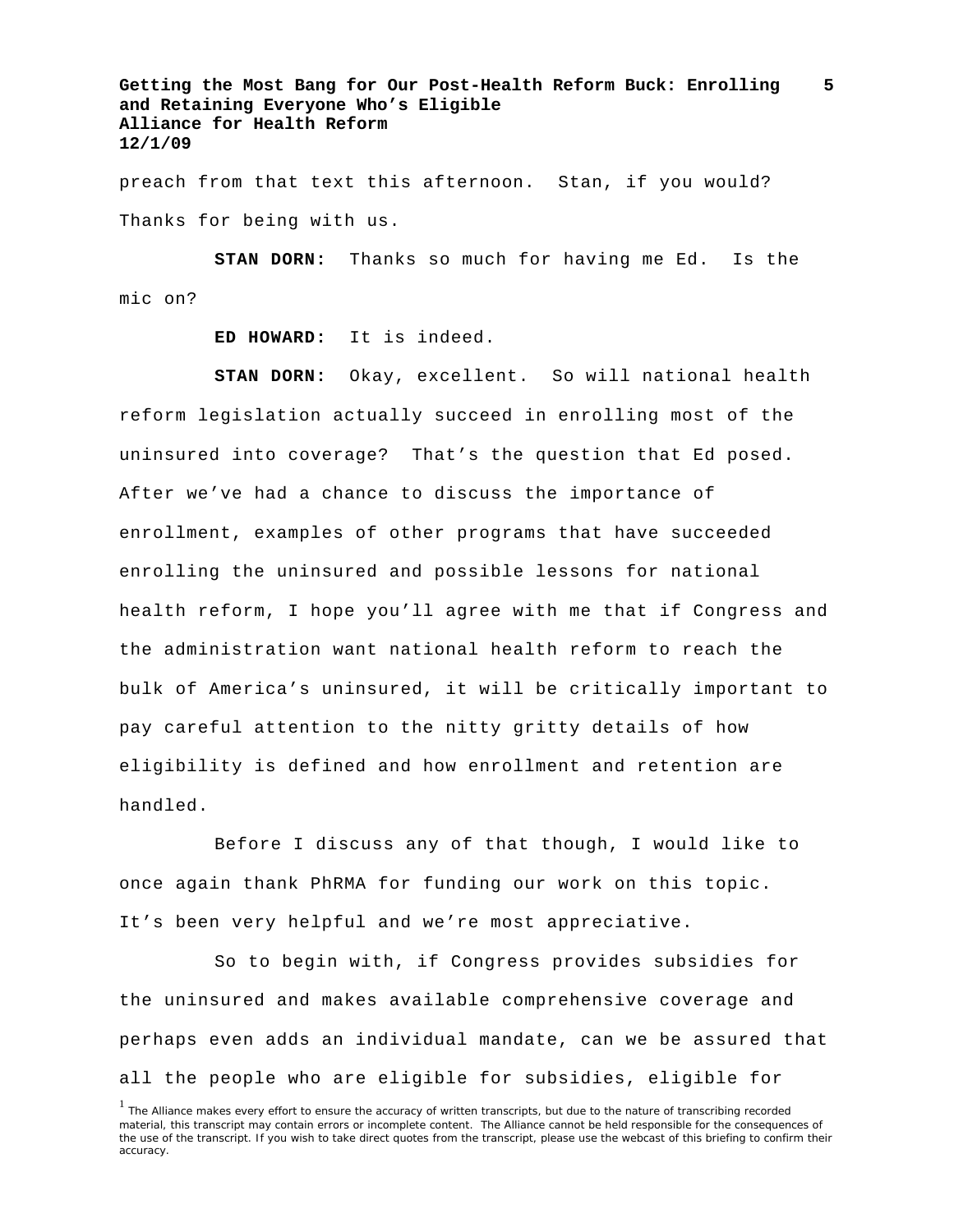health coverage well come forward and will apply. Well maybe but maybe not. Maybe if we built it, they will come or maybe they won't come. A lot depends on the details.

So as Ed mentioned, one example of a program where they did not come is the Medicare Savings Program. This is a set of benefits that helps poor, near-poor seniors pay Medicare outof-pocket costs. More than a decade after the legislation passed, a third or fewer of eligible seniors had signed up to participate in this program.

The Children's Health Insurance Program, phenomenally successful, by and large, by five years after the law passed, only 60-percent of eligible kids were enrolled despite heroic efforts to educate the community and streamline the enrollment process.

As a third example, health coverage tax credits for laid off workers, certain early retirees wound up covering only a small fraction of the number that was anticipated when the legislation made its way through Congress in 2002. So there are plenty of examples where a failure to pay careful attention to these little details like eligibility and enrollment and retention has severe consequences in terms of failing to reach most of the target audience.

Now the good news is we have plenty of examples of programs that have succeeded. I'll give you a couple. One is

<sup>&</sup>lt;sup>1</sup> The Alliance makes every effort to ensure the accuracy of written transcripts, but due to the nature of transcribing recorded material, this transcript may contain errors or incomplete content. The Alliance cannot be held responsible for the consequences of the use of the transcript. If you wish to take direct quotes from the transcript, please use the webcast of this briefing to confirm their accuracy.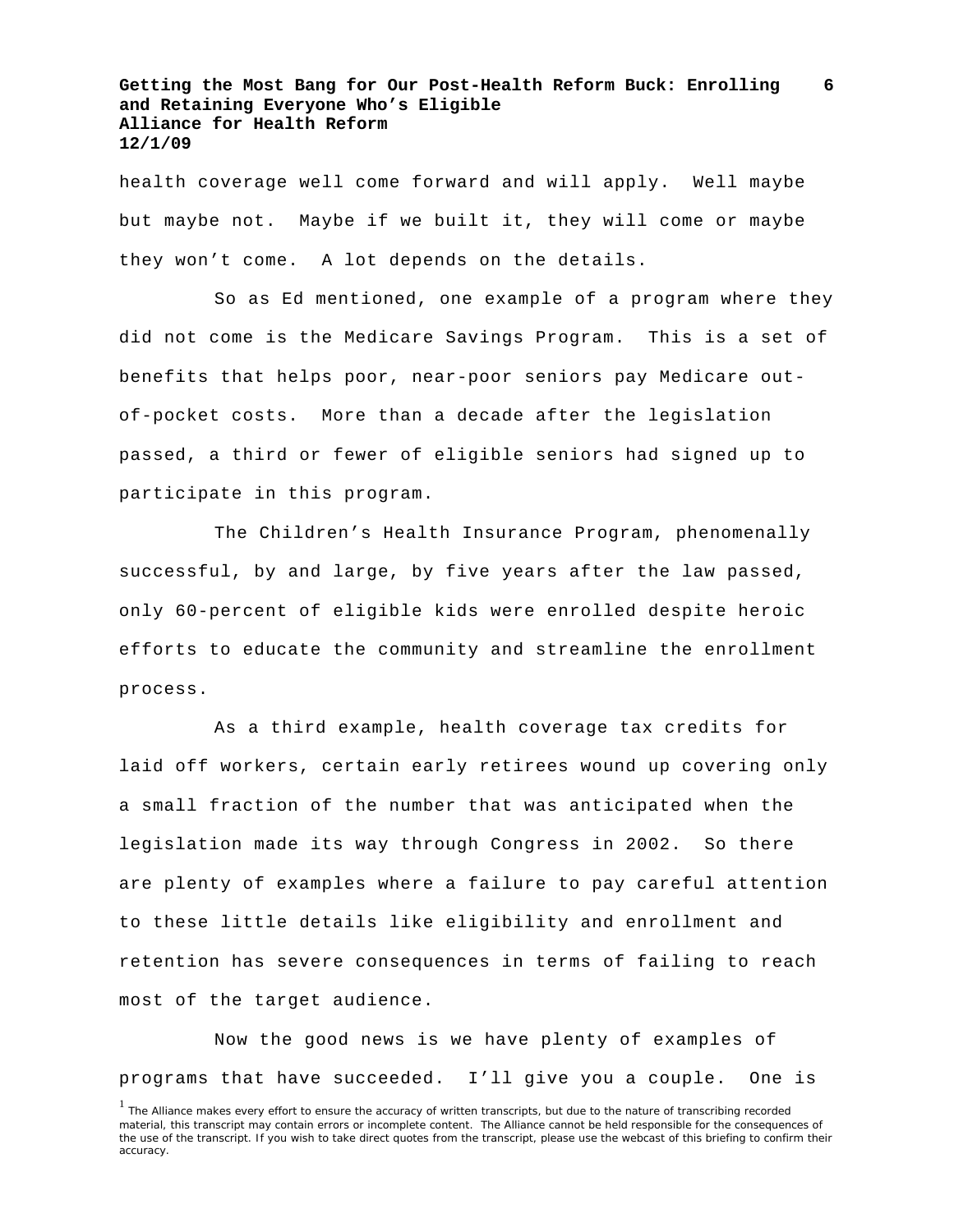Medicare Part D low-income subsidies. Now all of the programs I've mentioned to you share a common characteristic.

They all rely on a consumer coming forward, filling out an application, and finishing through the process of enrollment. That's not true with Medicare low-income subsidies for Part D. If last year I got Medicaid in my state and the data match shows this then this year I automatically qualify for low-income subsidies without having to fill out a form.

Now if the match doesn't show that I'm eligible, I can come forward and fill out a form but it's a fallback. It's not an initial requirement. As a result, less than six months after this program first became available, 74-percent of eligible seniors were enrolled, most of whom were found eligible by data matches without any need to file a piece of paper.

Second example, in some ways more striking, Medicare Part B, as I think most of you know is part of the Medicare Modernization Act, premiums in Medicare Part B were made to be means tested but in determining my current subsidy, we look not at current proof of income, we look at what my federal income tax records show from two years in the past.

If this year's income has gone up, that will indeed affect my subsidy eligibility in a future year. If my income

 $<sup>1</sup>$  The Alliance makes every effort to ensure the accuracy of written transcripts, but due to the nature of transcribing recorded</sup> material, this transcript may contain errors or incomplete content. The Alliance cannot be held responsible for the consequences of the use of the transcript. If you wish to take direct quotes from the transcript, please use the webcast of this briefing to confirm their accuracy.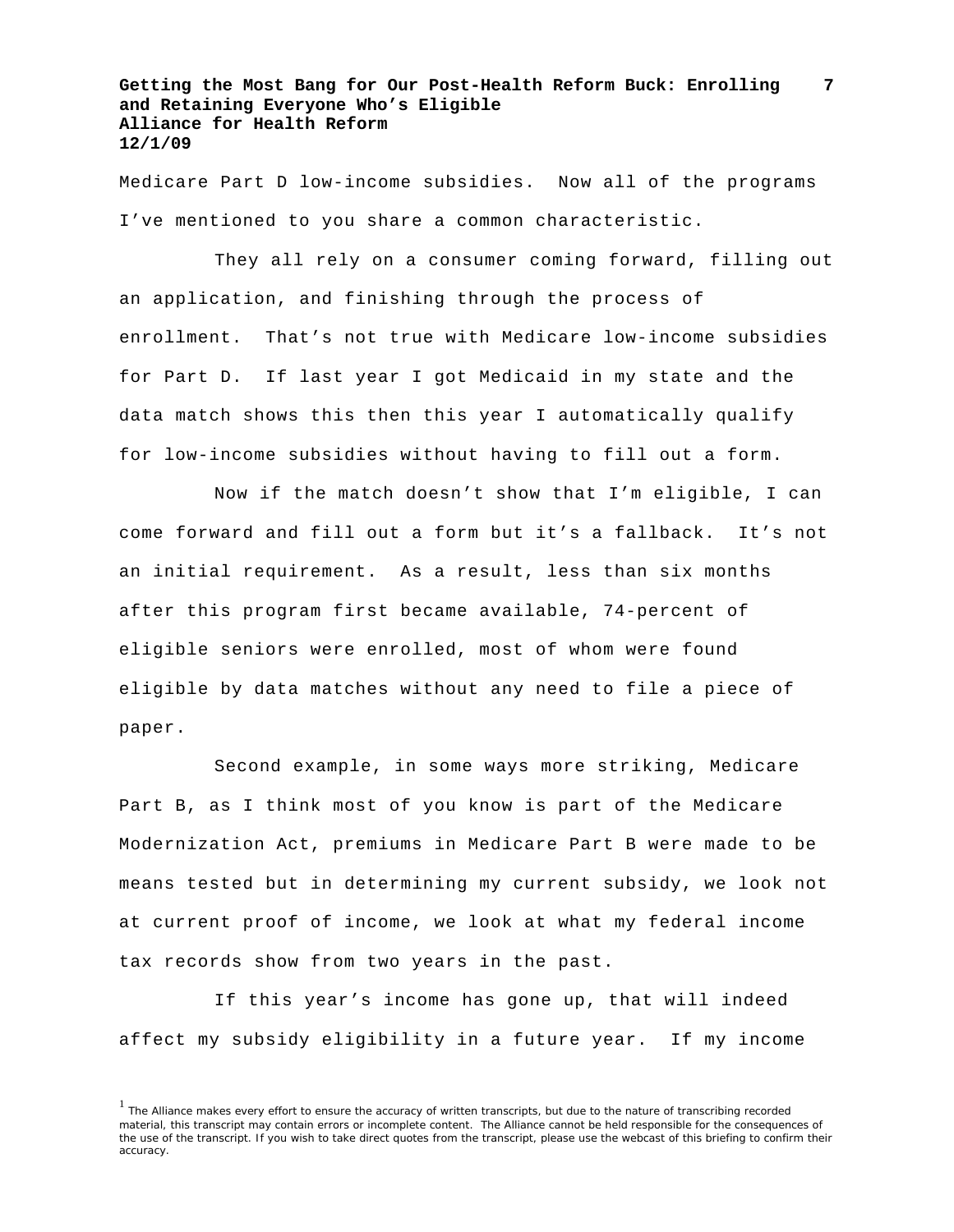has gone down and I need more help, I can come forward and apply for assistance and receive it right now.

So as a result, every single one of the tens of millions of Part B beneficiaries received an interim income determination on the corresponding subsidy level without having to complete an application form, a truly remarkable accomplishment. I would note that income tax data's used for a number of other programs as well who serve people who are not seniors.

The third example, Massachusetts, you can see Paul Revere riding his horse across the lawn to announce the uninsured are coming, the uninsured are coming. They did come in large numbers. Within two years of the state passing its 2006 legislation, only 2.6-percent of state residents were uninsured, the lowest number ever recorded in an American state.

Now more than half of these new enrollees received subsidized coverage either through Medicaid or the state's new ComCare program. I'm sure you all have heard about Massachusetts. Raise your hands if you've heard about Massachusetts. Alright a very informed crowd. Most people think Massachusetts' individual mandate, and that indeed was an important factor but not a sufficient explanation because most of the subsidized enrollees were exempt from the individual

<sup>&</sup>lt;sup>1</sup> The Alliance makes every effort to ensure the accuracy of written transcripts, but due to the nature of transcribing recorded material, this transcript may contain errors or incomplete content. The Alliance cannot be held responsible for the consequences of the use of the transcript. If you wish to take direct quotes from the transcript, please use the webcast of this briefing to confirm their accuracy.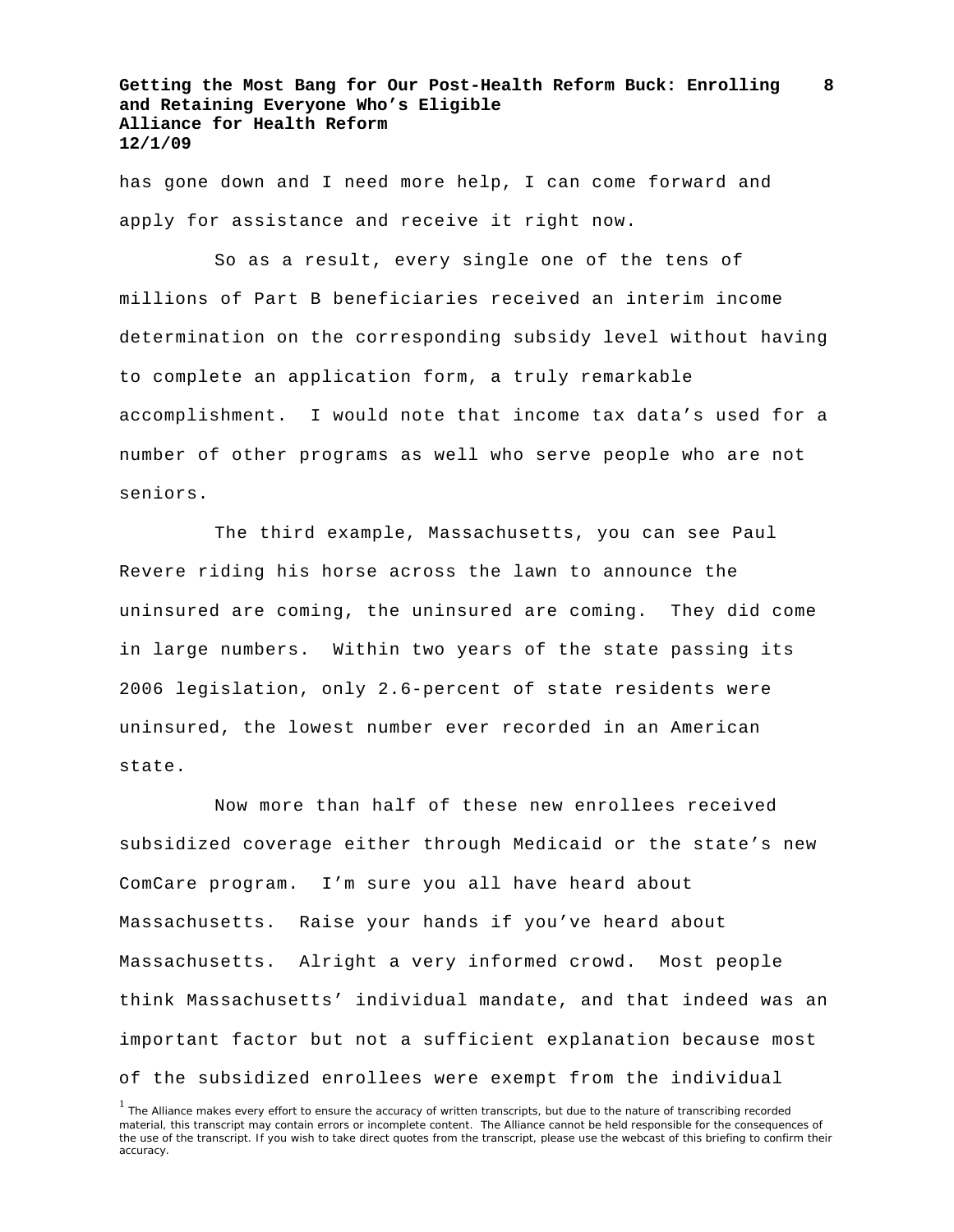mandate or did not have it enforced against them. So how do we explain it?

Well we came out with a report a few weeks ago, there will be a link on the Alliance website, that looked at Massachusetts and how they reached so many low-income people. Here's what we found. There was a massive public relations campaign that was critically important but there was indeed a driven eligibility.

About a year and a half after the program began. About one out of four newly covered residents in the state had qualified for ComCare using data already in the state's possession through its free care pool program for compensating hospitals and clinics for uncompensated care. With these folks, the state just said we're converting you automatically into ComCare. They didn't have to fill out an application.

In addition, when people did have to fill out applications, more than half the time they were not completed by the consumers themselves. Rather, they were completed by community organizations or health care providers on the consumers' behalf. So as a result, most eligible low-income residents in Massachusetts were enrolled into subsidized coverage without having to fill out a piece of paper. Sound familiar?

 $<sup>1</sup>$  The Alliance makes every effort to ensure the accuracy of written transcripts, but due to the nature of transcribing recorded</sup> material, this transcript may contain errors or incomplete content. The Alliance cannot be held responsible for the consequences of the use of the transcript. If you wish to take direct quotes from the transcript, please use the webcast of this briefing to confirm their accuracy.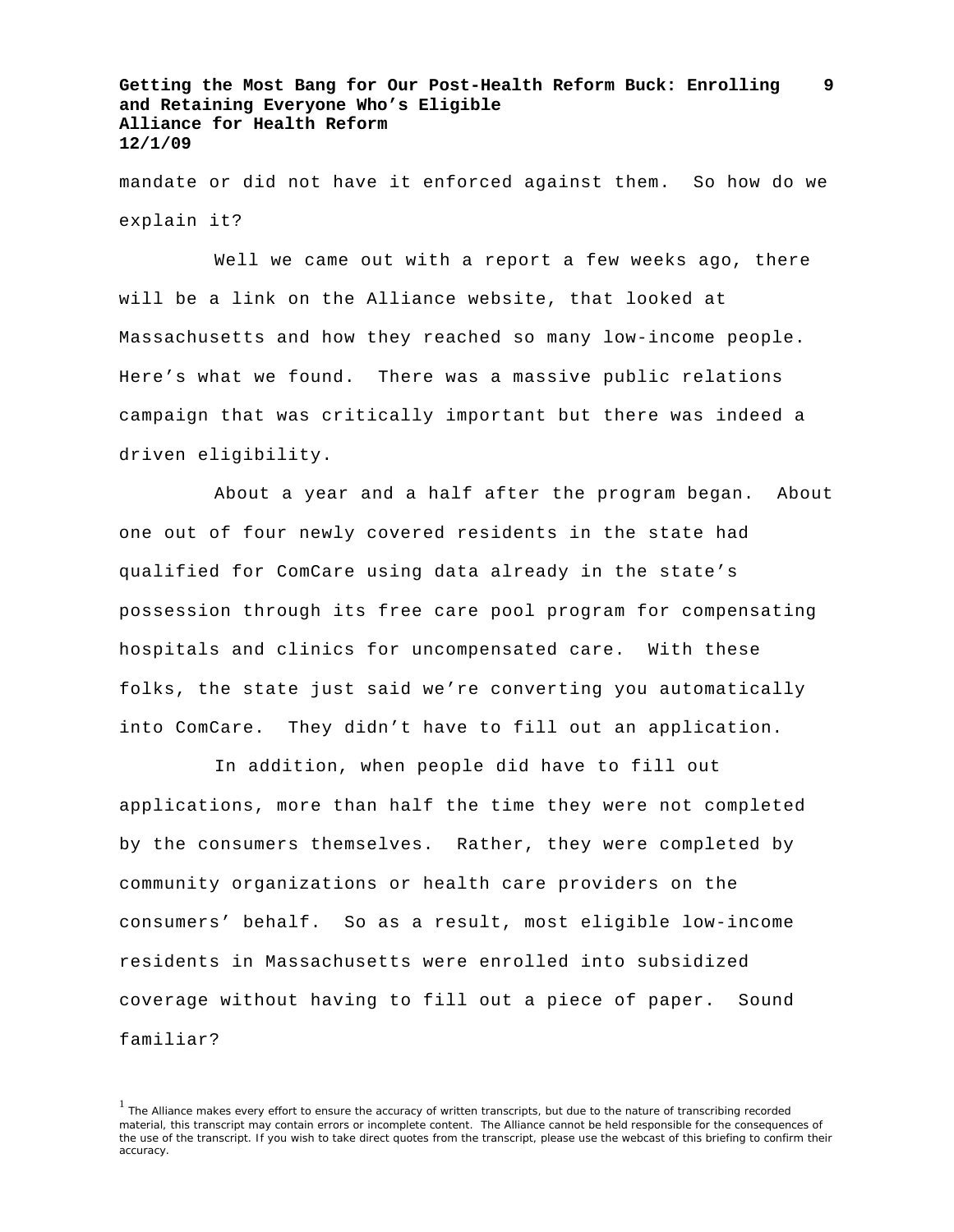Now a little bit more about how they did this. E Pluribus Unum, we know that on the coins. Here's a civics question and a Latin question. What does that mean, e pluribus Unum? Anybody know? Out of many one, Ed's right on this, as on everything, he's right. Out of many one, that's what Massachusetts did.

The state has four different subsidy programs run by four different agencies but they all use one application form and it's processed by a statewide office within the Medicaid program that uses computer-driven logic rather than traditional case worker discretion. So the upshot is you fill out your form.

Wherever you send it, you send it and then you find out the program for which you qualify. You don't have to run from agency to agency until you find the right program. The state established a virtual gateway and cyberspace not in St. Louis and what they did is they said if you're a trained, certified staff of a community-based organization or provider, you can complete an application form on behalf of the consumer.

The state said hey providers, you know what, you're not getting paid a dime for a patient unless that patient completes the application form. That means no dish money, no nothing. Well you can guess hospitals, community health centers worked really hard to make sure people fill out those application

<sup>&</sup>lt;sup>1</sup> The Alliance makes every effort to ensure the accuracy of written transcripts, but due to the nature of transcribing recorded material, this transcript may contain errors or incomplete content. The Alliance cannot be held responsible for the consequences of the use of the transcript. If you wish to take direct quotes from the transcript, please use the webcast of this briefing to confirm their accuracy.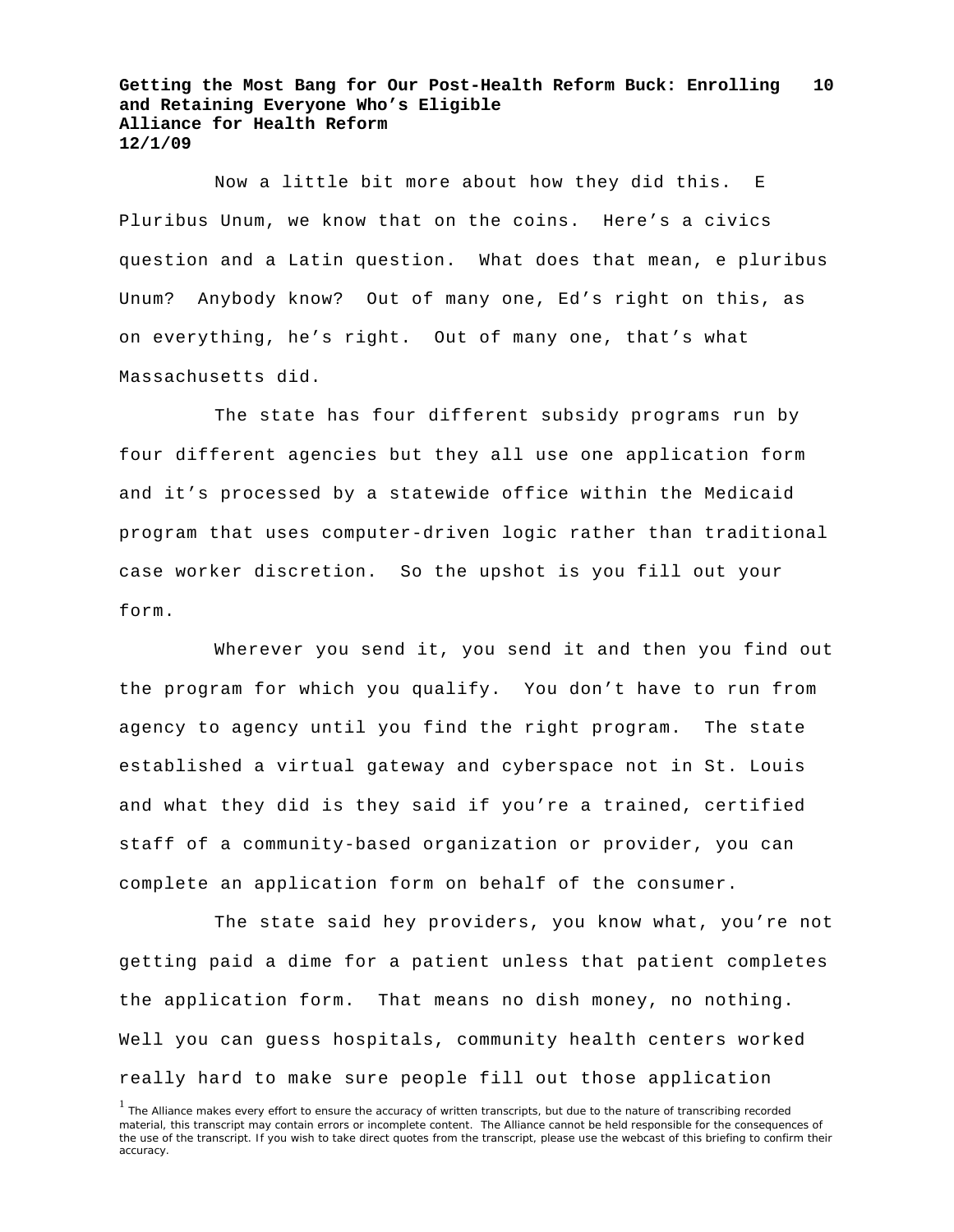forms. The state gives small grants to community-based organizations to help consumers to fill out these forms and that's particularly important in immigrant communities and certain other underserved communities.

So the result is not only in the state. Did they rapidly achieve an incredibly high take up of coverage and a remarkable reduction in uninsurance? There were many fewer errors when eligibility was determined based on data and when forms were completed by trained application assistors. Ineligibility was determined much more efficiently.

It cost a lot less money to determine whether somebody was eligible or not. Now the GAO has looked at this issue more broadly not just in terms of health coverage but means tested programs in general and what they found is that if you use data-driven eligibility and matching between different programs, you can reach more people.

You can prevent errors. You can detect and thwart abuse of the program and you can increase efficiency. You can cut red tape by sparing families the need to file redundant applications filled with information they've already given the government all at the same time.

So how can we do this with national health reform? What are some lessons? Well lesson number one, you won't be surprised to hear this point is to use data whenever possible

<sup>&</sup>lt;sup>1</sup> The Alliance makes every effort to ensure the accuracy of written transcripts, but due to the nature of transcribing recorded material, this transcript may contain errors or incomplete content. The Alliance cannot be held responsible for the consequences of the use of the transcript. If you wish to take direct quotes from the transcript, please use the webcast of this briefing to confirm their accuracy.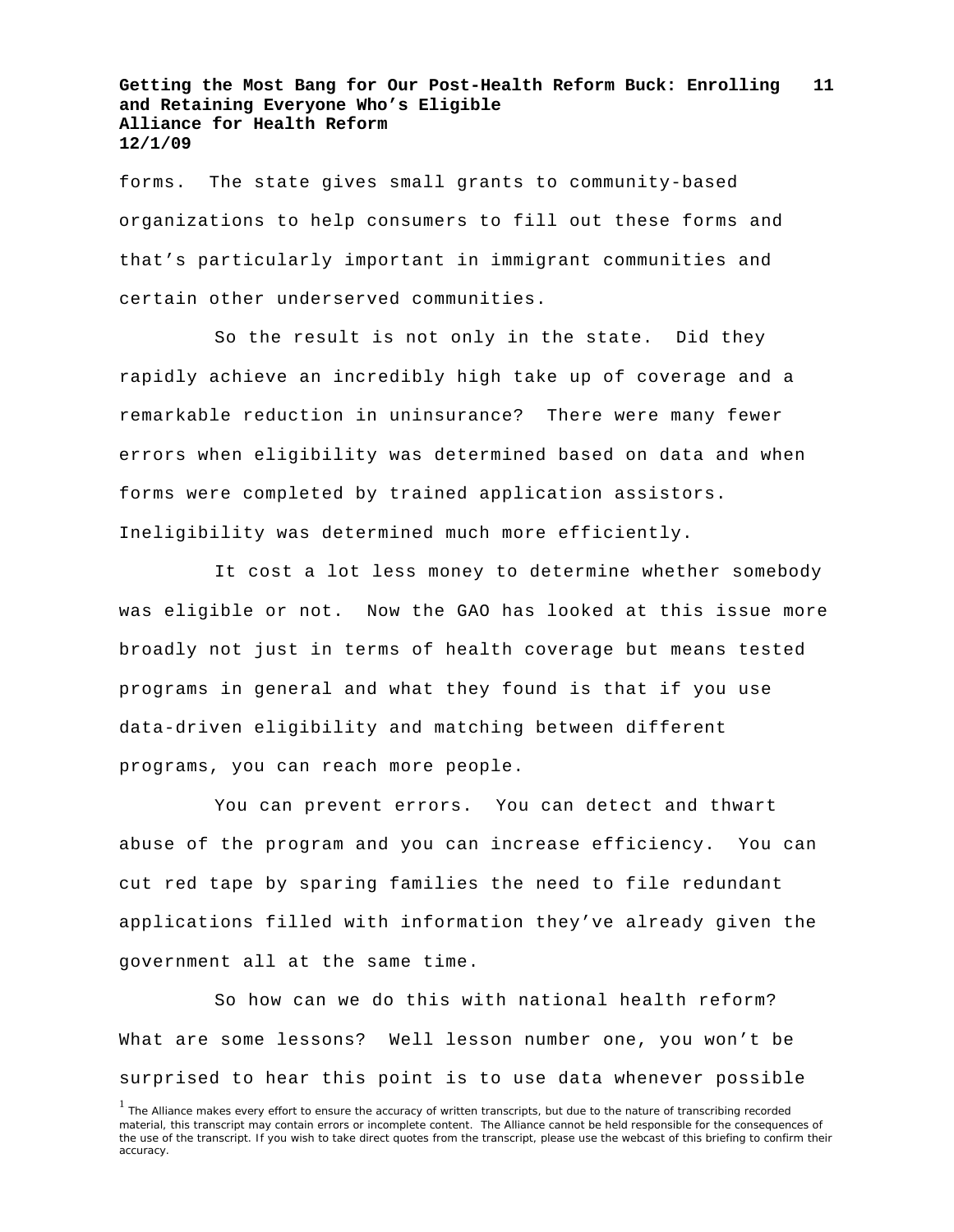to establish eligibility for subsidized coverage rather than to force consumers to complete paperwork. Now you may note that the United States, as a whole, does not have a free care pool program comparable to Massachusetts but we do have an income tax system.

In the report that we're releasing today, we find that more than six out of seven uninsured, 86-percent file federal income tax forms. So if we can use income tax data to determine eligibility, we will have an enormous impact on reaching and enrolling the uninsured. Now the good news is the Senate bill comes really close to doing it.

You can just touch it. They use tax data to define eligibility for all subsidies including Medicaid and CHIP and there are important provisions that establish data matching systems and say that data should be used to establish, to modify, and to renew eligibility whenever possible but the Senate bill is not quite there.

Most important, there's a provision which says if you want subsidies in the exchange, you have to fill out an application form and it's kind of interesting because you fill out the application form then they match the data with the tax records and they say whether you filled it out properly or not. Well my goodness, why go through all that?

<sup>&</sup>lt;sup>1</sup> The Alliance makes every effort to ensure the accuracy of written transcripts, but due to the nature of transcribing recorded material, this transcript may contain errors or incomplete content. The Alliance cannot be held responsible for the consequences of the use of the transcript. If you wish to take direct quotes from the transcript, please use the webcast of this briefing to confirm their accuracy.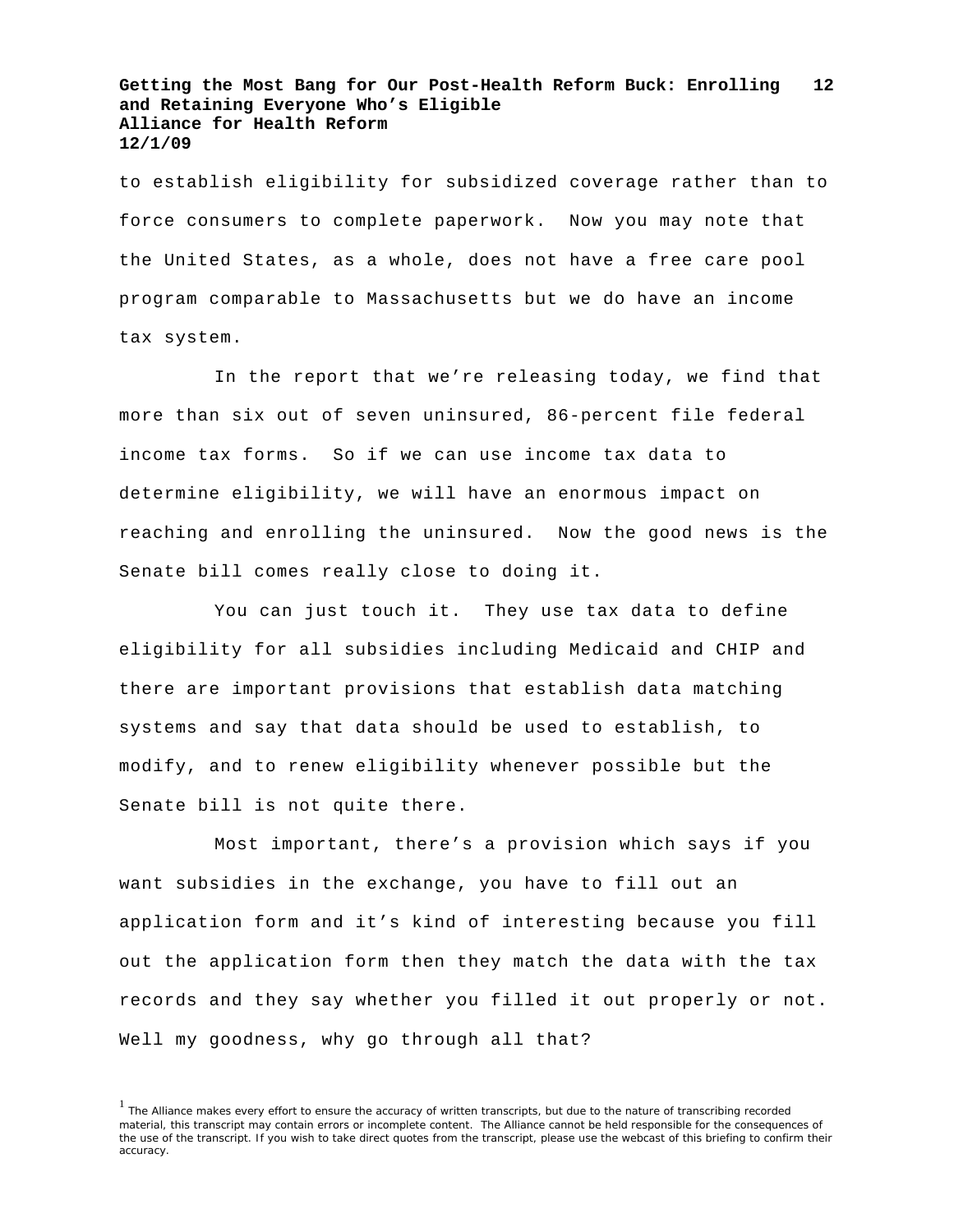If you're going to do the data matching anyway, just do the data matching to establish the eligibility and have the consumer confirm it or deny it. Why force that person to fill out a piece of paperwork giving the government the information it already has? Why force public officials to spend valuable dollars processing that needless paperwork? The House bill has farther to go. Income tax information determines eligibility for subsidies in the exchange but not for traditional Medicaid. There's some other issues as well. That's the first lesson, use data.

Lesson two is exploit the power of unity. Use a single application form in a single, integrated eligibility determination system for all subsidies. The Senate bill does this already. The House is coming close. They're heading in the right direction. They're not quite there.

The third lesson is use community organizations and providers to fill out paperwork for consumers when it's necessary. Neither bill provides significant funding for community-based organizations, which as you can see, it's a very sad thing. Neither bill gives providers new and powerful incentives to fill out forms for consumers, which is also sad.

So in sum, if you want to cover the uninsured, you have to pay attention to these nitty gritty issues. The pending

<sup>&</sup>lt;sup>1</sup> The Alliance makes every effort to ensure the accuracy of written transcripts, but due to the nature of transcribing recorded material, this transcript may contain errors or incomplete content. The Alliance cannot be held responsible for the consequences of the use of the transcript. If you wish to take direct quotes from the transcript, please use the webcast of this briefing to confirm their accuracy.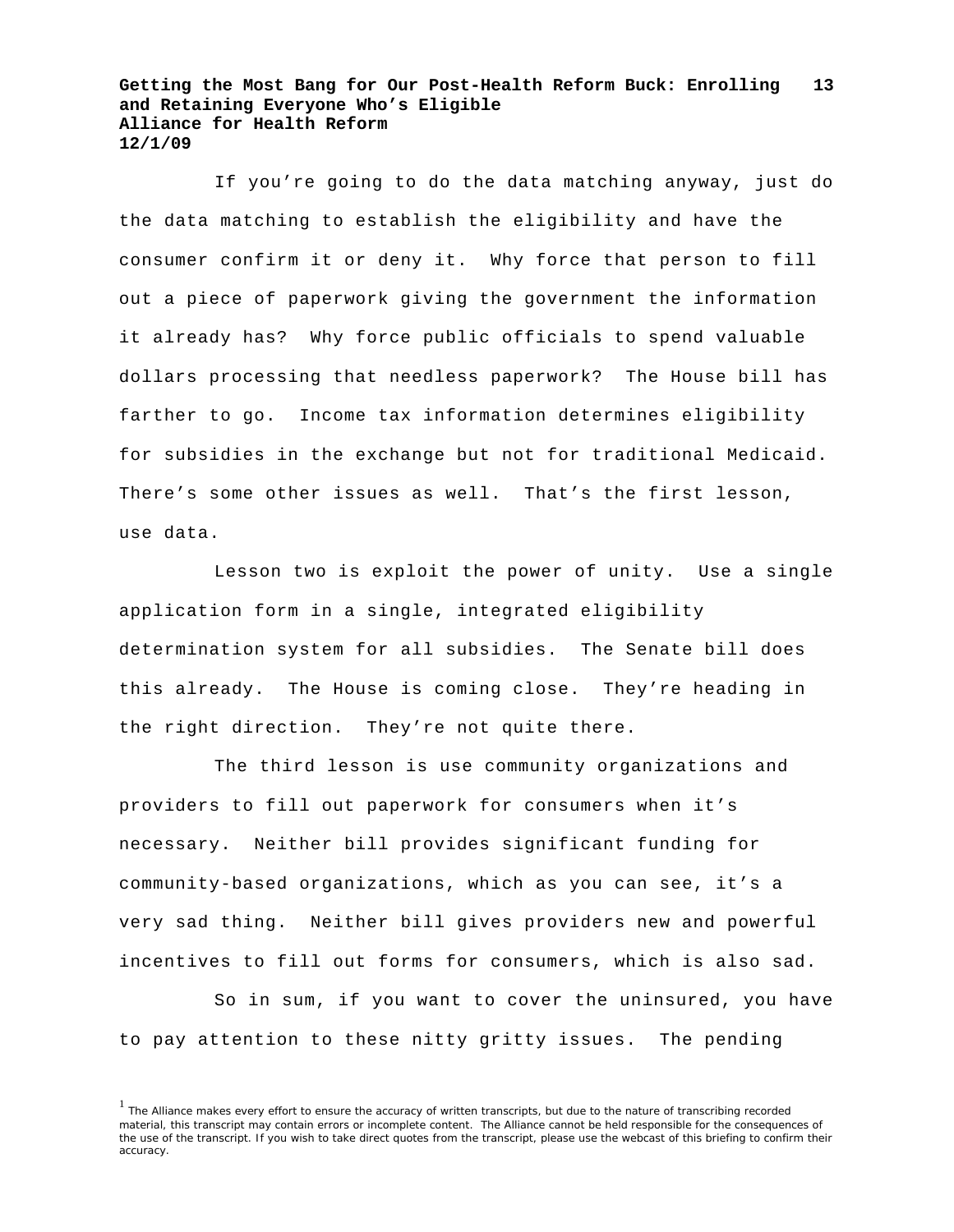legislation makes important steps in this direction but further steps are needed.

**ED HOWARD:** Alright, thank you. Thanks Stan. Now we turn to Tricia Brooks. She's a senior fellow at Georgetown's Center for Children and Families and a research professor at the Health Policy Institute there. She was the Children's Health Insurance Program Director in New Hampshire for, according to her biographical sketch, longer than there's been a CHIP program. New Hampshire's enrollment and retention performance in CHIP has been among the country's best. Hence, a combination of analysis and practical experience and we're really pleased to have you with us Tricia to do both.

**TRICIA BROOKS:** Thank you Ed and I want to thank the Alliance and PhRMA for putting on this forum. I think it's a really important topic as we move forward in health reform. I'm going to focus a little more on the lessons that we have learned from Medicaid and CHIP.

The good news is that since this data that was released earlier this fall with the 2008 data on the insurance status of children indicates that we have dropped to the lowest percentage of uninsured kids in more than two decades since we began collecting these data. That is largely due to the success of Medicaid and CHIP because we know that this is a

<sup>&</sup>lt;sup>1</sup> The Alliance makes every effort to ensure the accuracy of written transcripts, but due to the nature of transcribing recorded material, this transcript may contain errors or incomplete content. The Alliance cannot be held responsible for the consequences of the use of the transcript. If you wish to take direct quotes from the transcript, please use the webcast of this briefing to confirm their accuracy.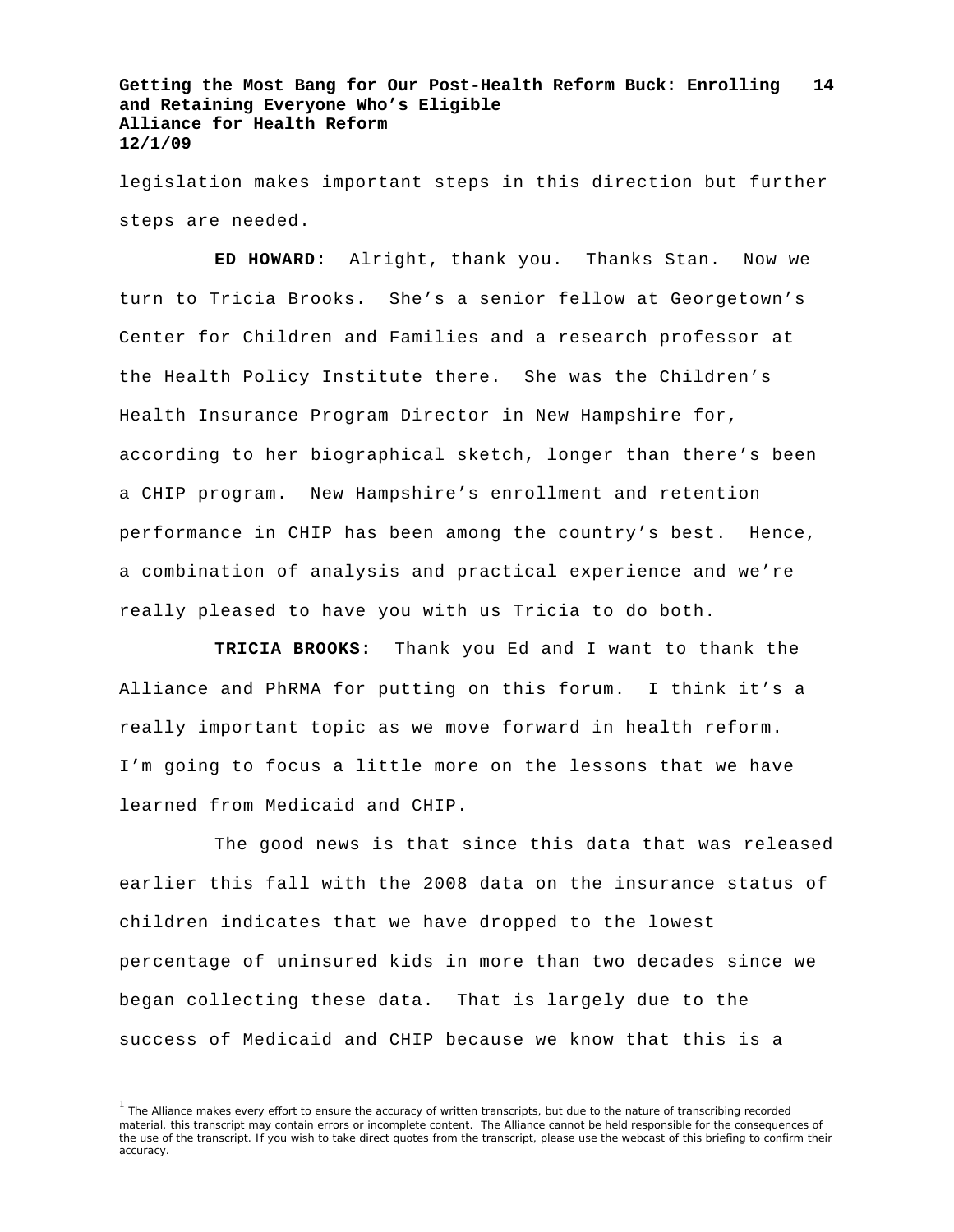marketplace where children have been losing coverage in the employer-based insurance world.

The bad news is that out of the eight million kids that are still uninsured, five million of them are already eligible for Medicaid and CHIP. We also know that as many as 40-percent of those kids that are uninsured and it varies tremendously from state to state, were actually enrolled previously and are still eligible. So we have two challenges. One is certainly getting newly eligible kids enrolled but also there's a hole in the bottom of the bucket that we need to plug.

I'm not going to spend a lot of time on retention because we certainly have the queen of retention here with Ruth Kennedy and the job that they've done in Louisiana. So let's look at the lessons that we've learned from Medicaid and CHIP.

First of all, we've been able to identify a number of barriers and if we're really serious about enrolling all of the eligible kids and I think this certainly will apply to the exchanges and subsidies in health care reform, we have to identify those barriers and we have to remove them. So Stan's already talked a lot about paperwork.

We definitely impose too much paperwork on families that's not necessary, that doesn't do anything to strengthen the validity of the eligibility decision. It's excess

 $<sup>1</sup>$  The Alliance makes every effort to ensure the accuracy of written transcripts, but due to the nature of transcribing recorded</sup> material, this transcript may contain errors or incomplete content. The Alliance cannot be held responsible for the consequences of the use of the transcript. If you wish to take direct quotes from the transcript, please use the webcast of this briefing to confirm their accuracy.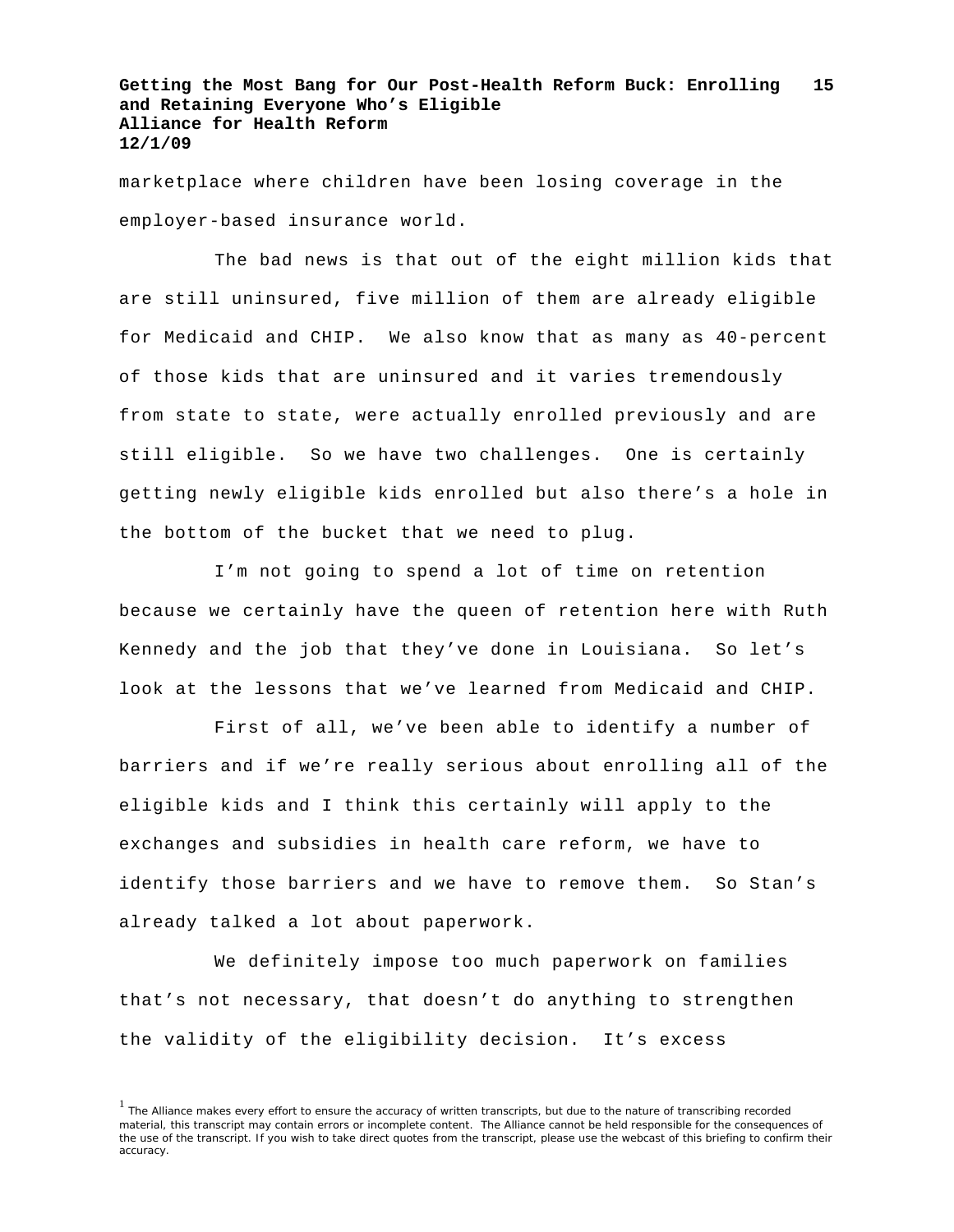paperwork and its costly to states. It results in children who are eligible not getting enrolled in the program.

We also don't do a great job of communicating in particular, communicating who's eligible. Many people have heard of their Medicaid and CHIP programs. They didn't think they were eligible. They didn't think they were eligible because they owned a home. They didn't think they were eligible because they had a job but we haven't really done a good job of making sure that people understand who is eligible.

Then for those who actually began the application process but are unable to complete it, we don't do a good job of communicating what's necessary for them to get enrolled. I think that's, hence, what you hear from Stan about a datadriven system where you're using existing data available to the state to identify these eligibility elements to make sure that we get kids enrolled.

There's also the issue of CHIP and that it's not necessarily affordable. CHIP is a program that we are able to charge premiums in and when those aren't affordable to families or the payment options are not flexible then families have a difficult time getting in and staying in. We also have some residual stigma associated with these programs.

They're much less about the product. If people tell you that families don't want Medicaid and CHIP, you can tell

<sup>&</sup>lt;sup>1</sup> The Alliance makes every effort to ensure the accuracy of written transcripts, but due to the nature of transcribing recorded material, this transcript may contain errors or incomplete content. The Alliance cannot be held responsible for the consequences of the use of the transcript. If you wish to take direct quotes from the transcript, please use the webcast of this briefing to confirm their accuracy.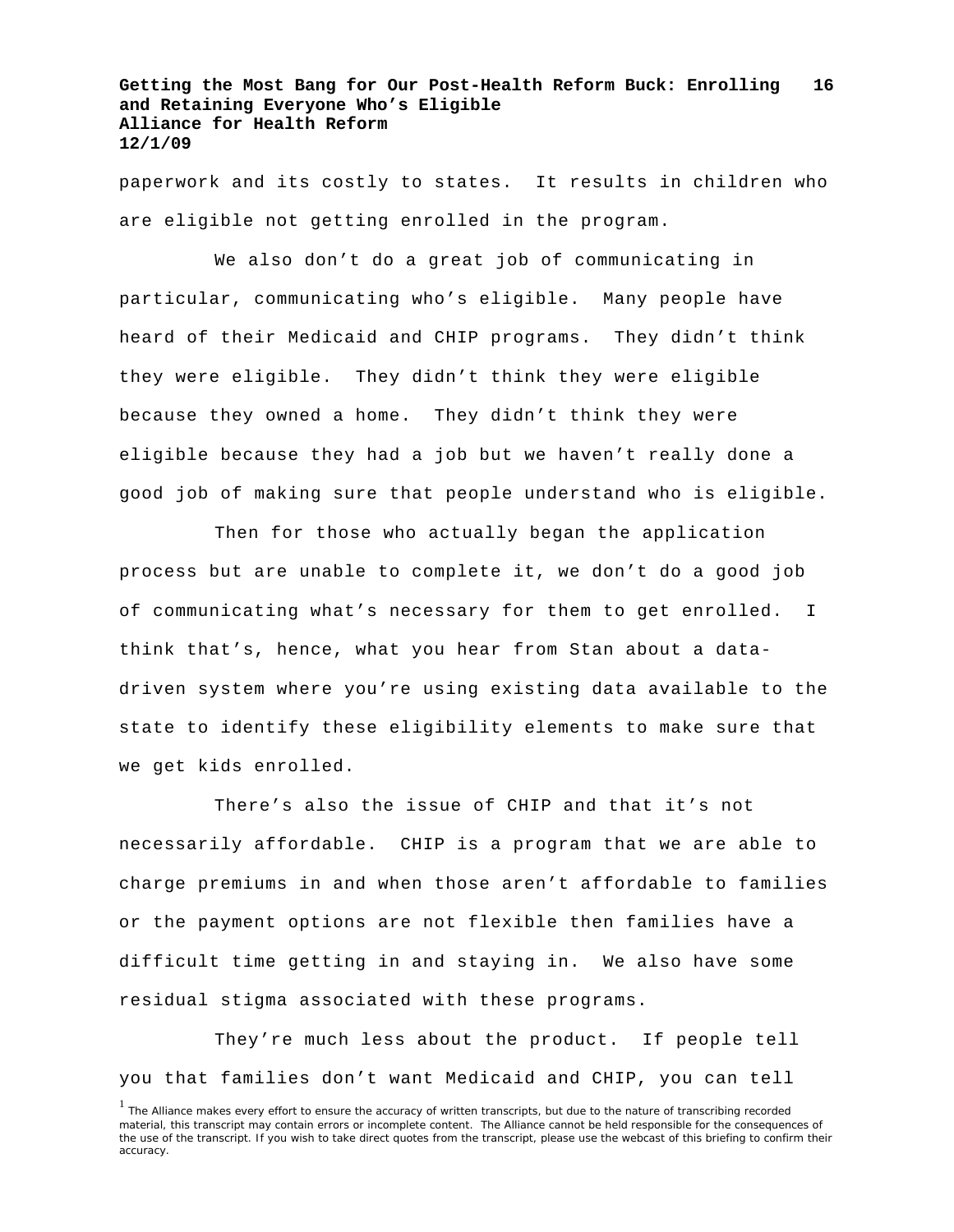them unequivocally we know that that is wrong. Families do want this coverage but what they don't want is the hassle that they get in the system of trying to get in and stay in. We also have cultural issues.

Those cultural issues are not isolated to people who have racial or ethnic diversity. It's isolated in rural areas. We used to encounter this in New Hampshire where we would talk with people who would say I don't have insurance. My parents don't have insurance. Why do my kids need it? Then lastly, we have outdated and inflexible technology that we're trying to run these programs on.

The other difficulty that we have is in coordinating these programs. That is lining up the policies, the requirements, the procedures. Often Medicaid and CHIP are operated out of two different agencies and that causes coordination issues. We have those systems being run out of separate computer systems. That also causes issues. Then when you try to move kids in between these programs, that results in incomplete and unsuccessful handoffs.

So it's not really rocket science what we need to do if we know what the barriers are. We need to harness technology and, as Stan pointed out, that's going to enhance productivity and accuracy. Then we need to engineer the business policies so that they're efficient, that the consumer are client-

<sup>&</sup>lt;sup>1</sup> The Alliance makes every effort to ensure the accuracy of written transcripts, but due to the nature of transcribing recorded material, this transcript may contain errors or incomplete content. The Alliance cannot be held responsible for the consequences of the use of the transcript. If you wish to take direct quotes from the transcript, please use the webcast of this briefing to confirm their accuracy.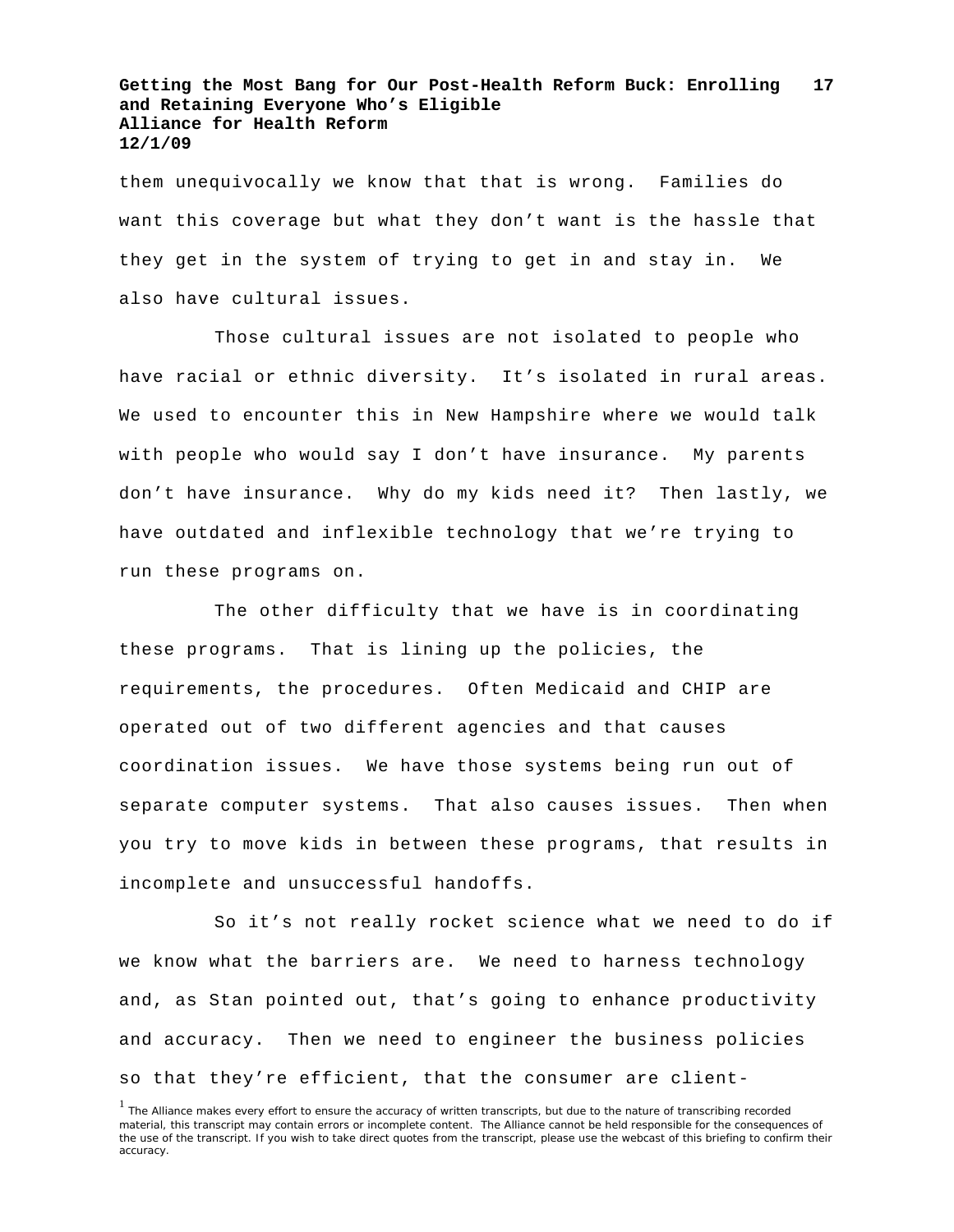focused, that they're performance-based and I'm going to come back to that in a minute, and that they are seamless to families.

So as Stan pointed out, Massachusetts has four different programs being run out of a virtual gateway. People don't need to know which program they're eligible for. They just need to apply and get enrolled.

So even though it's not rocket science, there are challenges that we face. Certainly, there's always resistance to change. I think a huge issue is the political will and state resources and Stan Rosenstein will talk more about that. Also technology cost, we do reimburse the states with federal funds, 90-percent for our claims payment systems but only 50/50 match on eligibility systems. So many of those are more than outdated.

States dramatically lack capacity in the ability to collect and analyze data and act on that data to improve how their programs work. There's a ton of effort that's required to really map out your processes.

If you want to re-engineer those business processes to be fully functional, you've got to take the time to understand how things are being done now to find the bottlenecks so that you can remove those and make the system function better but

 $<sup>1</sup>$  The Alliance makes every effort to ensure the accuracy of written transcripts, but due to the nature of transcribing recorded</sup> material, this transcript may contain errors or incomplete content. The Alliance cannot be held responsible for the consequences of the use of the transcript. If you wish to take direct quotes from the transcript, please use the webcast of this briefing to confirm their accuracy.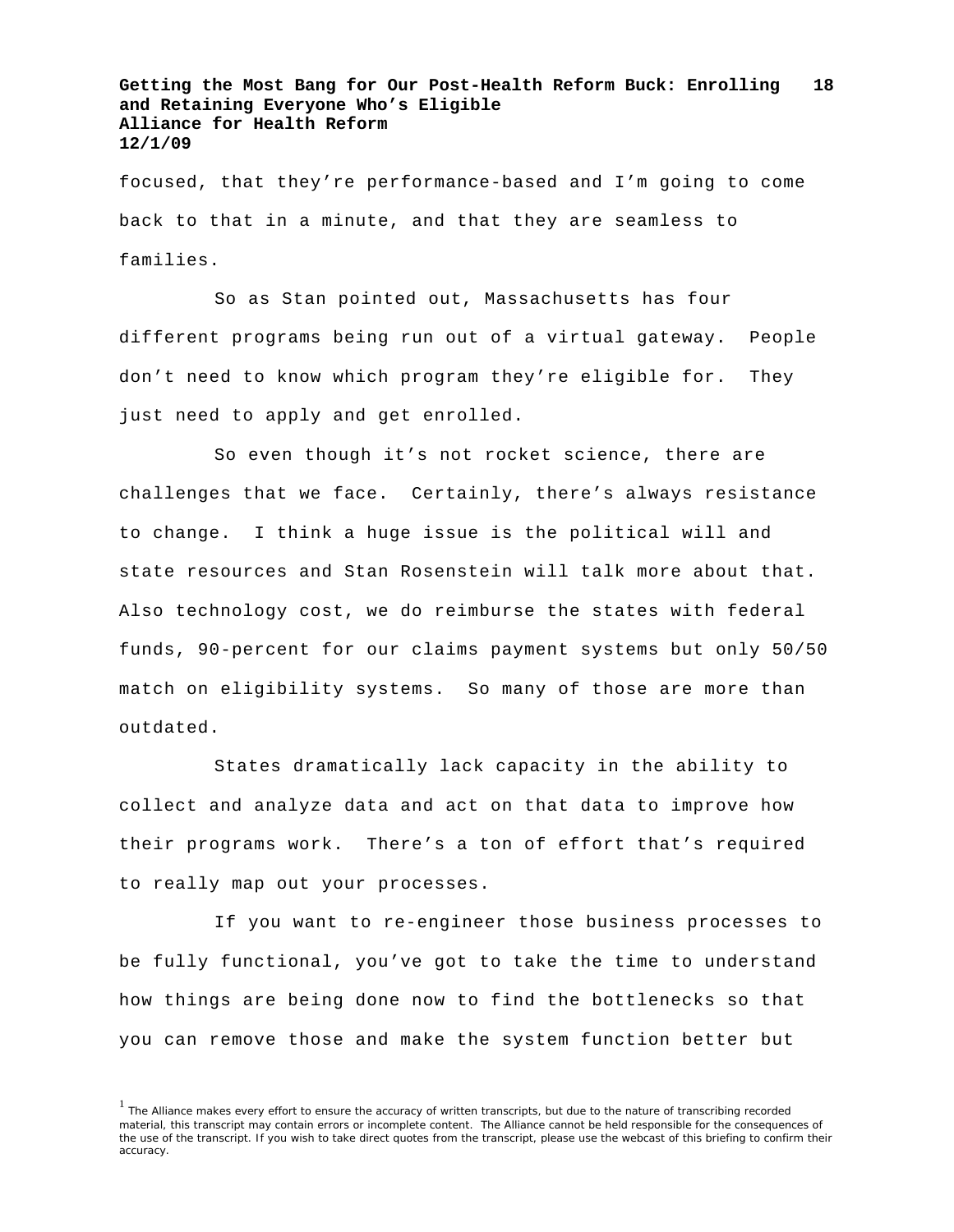that takes a lot of time and effort and states don't necessarily have those resources.

The last thing is that as we look forward into health care reform, we're going to add an exchange. We're going to add subsidies that are based on tax code and that's only going to add to the complexity of our coordination efforts. So what are our effective strategies moving forward?

Well first of all, we absolutely have to maximize the use of technology. It's a broad gamut of what technology will do from providing program information, providing new selfservice options for families to screen, apply, renew, manage their accounts online. We need to centralize as much as possible these coverage programs.

We need to use those data matching that Stan talked about, use express lane eligibility, which is coordinating with other public programs that have already gathered the information that we need to determine eligibility. Lastly, and not least by any stretch of the imagination is getting better data so that we can make informed decisions about our programs.

We really have to make the system simple and consistent for families. Again, that's how do you apply, what are the requirements? Income, in particular, is a big issue. We need to make sure that there's consistency in our health care reform with Medicaid and CHIP. For example, you might have in CHIP a

<sup>&</sup>lt;sup>1</sup> The Alliance makes every effort to ensure the accuracy of written transcripts, but due to the nature of transcribing recorded material, this transcript may contain errors or incomplete content. The Alliance cannot be held responsible for the consequences of the use of the transcript. If you wish to take direct quotes from the transcript, please use the webcast of this briefing to confirm their accuracy.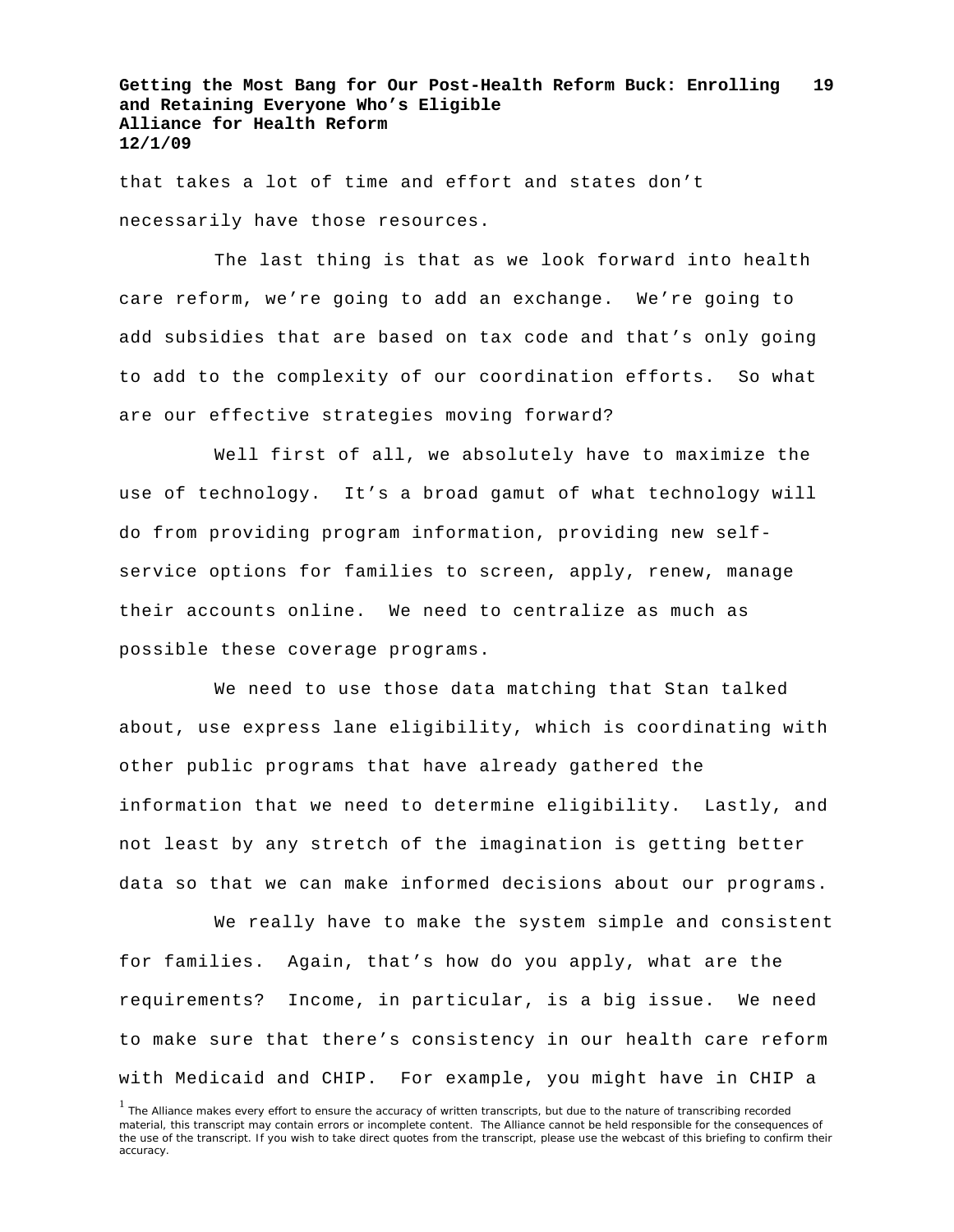20-percent income disregard but in Medicaid, you've got a \$90 disregard for every working parent and you could deduct childcare. We need to align those kinds of decisions on our eligibility requirements.

We've got to work on our materials, our forms, our letters, all forms of communications to make them as simple and understandable as possible. We have to remember that one size does not fit all. We have to offer multiple ways for families to enter the system, either it's mail, web, on the phone, inperson, we need to offer all of those venues and to make sure that there's consistent information in process and it goes across those.

Lastly, as Stan pointed out, there are some good things in health care reform that talk about screen and enroll. We have to make sure that that happens every step of the way. Stan also focused on this and that is supporting communitybased application assistance. It helps to overcome that stigma and those cultural and language barriers and community-based application assistance provides a full breadth of services from outreach to helping people apply, to helping them stay enrolled, to helping them understand what benefits they have.

Lastly, the community-based application assistors are really important in terms of giving feedback on what's working and what's not working and ideas about how to fix those

<sup>&</sup>lt;sup>1</sup> The Alliance makes every effort to ensure the accuracy of written transcripts, but due to the nature of transcribing recorded material, this transcript may contain errors or incomplete content. The Alliance cannot be held responsible for the consequences of the use of the transcript. If you wish to take direct quotes from the transcript, please use the webcast of this briefing to confirm their accuracy.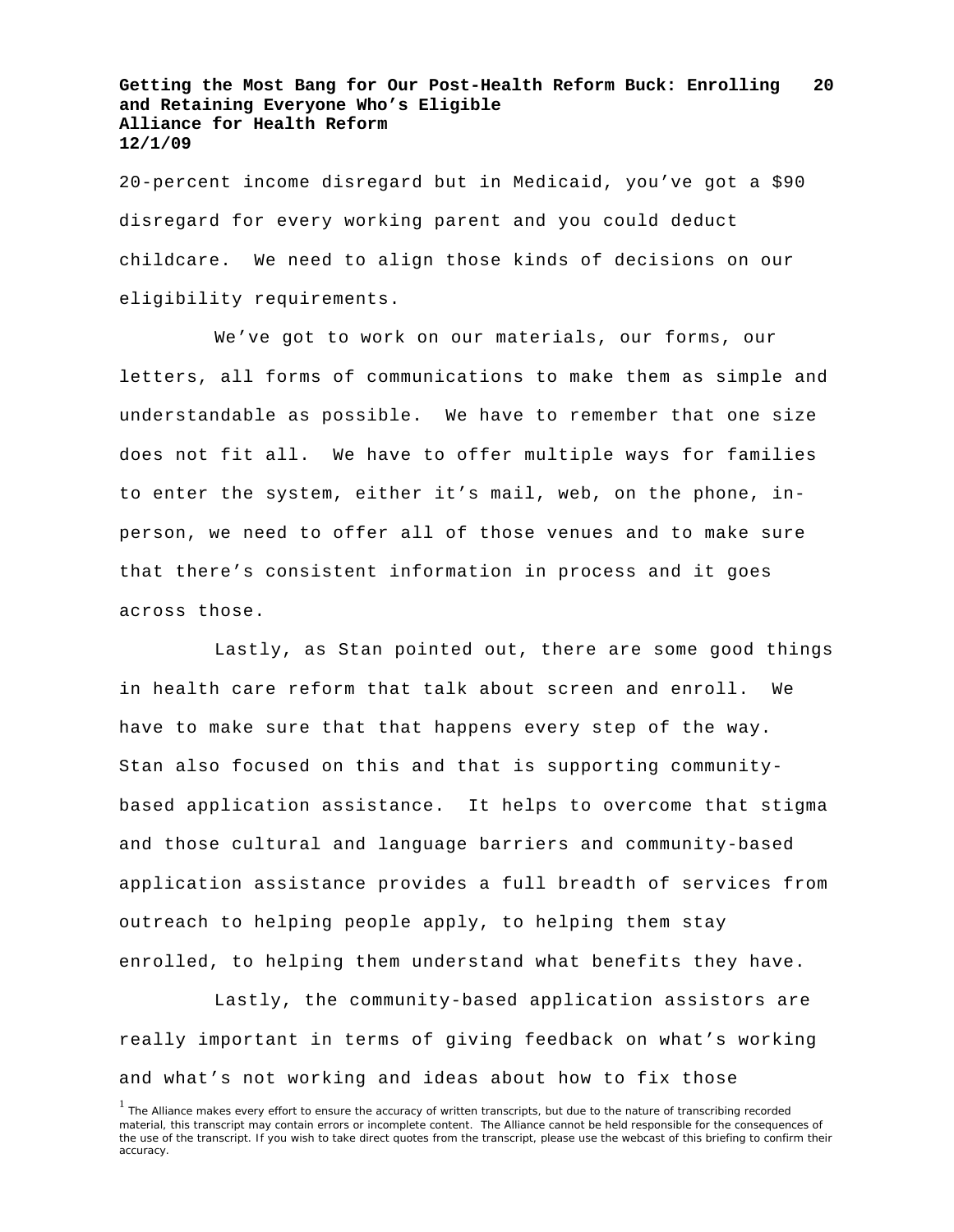problems. We have to make sure that premiums are affordable. We have to understand that it's not just premiums. It's cost sharing. Premiums impact enrollment whereas cost sharing or co-payments impact access to services. We have to balance that.

I'm having come from New Hampshire and it being a high cost of living state, I've always been frustrated by basing eligibility on federal poverty levels because quite frankly, what 200-percent of poverty buys in Texas costs 300-percent of poverty in New Hampshire. So what looks affordable in one state may not be affordable in another state. I wish we could find a way to deal with that.

We have to provide options for families to make premium payments through various mechanisms not just send a check in the mail and also recognize that they need grace periods and there are times when things happen in their lives that create a financial crisis and they need help with making those premiums or getting rescued.

We also need to focus on outcomes. We have to have clear program goals. If we are serious about enrolling all eligibles then we need to make that a stated goal. We have to collect the data.

We have to show how well we're doing and that when we make program modifications that they actually make a

<sup>&</sup>lt;sup>1</sup> The Alliance makes every effort to ensure the accuracy of written transcripts, but due to the nature of transcribing recorded material, this transcript may contain errors or incomplete content. The Alliance cannot be held responsible for the consequences of the use of the transcript. If you wish to take direct quotes from the transcript, please use the webcast of this briefing to confirm their accuracy.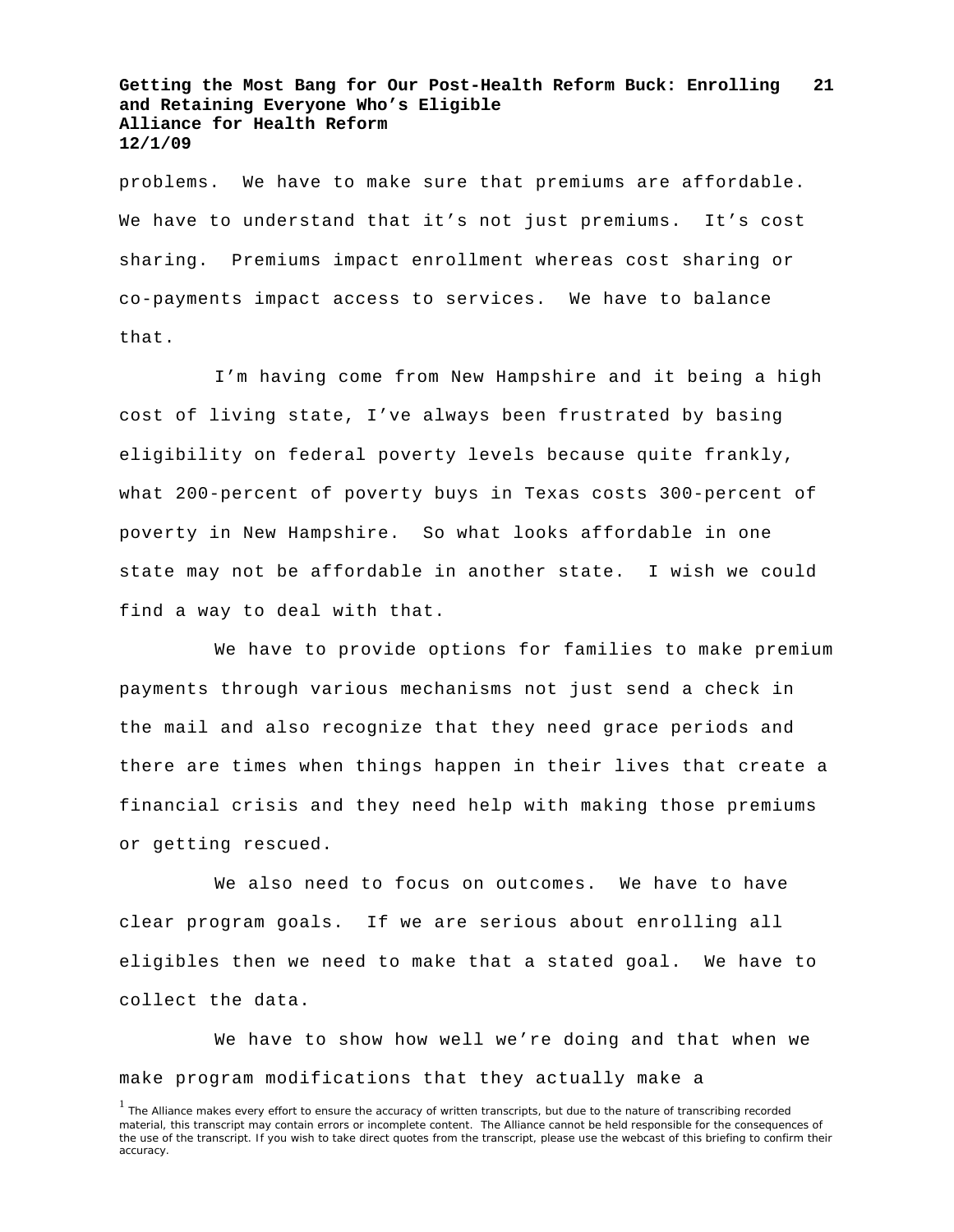difference, that they result in improvements and if they don't result in improvements, let's document that too and make sure that people know that that's not the right thing to do to move the ball forward. These data need to be reported publicly to enhance accountability and transparency. There are very few states that report good data on their Medicaid and CHIP programs.

So in closing, I think health care reform gives us yet another opportunity to issue the welcome mat for families. This happened when CHIP came along for the first time doing the outreach and marketing Medicaid became something that was acceptable.

It really enthused the coverage of kids. CHIPRA has the ability to do the same thing with the reauthorization of CHIP but we need to make sure that as we go forward with health care reform that we coordinate the system and take care to make sure that it really does work in a seamless way for families and individuals.

**ED HOWARD:** Great. Thank you very much Tricia. Before we go on, could I just ask you to explain a little bit, you used a phrase that Stan alluded to without explaining, that is screen and enroll. It's a term of art I know and some of us may not be as familiar with it as others. Could you kind of clarify what that means in operational terms?

<sup>&</sup>lt;sup>1</sup> The Alliance makes every effort to ensure the accuracy of written transcripts, but due to the nature of transcribing recorded material, this transcript may contain errors or incomplete content. The Alliance cannot be held responsible for the consequences of the use of the transcript. If you wish to take direct quotes from the transcript, please use the webcast of this briefing to confirm their accuracy.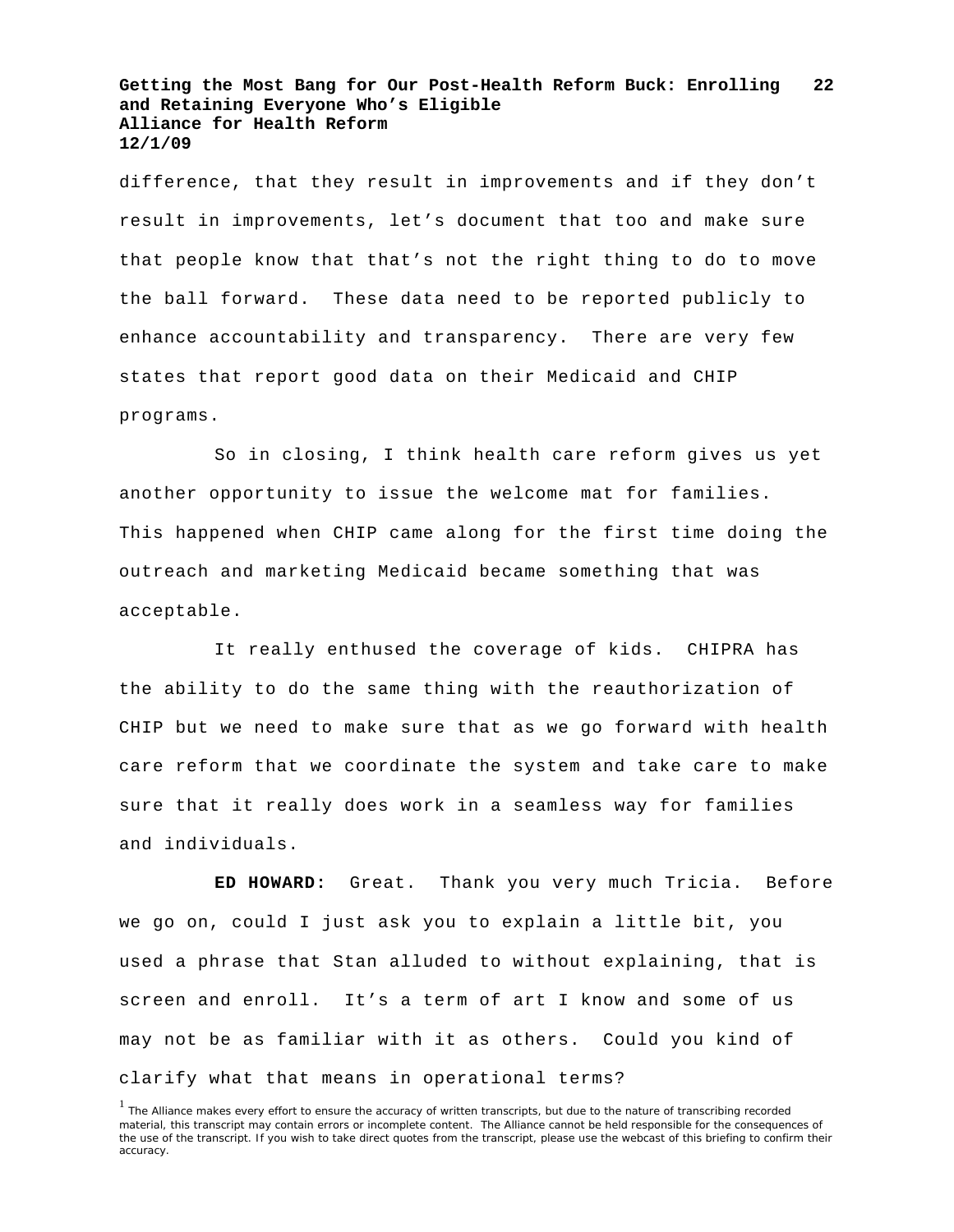**TRICIA BROOKS:** Well it came about certainly in the CHIP and Medicaid world that when CHIP came along, there was a requirement in the law that says that you must first screen eligibility for Medicaid and if the child is eligible for Medicaid, they must be enrolled in Medicaid and that same concept is being applied in health care reform that wherever someone may try to apply for whatever program they're applying for, hopefully they're applying for health coverage and they don't have to decide whether they're eligible for Medicaid or CHIP or a subsidy but that wherever they present, wherever they try to get into the system that at that point, their eligibility is screened for every program that's available to them and that they actually result in enrollment.

The enrollment piece is a huge piece of it. We do a good job of screening and then we do these manual referrals between programs and paperwork gets lost and the system never comes up with an actual enrollment. That's where the data is really important for understanding what happens behind the scenes to make sure that enrollment is successful.

**ED HOWARD:** Good. Thank you. Now let's turn to Ruth Kennedy on my right. Ruth directs the eligibility division for Louisiana's Medicaid and CHIP programs. The Louisiana CHIP program is LACHIP and Ruth is also the LACHIP Director. In fact, she is a member of the Eligibility Policy Group for an

<sup>&</sup>lt;sup>1</sup> The Alliance makes every effort to ensure the accuracy of written transcripts, but due to the nature of transcribing recorded material, this transcript may contain errors or incomplete content. The Alliance cannot be held responsible for the consequences of the use of the transcript. If you wish to take direct quotes from the transcript, please use the webcast of this briefing to confirm their accuracy.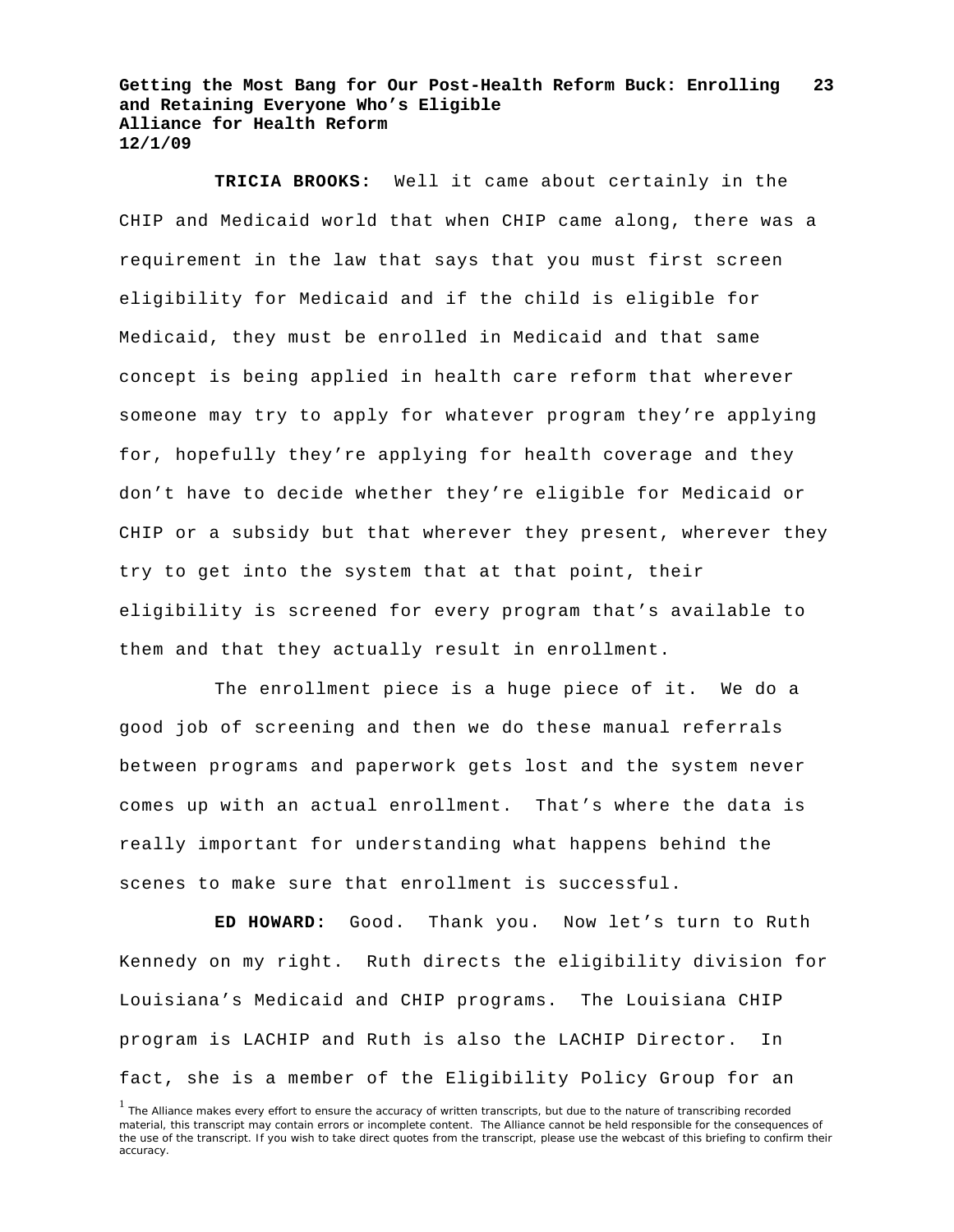RWJ project, Robert Wood Johnson Foundation project covering kids and families when I first got to know about her great record in Louisiana. Now she's in demand to explain how other states can learn from Louisiana's successful enrollment and retention policies as Tricia mentioned. Ruth thanks for being with us.

**RUTH KENNEDY:** Thank you Ed. Thanks to everyone for the opportunity to share, from the perspective of a state government, our experiences in the last 10 years. I'm most often asked to talk about our eligibility improvements and simplifications and retention when it comes to children but I want to make the point upfront that all of the policies and practices we have implemented over our entire Medicaid program for our Medicare savings programs as well as for even our longterm care for parents as well as children. So these simplifications, this streamlining that I'm talking about and our results are applicable for our whole Medicaid program.

The subtitle for today's briefing I found especially intriguing to enrolling and retaining everyone who is eligible for Medicaid. Ten years ago if you had asked me was that possible, I would have said I don't know. I mean wishful thinking maybe but I can say unequivocally now that I believe that it is possible and that we have in our crosshairs being there in Louisiana within the next two or three years for our

<sup>&</sup>lt;sup>1</sup> The Alliance makes every effort to ensure the accuracy of written transcripts, but due to the nature of transcribing recorded material, this transcript may contain errors or incomplete content. The Alliance cannot be held responsible for the consequences of the use of the transcript. If you wish to take direct quotes from the transcript, please use the webcast of this briefing to confirm their accuracy.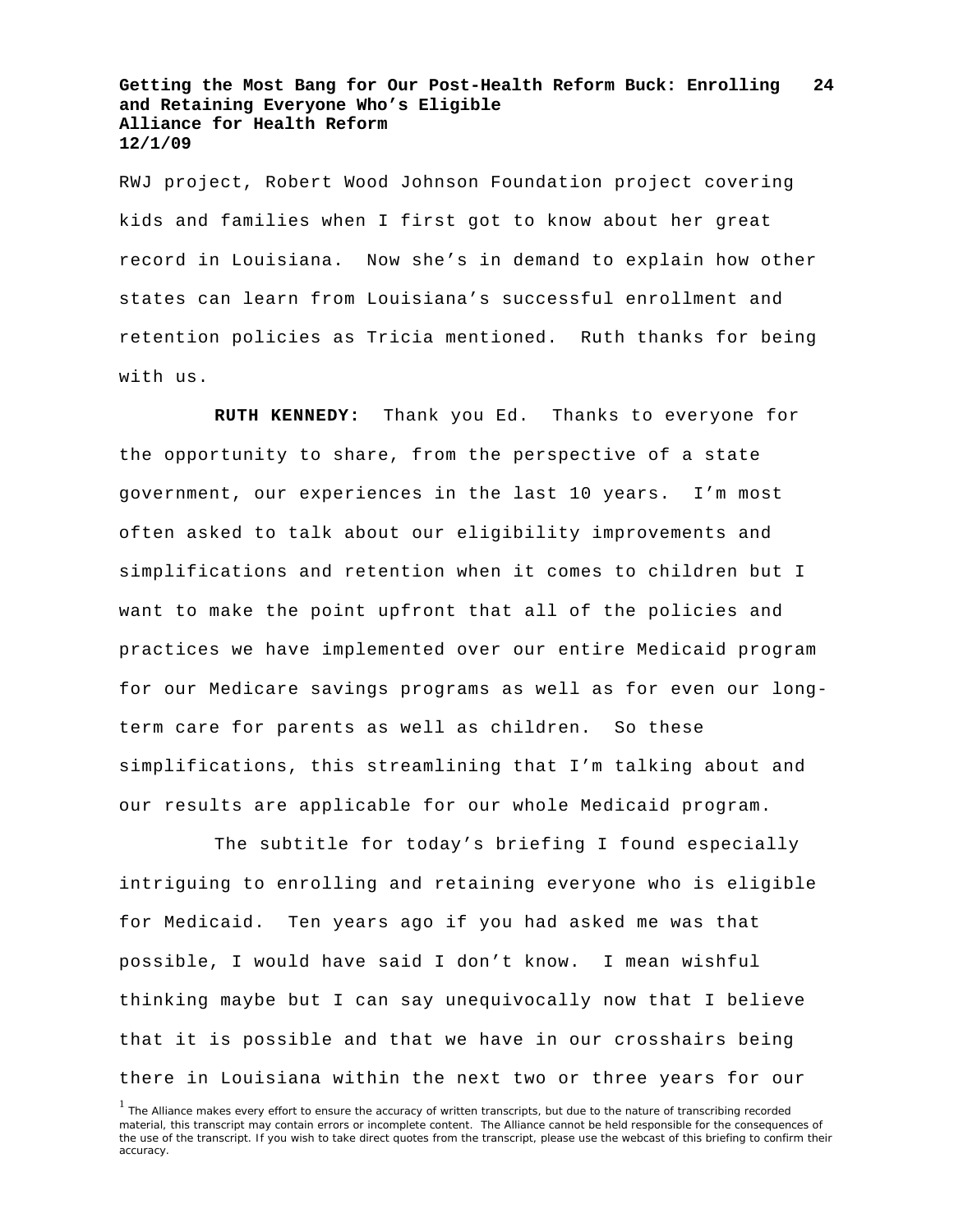eligible population but I have to be blunt and tell you that in order to do it, you have to make transformational changes in eligibility policies. Eligibility policies vary from state to state and there is great variation in those policies.

A quick overview of what I'm going to be talking about, I'll do a historic look at Medicaid eligibility in Louisiana. I'm frequently asked how have you been able to do this? So I've done some reflecting and so we'll take a flashback and see some of the things that are in place that have been the prerequisite for what we've done.

The policy options that are available to states and they are just that, they're options, they're not mandates that can help enroll and retain everyone who is eligible for the program. The impact that the implementation of those policy options and changes in eligibility practices has had in Louisiana both on our enrollment and on the accuracy of our cases and finally some lessons learned from CHIP and general observations.

Medicaid eligibility in Louisiana during the 90s, now this is not a typo. In 1992, we eliminated the asset test for children and pregnant women in Louisiana. We eliminated faceto-face renewals and started making widespread use of community-based organizations to do application assistance and help people complete the application process. Now there was

<sup>&</sup>lt;sup>1</sup> The Alliance makes every effort to ensure the accuracy of written transcripts, but due to the nature of transcribing recorded material, this transcript may contain errors or incomplete content. The Alliance cannot be held responsible for the consequences of the use of the transcript. If you wish to take direct quotes from the transcript, please use the webcast of this briefing to confirm their accuracy.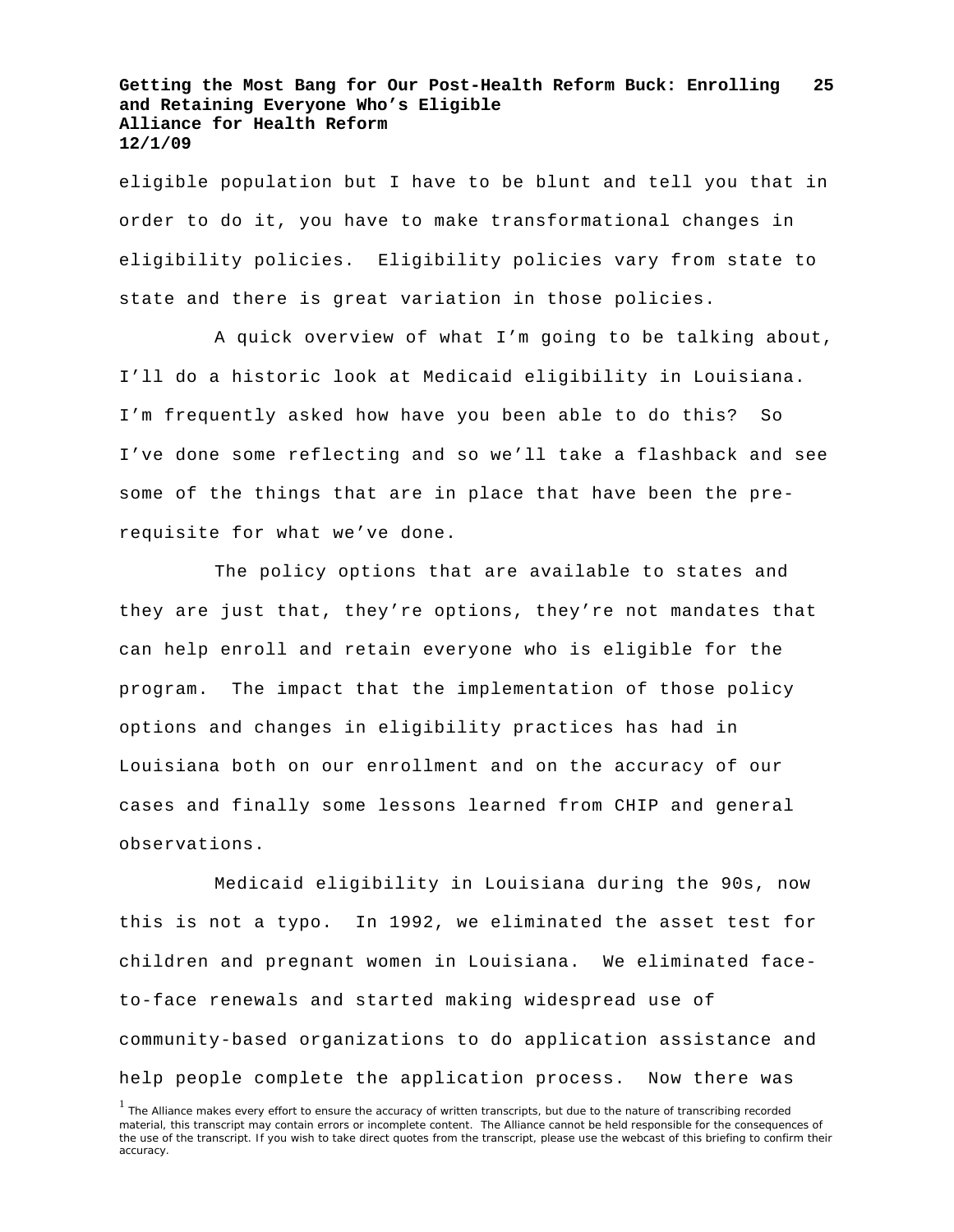another thing that happened in 1992 that was the catalyst for these three things.

Medicaid eligibility was separated from the AFBC and food stamp agency. I have been around a lot of time and we still refer to it as the split but because we were no longer so administratably linked to the food stamp eligibility determination, we were able to make some progressive changes. In 1998 when we implemented the program, this was another important decision was CHIP was implemented in Louisiana as a Medicaid expansion.

So what did that mean? A rising tide lifts all boats? So it was impossible for us to make improvements for CHIP without those changes being applicable for our Medicaid children as well. This is an important policy option that I think is frequently overlooked and that is 12 months continuous eligibility.

Twelve months continuous eligibility is very different from 12 month renewals. Twelve months continuous eligibility means that any changes in income are disregarded until the next annual renewal. So that policy makes a lot of the simplifications that we have put in place possible.

The last time I saw only 18 states currently have 12 months continuous eligibility for both their Medicaid and CHIP programs. We began then and we continue to do very aggressive

<sup>&</sup>lt;sup>1</sup> The Alliance makes every effort to ensure the accuracy of written transcripts, but due to the nature of transcribing recorded material, this transcript may contain errors or incomplete content. The Alliance cannot be held responsible for the consequences of the use of the transcript. If you wish to take direct quotes from the transcript, please use the webcast of this briefing to confirm their accuracy.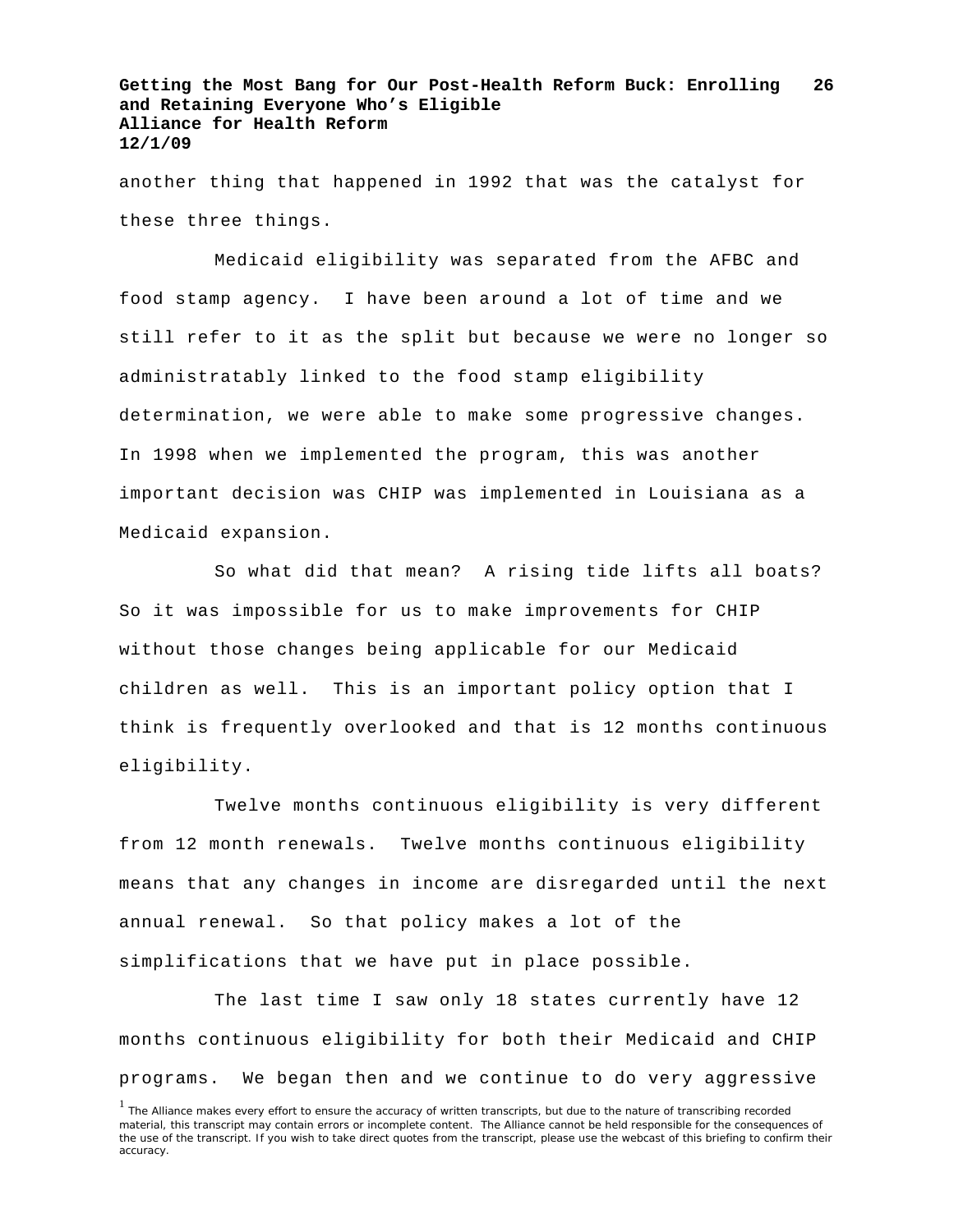outreach for our Medicaid eligibility case workers, supervisors, and managers and that has been a factor in changing the eligibility culture in Louisiana I believe.

So still we had a problem even though we had made all of those improvements, until we discovered and identified the hole in the bucket and that was those children who were losing coverage at renewal and began addressing that is we were, at best, treading water.

It just felt like a hamster on a wheel but in about 2000-2001, we began giving our undivided attention to improving renewal outcomes. We started using data, as Stan and Tricia have talked about, using data from other systems, in this case the food stamp agency from which we had administratably separated but still very much work in tandem with, use that data.

I say Alexander Graham Bell's great invention, the telephone, is when we didn't get a form back just to call. Our case workers would call and say hey we haven't gotten that form back made a big difference in the number of people that we were able to keep in the program.

In 2003, we made the decision that we would no longer require a signed form in order to do the annual review of eligibility. Do we review eligibility? Yes but it doesn't require a signed form. We found better ways to do it. We

<sup>&</sup>lt;sup>1</sup> The Alliance makes every effort to ensure the accuracy of written transcripts, but due to the nature of transcribing recorded material, this transcript may contain errors or incomplete content. The Alliance cannot be held responsible for the consequences of the use of the transcript. If you wish to take direct quotes from the transcript, please use the webcast of this briefing to confirm their accuracy.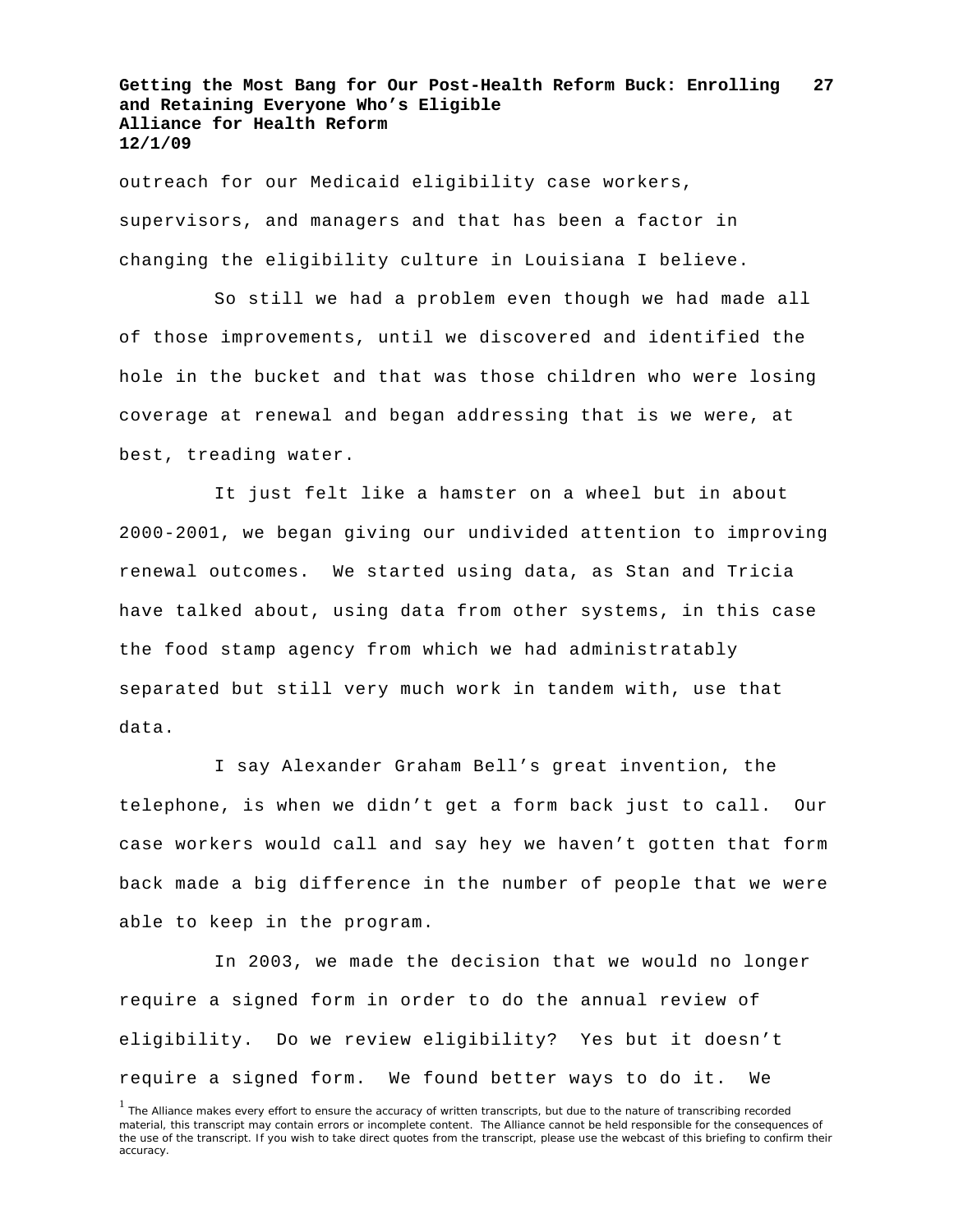began allowing enrolling our off-cycle renewals. This has been a continuum. We continually look for ways to improve the renewal process. Now we have identified using data. We identified very low risk cases for ineligibility.

For example, the Medicare savings programs, our data shows that those individuals are very unlikely to get an increase in income or assets that would make them ineligible. So we do what we call an administrative renewal. It's a more passive process. Here's a little pie chart. This is based on children but it's going to be about this for all of our programs. It shows that in September, only two out of 100 enrollees who were due for renewal submitted a signed renewal form in conjunction with their renewal.

About 40-percent, we did an ex parte renewal use and information in the food stamp system. About 38-percent got administrative passive process, 17-percent phone, we're just getting into the web-based renewals and that's another area but you can transform eligibility and do renewals a way other than having families sign forms and send out papers.

So I know what you're thinking because I've heard it for 10 years. What about the error rate? Are these people really eligible? Now we don't allow so-called selfdeclaration. We verify income. We just don't require the family to produce documents and go on a scavenger hunt looking

<sup>&</sup>lt;sup>1</sup> The Alliance makes every effort to ensure the accuracy of written transcripts, but due to the nature of transcribing recorded material, this transcript may contain errors or incomplete content. The Alliance cannot be held responsible for the consequences of the use of the transcript. If you wish to take direct quotes from the transcript, please use the webcast of this briefing to confirm their accuracy.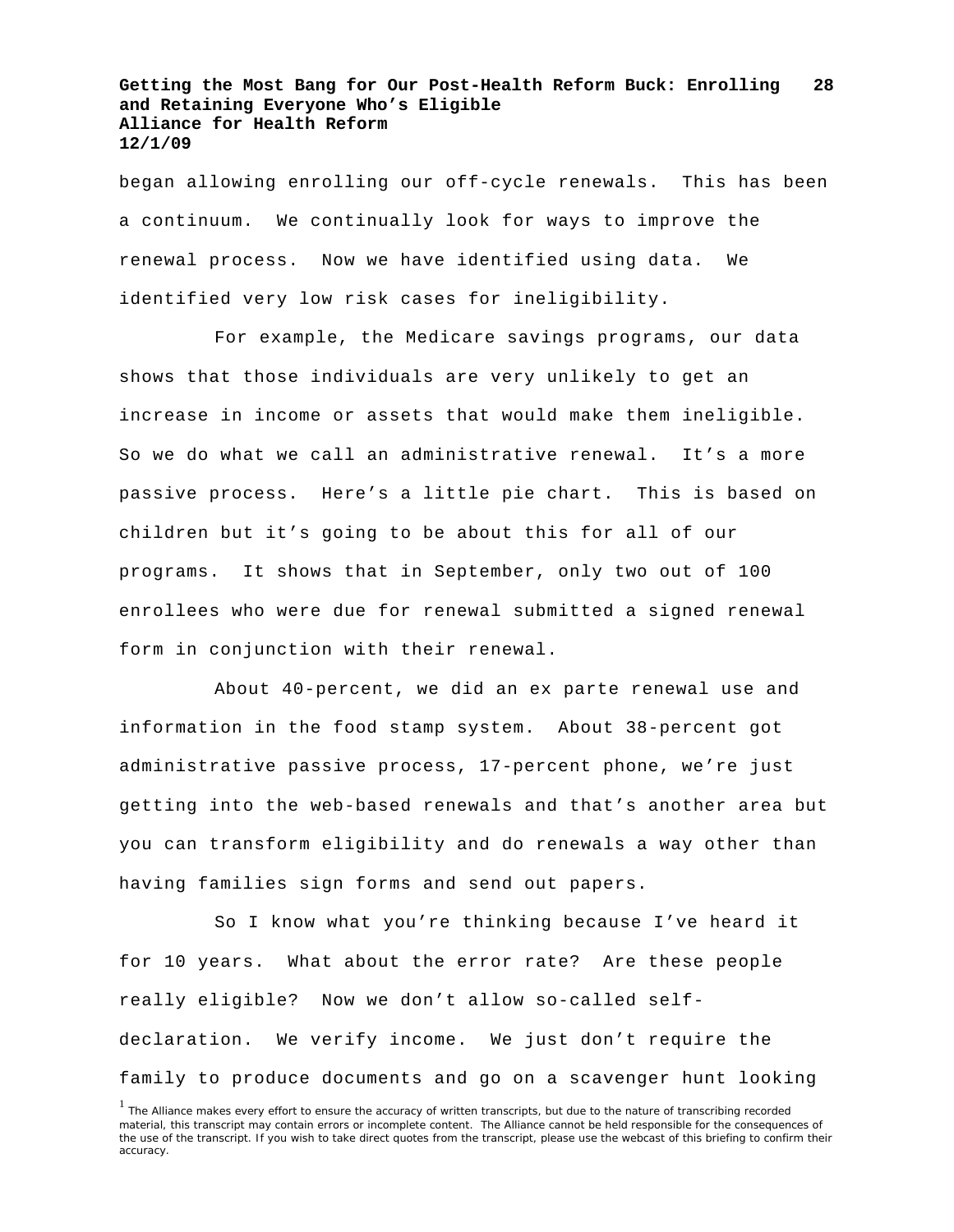for documents. We use alternative sources. We made good use of data to drive our eligibility decisions.

So our perm error rate, which was established and HHS issued a press release the week before last, in Louisiana for Louisiana's Medicaid program, 1.54-percent, which is 25-percent of the national error rate, so I think that validates that these kinds of simplifications do not increase the error rate. So there are policy changes that you can make that can help that as well.

We love the new express lane eligibility that is an option in CHIPRA and we actually have a state plan amendment that's pending at CMS and we're going to use data in the food stamp system or the SNAP system, as it's now called, to identify and enroll children in the program. We're poised right now to do automatic enrollment starting in January assuming that we get our state plan amendment approved.

So the verdict on eligibility simplification in Louisiana, first let me say that simplification isn't simple. It is a very complex process and it particularly changes to systems. They require money and they require knowledge and resources to make that happen but it does work and we see continually see robust increases in our enrollment. It's not about just seeing our numbers go up but also the number of uninsured go down.

<sup>1</sup> The Alliance makes every effort to ensure the accuracy of written transcripts, but due to the nature of transcribing recorded material, this transcript may contain errors or incomplete content. The Alliance cannot be held responsible for the consequences of the use of the transcript. If you wish to take direct quotes from the transcript, please use the webcast of this briefing to confirm their accuracy.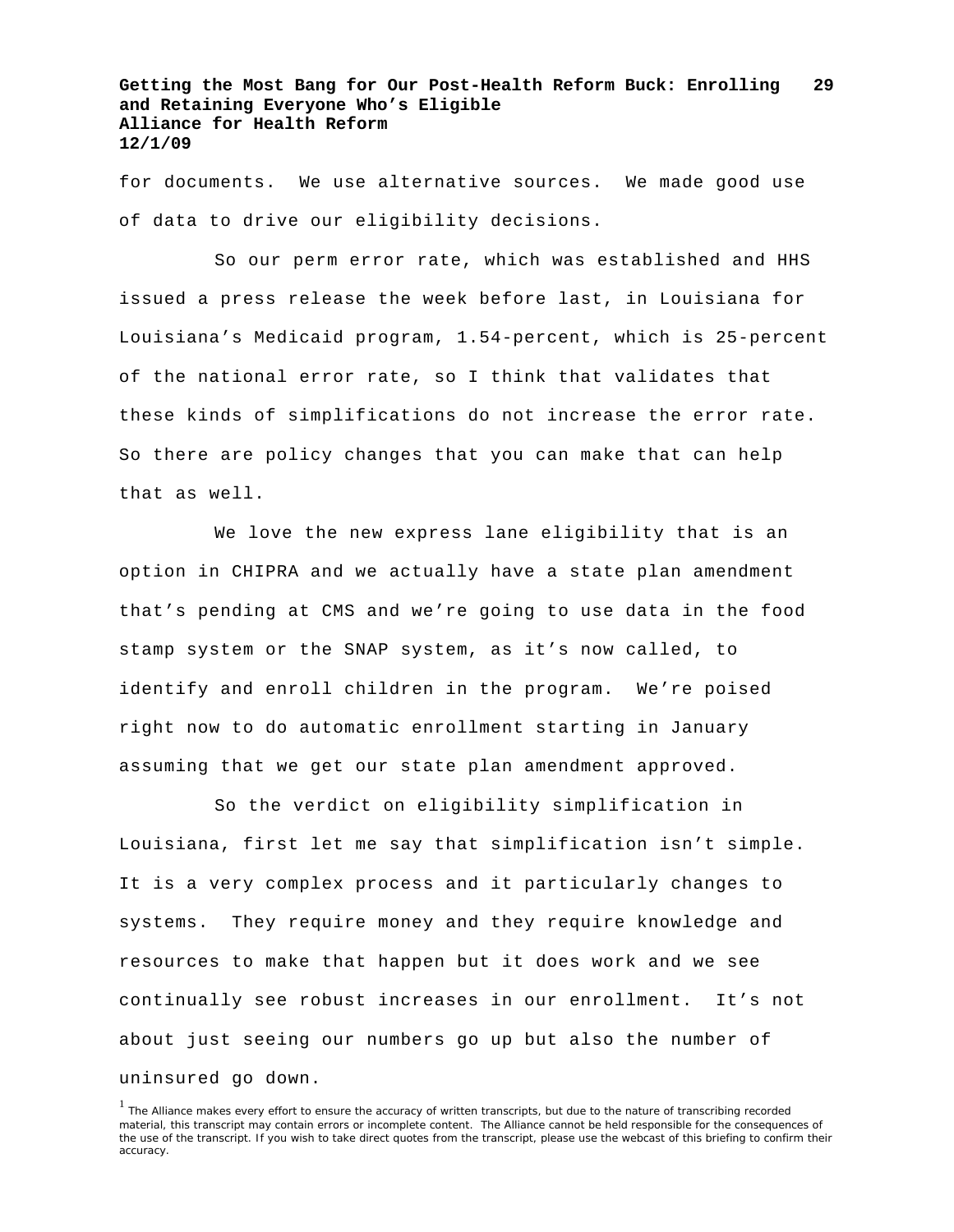Ten years ago, almost one in three low-income children in Louisiana was uninsured. Our most recent survey that LSU did for us, state-specific household survey, we had fivepercent of uninsured. So it makes a difference.

We have been able to virtually eliminate paperwork related closures. When we first were able to get a baseline, we were close at about 22-percent of our children at renewal because of not getting paperwork in. Last month, it was less than one-half of one-percent. So I mean I'm saying that's virtually all children and adults who are eligible that were able to retain that renewal.

Administrative savings, conservatively, we estimate that if we were to require signed renewal forms again like we did circa 2000, is we would be looking at, conservatively, another \$20 million in administrative costs. One of the things that has to accompany this kind of change is a change in the culture of eligibility and we've seen that.

So that's from Louisiana, some general observations from my 10 years in the trenches is building on that field of dreams idea that we've learned is if we build it, they may come but not necessarily. Some actual experience that we've seen challenges the classic economic theory that says that people will always do what's in their economic best interests. We

<sup>&</sup>lt;sup>1</sup> The Alliance makes every effort to ensure the accuracy of written transcripts, but due to the nature of transcribing recorded material, this transcript may contain errors or incomplete content. The Alliance cannot be held responsible for the consequences of the use of the transcript. If you wish to take direct quotes from the transcript, please use the webcast of this briefing to confirm their accuracy.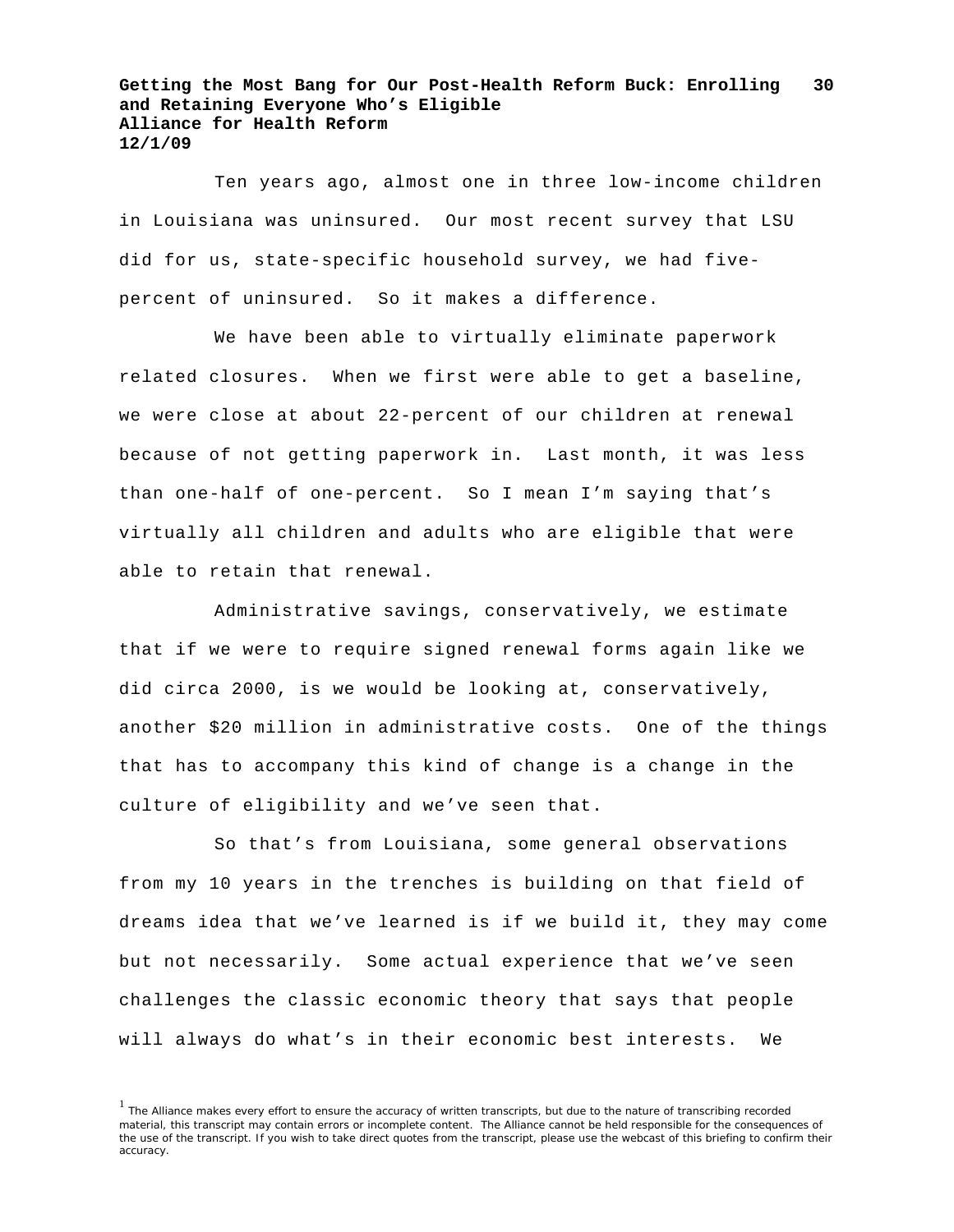know, for the last 10 years, that that is not the case, that people do not have limitless ability to process information.

Increasingly, I'm beginning to question whether with welfare reform, is Medicaid and TANF or AFDC where deletes statutorily but there still seems to perhaps be in some places and administratively between food stamps and Medicaid so that Medicaid applicants and enrollees are held to a higher standard. Be careful what you ask for.

We've asked for express lane eligibility and we got it but there is a price tag attached with that because it works and we expect that we're going to enroll thousands of additional children. That is going to have a price tag attached. As long as states must put up even a part of the cost of coverage with health reform, even that five-percent that we're seeing right now, that's going to be an issue is that the cost that states have is going to be an inherent tension.

**ED HOWARD:** Great. Alright, some lessons from the trenches. Now we go to another coast and learn some different lessons. We're going to hear from Stan Rosenstein. He's Senior Advisor of the respected firm, Health Management Associates. He works out of Sacramento, which of course is a fitting base of operations since he was the Director or the

<sup>&</sup>lt;sup>1</sup> The Alliance makes every effort to ensure the accuracy of written transcripts, but due to the nature of transcribing recorded material, this transcript may contain errors or incomplete content. The Alliance cannot be held responsible for the consequences of the use of the transcript. If you wish to take direct quotes from the transcript, please use the webcast of this briefing to confirm their accuracy.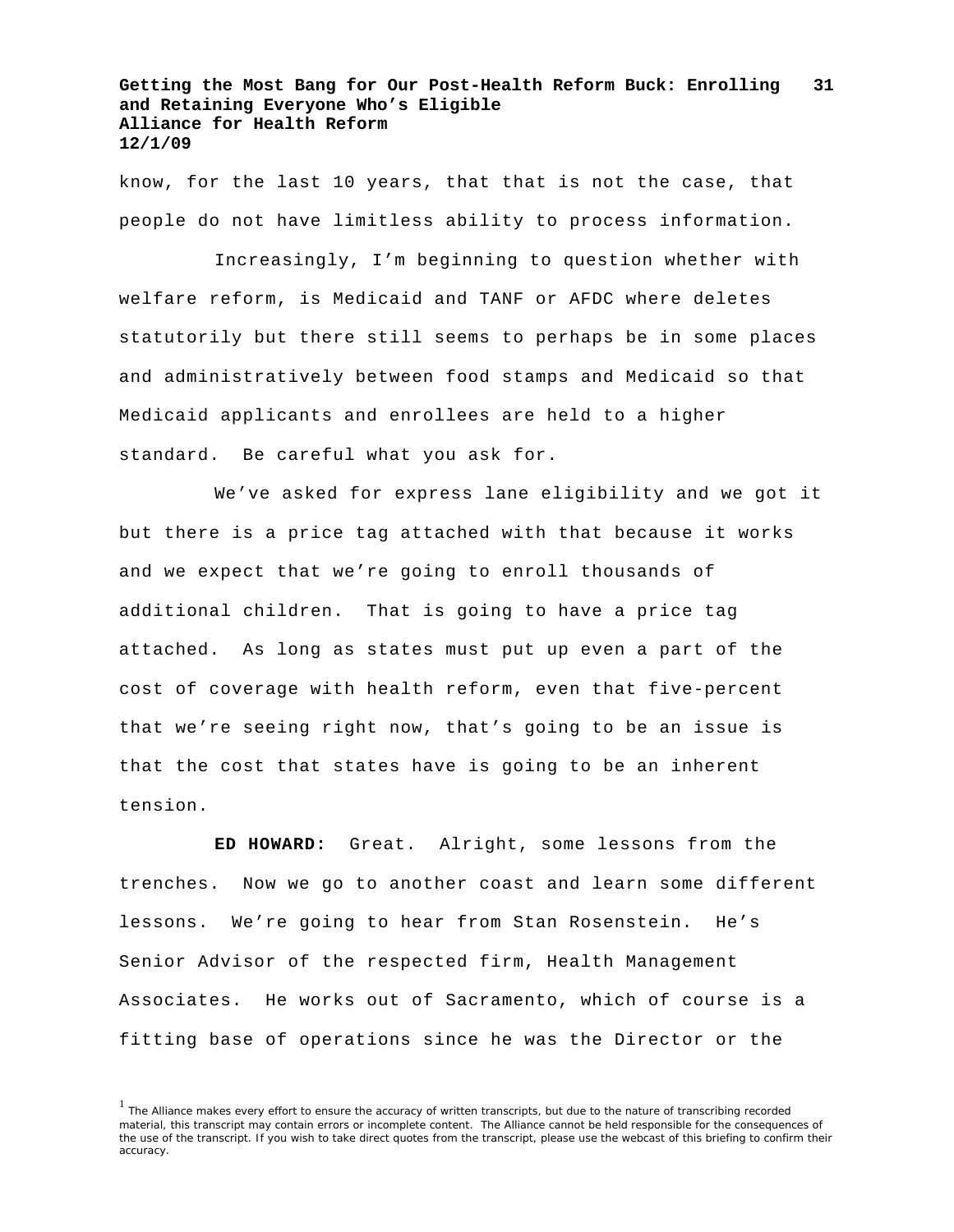Deputy Director at the California Medicaid Program, MediCal, for about 13 years.

He oversaw some notable successes in that time including in areas of enrollment and eligibility process improvement. He has a close understanding of some of the massive problems that states like California are facing in the current economic situation. So we're very pleased to have you with us Stan.

**STAN ROSENSTEIN:** Good afternoon and thanks for having me. Thanks to the sponsors. Thank you all for attending. I spent most of my career working at how to simplify eligibility. I'm very proud of the things I've done and I agree with people have said. These are great ideas but I've been asked to come here, in part, to put a flavor on what's happening in the states and kind of the gut level reality check of what does this mean for states who are a fundamental part of this.

If you met one state, you met one state and how they operate. Every state operates its CHIP and Medicaid programs differently. They all differ on approaches and the approaches change very dramatically based upon how the state budget changes, well the governors change, etc. So it's a dynamic process but you really can watch how the process is changed with the budget.

 $<sup>1</sup>$  The Alliance makes every effort to ensure the accuracy of written transcripts, but due to the nature of transcribing recorded</sup> material, this transcript may contain errors or incomplete content. The Alliance cannot be held responsible for the consequences of the use of the transcript. If you wish to take direct quotes from the transcript, please use the webcast of this briefing to confirm their accuracy.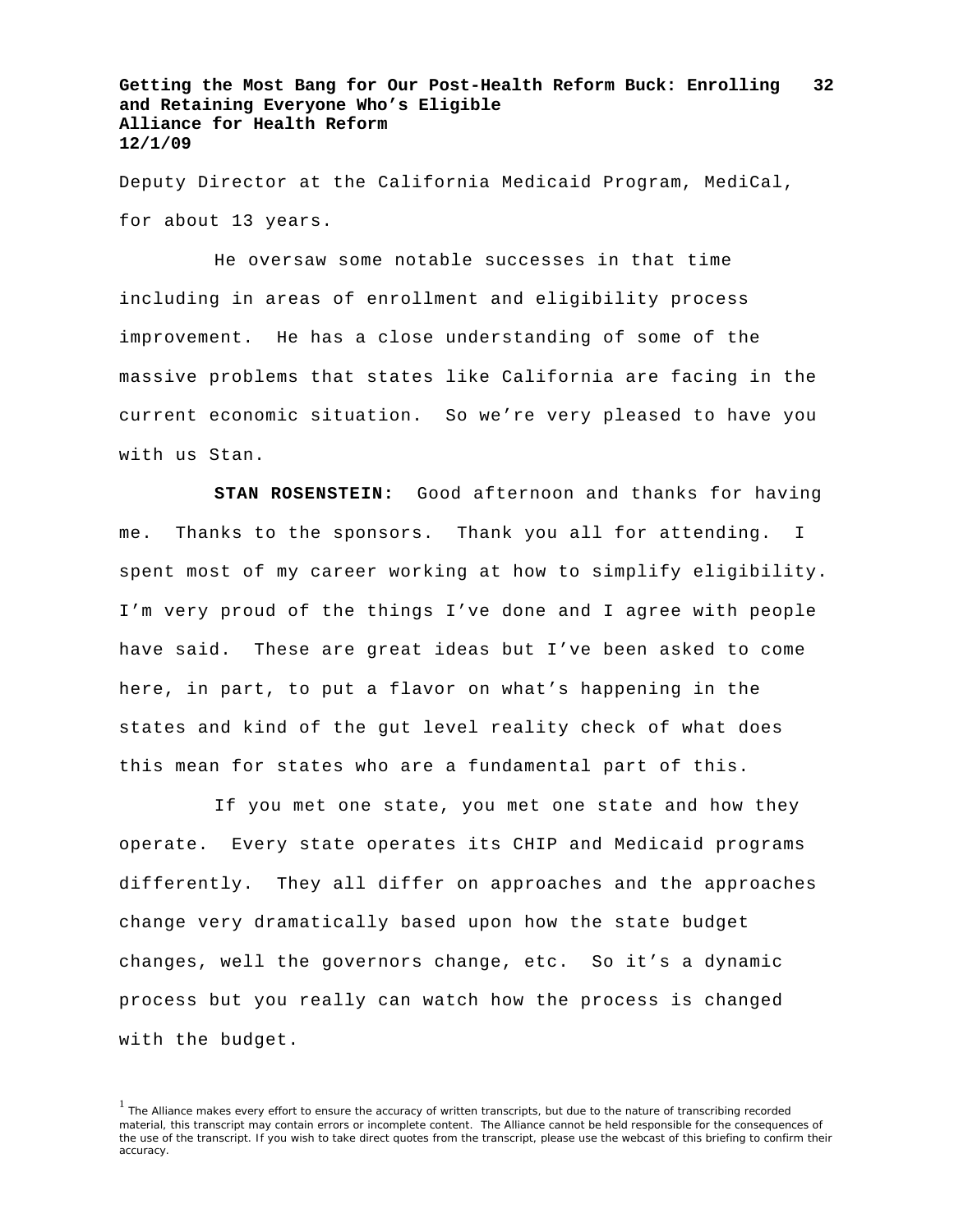The complexity of enrollment is really a function of four major issues. One is the desire of the state to reach the population and enroll them. You may say it's surprising that some states may not desire to do that. That's the reality. A big issue is the ability of states to fund the enrollment. States have to balance their budgets and, as you get better and better at enrolling people, it costs money. States have the ability to pay for it and if they can't pay for it, they can't do it.

So often, some of the red tape you see is a function of controlling costs. There's no question about it. You can see states simplifying when they have money and making it more complex when they don't. There's concern about fraud and abuse and it doesn't take very many bad examples to really set this one off. I can't understate what it's like when you get a call and say Mike Wallace is going to do a review of fraud of your program and 60 Minutes is coming out. Your life is very, very different.

Then the last thing that really complicates the process is litigation and often litigation to make people eligible complicates things. When you look at Medicaid and CHIP, you got to look at it and make sure you understand *it's* patchwork of programs, good and bad with every patchwork, you've added, you've increased enrollment, cover new people.

<sup>&</sup>lt;sup>1</sup> The Alliance makes every effort to ensure the accuracy of written transcripts, but due to the nature of transcribing recorded material, this transcript may contain errors or incomplete content. The Alliance cannot be held responsible for the consequences of the use of the transcript. If you wish to take direct quotes from the transcript, please use the webcast of this briefing to confirm their accuracy.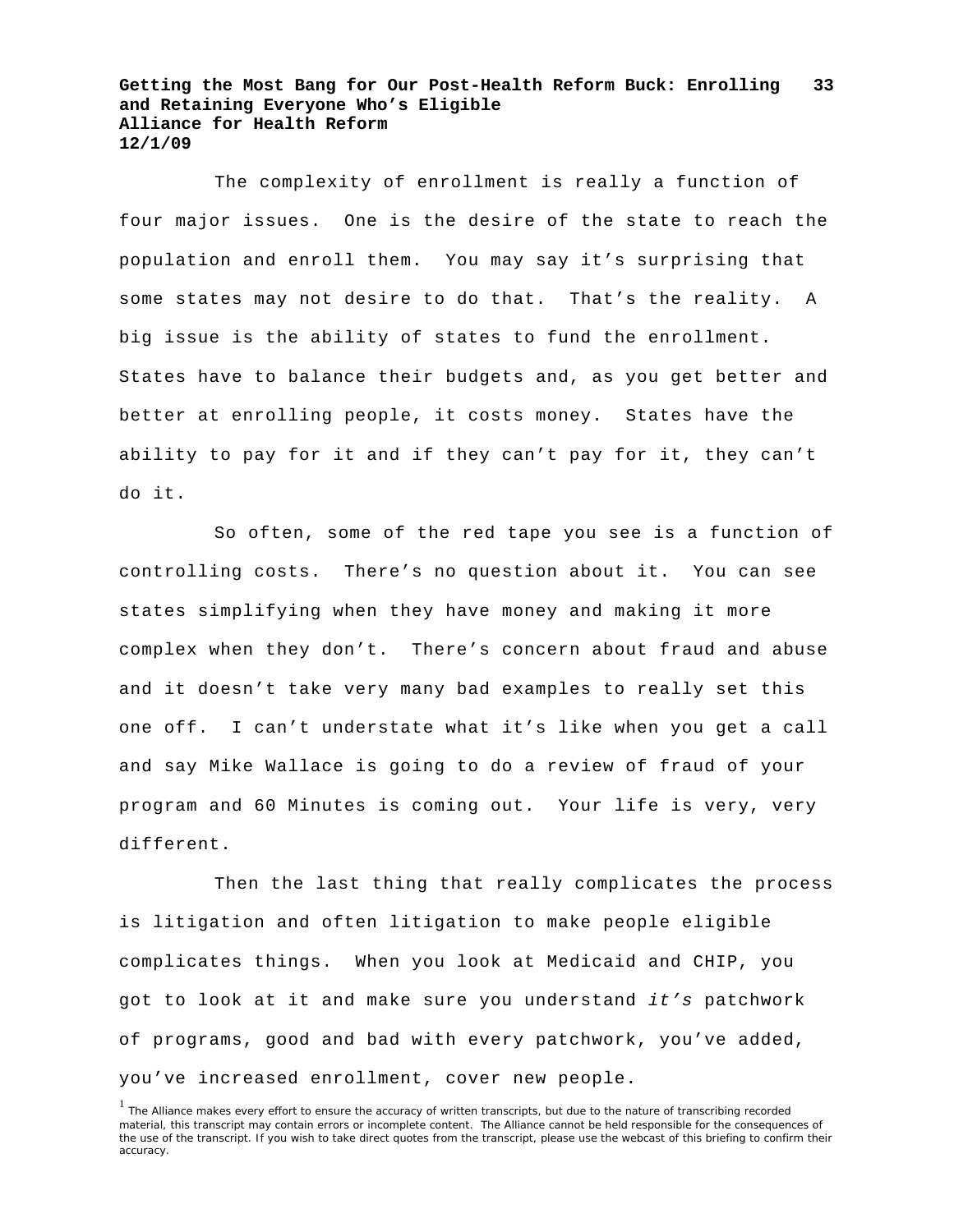So income levels vary based on children's age, whether the parents, different levels for seniors, people with disabilities, working disabled programs. Some programs like California have breast and cervical cancer programs, every one of these programs had different income levels. So it's a very stair step charge, you have seen them, very, very complicated income. There's not one income makes you Medicaid-eligible.

There are many Medicaid eligibility tests. For parents, for most states, asset tests, 1931b program has what's called a deprivation test of whether the parents even get eligible, they have to pass this test. States vary and Medicaid varies how you define household. California's got an enormously complicated process created by a lawsuit and what I've seen over time is the way Medicaid defines household pretty much follows family law. It's very, very different than other programs define household. Food stamps, very different.

Medicaid, at least in California, we do everything we can to make a family eligible and then you get to questions of families that have stepchildren, working children, all of those income counts in some cases for some family members but it don't count for others. So it's very, very complicated.

The reason I talk about the complication is one of the concepts in health care reform that needs to be addressed and understood is enrollment versus funding. Health care reform,

<sup>&</sup>lt;sup>1</sup> The Alliance makes every effort to ensure the accuracy of written transcripts, but due to the nature of transcribing recorded material, this transcript may contain errors or incomplete content. The Alliance cannot be held responsible for the consequences of the use of the transcript. If you wish to take direct quotes from the transcript, please use the webcast of this briefing to confirm their accuracy.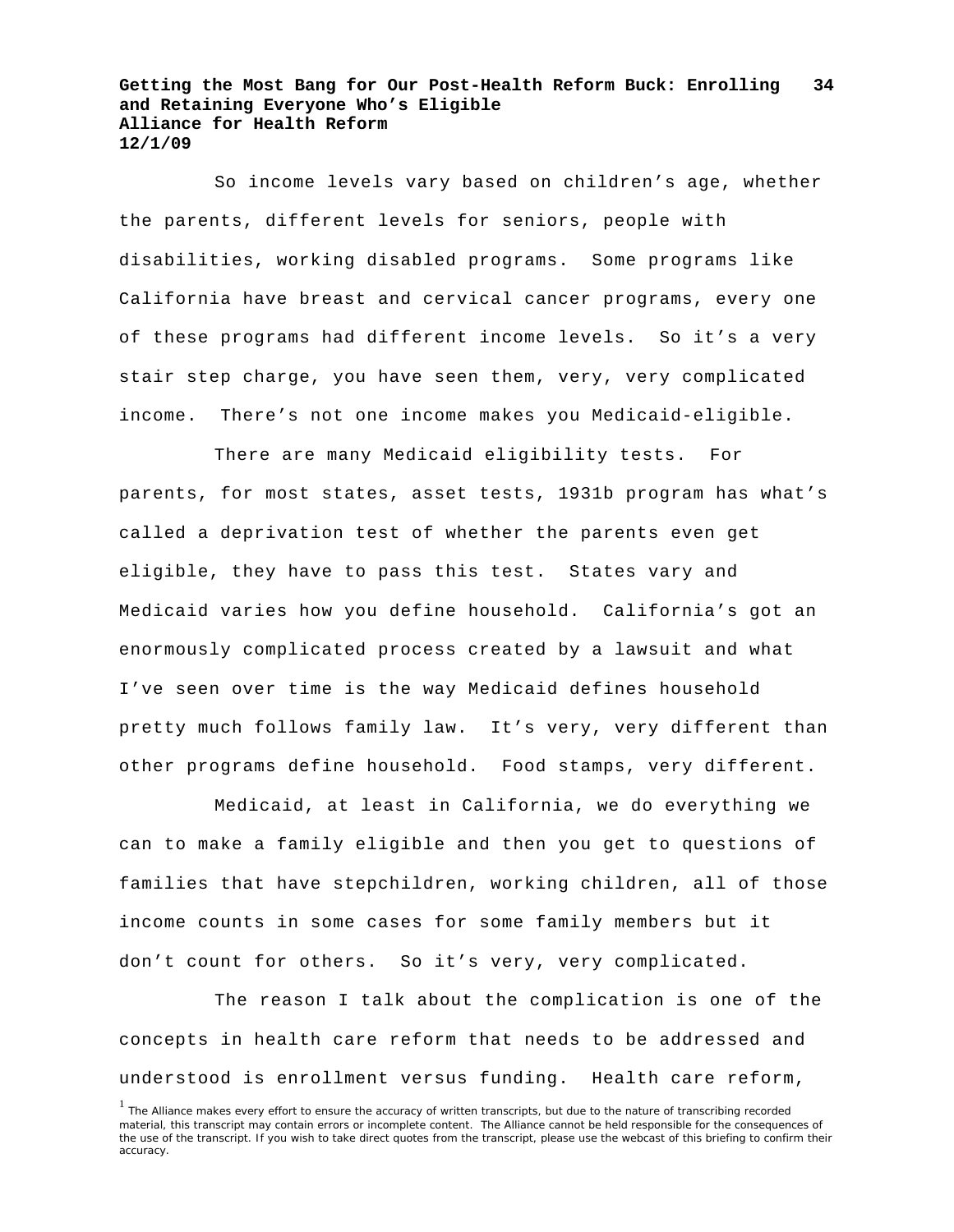it looks like, we'll provide an enhanced federal matching rate for newly eligible populations. We'll provide temporary matching rates for currently eligible population but, at some point, ending and it appears as though it may require maintenance of effort by states in terms of eligibility levels and processes.

The contradiction here is I went through all these complicated processes, asset tests, deprivation tests, well how do you determine who is newly eligible in a world of simplification that's income-driven? How does the state claim the federal funds for a family, for parents who would fail the deprivation test or fail the asset test but have income below the Medicaid tests? This is all going to have to be sorted out.

I know in California, when we went to the CHIP program, we like Louisiana, did the asset waiver as part of our CHIP expansion. We were entitled to an enhanced federal match. It was quite a battle to be able to work out a simple process to get an enhanced federal match. So I just want to leave it there that if states are required to determine who would have been eligible to Medicaid pre-health care reform, it's going to be a complicated process just to sort out the funding.

**ED HOWARD:** Stan can I interrupt you just to clarify something before it gets too far in my mind? I remember

<sup>&</sup>lt;sup>1</sup> The Alliance makes every effort to ensure the accuracy of written transcripts, but due to the nature of transcribing recorded material, this transcript may contain errors or incomplete content. The Alliance cannot be held responsible for the consequences of the use of the transcript. If you wish to take direct quotes from the transcript, please use the webcast of this briefing to confirm their accuracy.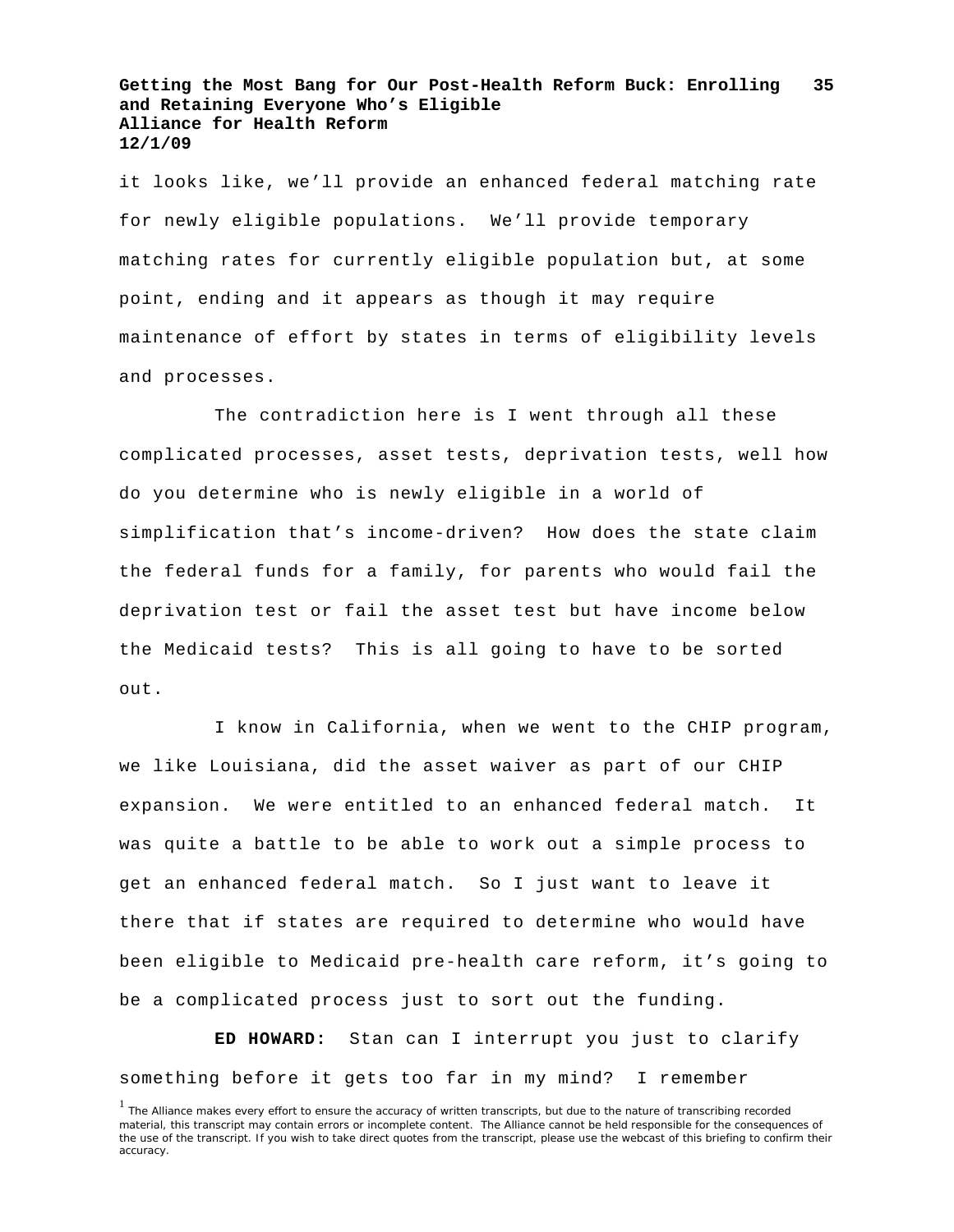something that you just talked about is something Stan mentioned in a conversation we had preparing for this discussion. You talk about the deprivation test and Stan mentioned the deprivation standard for parents. I remember you characterized that as the biggest single barrier for getting parents into the program. I don't have a clue what the deprivation test is.

**STAN ROSENSTEIN:** Okay, the deprivation test, it is the largest barrier for parents for two-family parents to get enrolled at least in California MediCal. I won't speak for other states. It's a legacy of the old welfare days but it's still in federal Medicaid and it basically says that for you to be qualified for Medicaid as a parent, your child has to be deprived. That means that child has to be either have a single parent or a parent who is disabled or if you have two parents, the primary principle wage earner has to be unemployed or underemployed.

So I'm sorry it's very complicated but this is the first test California does and it's 1931B, this family program. This is a test that more people fail and it used to be the old 100-hour rule who follow welfare but basically says if you're working long hours or making low-income but even if you're below the Medicaid income standard, you won't qualify.

<sup>&</sup>lt;sup>1</sup> The Alliance makes every effort to ensure the accuracy of written transcripts, but due to the nature of transcribing recorded material, this transcript may contain errors or incomplete content. The Alliance cannot be held responsible for the consequences of the use of the transcript. If you wish to take direct quotes from the transcript, please use the webcast of this briefing to confirm their accuracy.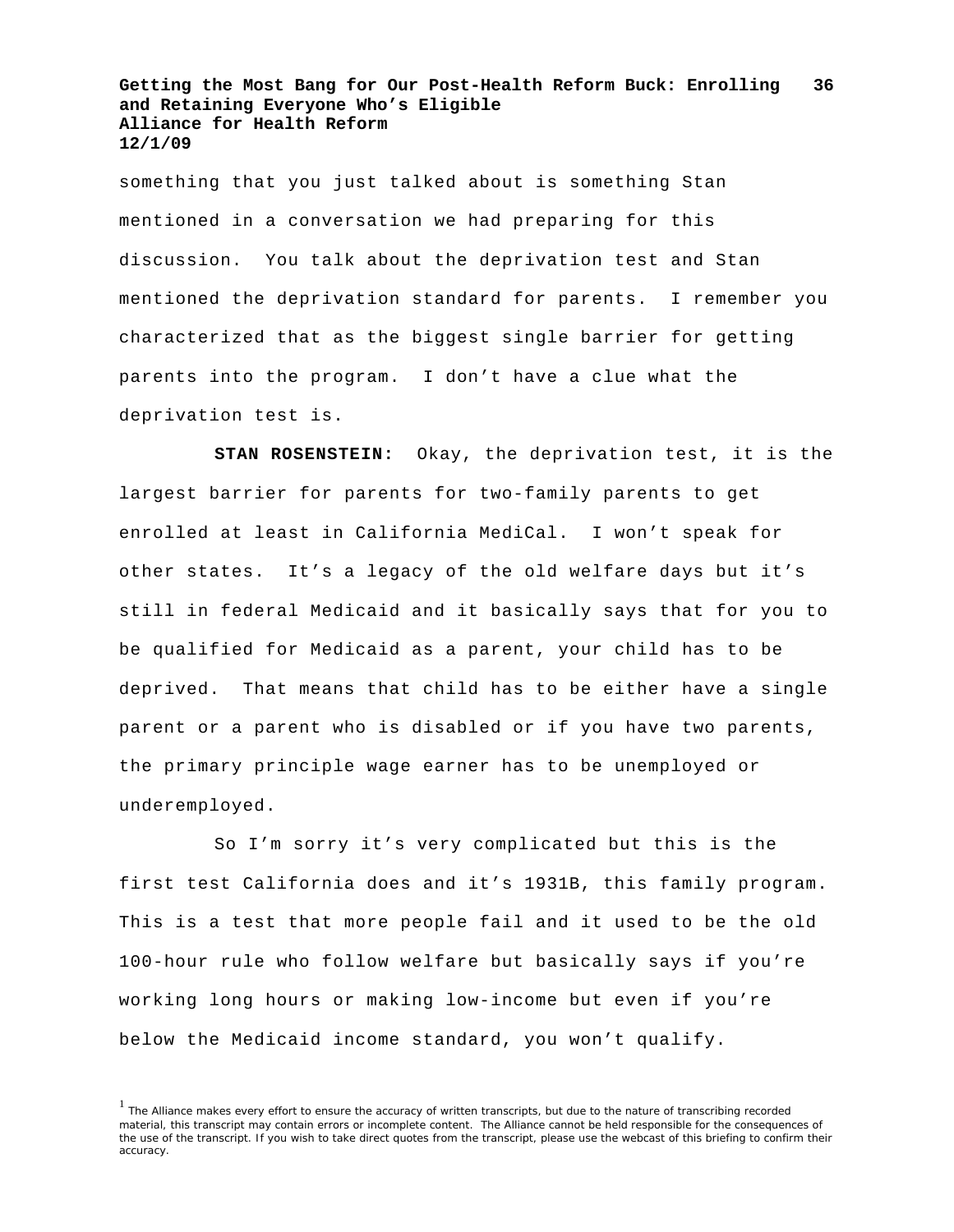So the example we always use is either cab drivers or farm workers that work long hours for low-income. They don't qualify. They can't get eligible. They ever get to the income test, they could pass the income test and it's still there. Most states, I think a lot of states, California did some of that is defined it so it's such a high level everybody passes but a lot of states haven't.

The question is when you define who's newly eligible for federal funding level, people who fail that test are newly eligible. The asset test is a better example too.

**ED HOWARD:** Thank you.

**STAN ROSENSTEIN:** Okay. I just want to make the point, I think hopefully everybody knows is that Medicaid is under enormous stress right now. We loom with a high unemployment rate that is not reduced yet and states are at least two to three years or more before revenues are returned where they were at. So we are under crisis at the state level.

We did a survey of states and we only found one state that now is not under physical crisis at this point. The bottom line is that states are going to continue to struggle with their financial crisis and this is going to make it very, very difficult to implement health care reforms. States are a fundamental part of it. What states have to look at is what is

<sup>&</sup>lt;sup>1</sup> The Alliance makes every effort to ensure the accuracy of written transcripts, but due to the nature of transcribing recorded material, this transcript may contain errors or incomplete content. The Alliance cannot be held responsible for the consequences of the use of the transcript. If you wish to take direct quotes from the transcript, please use the webcast of this briefing to confirm their accuracy.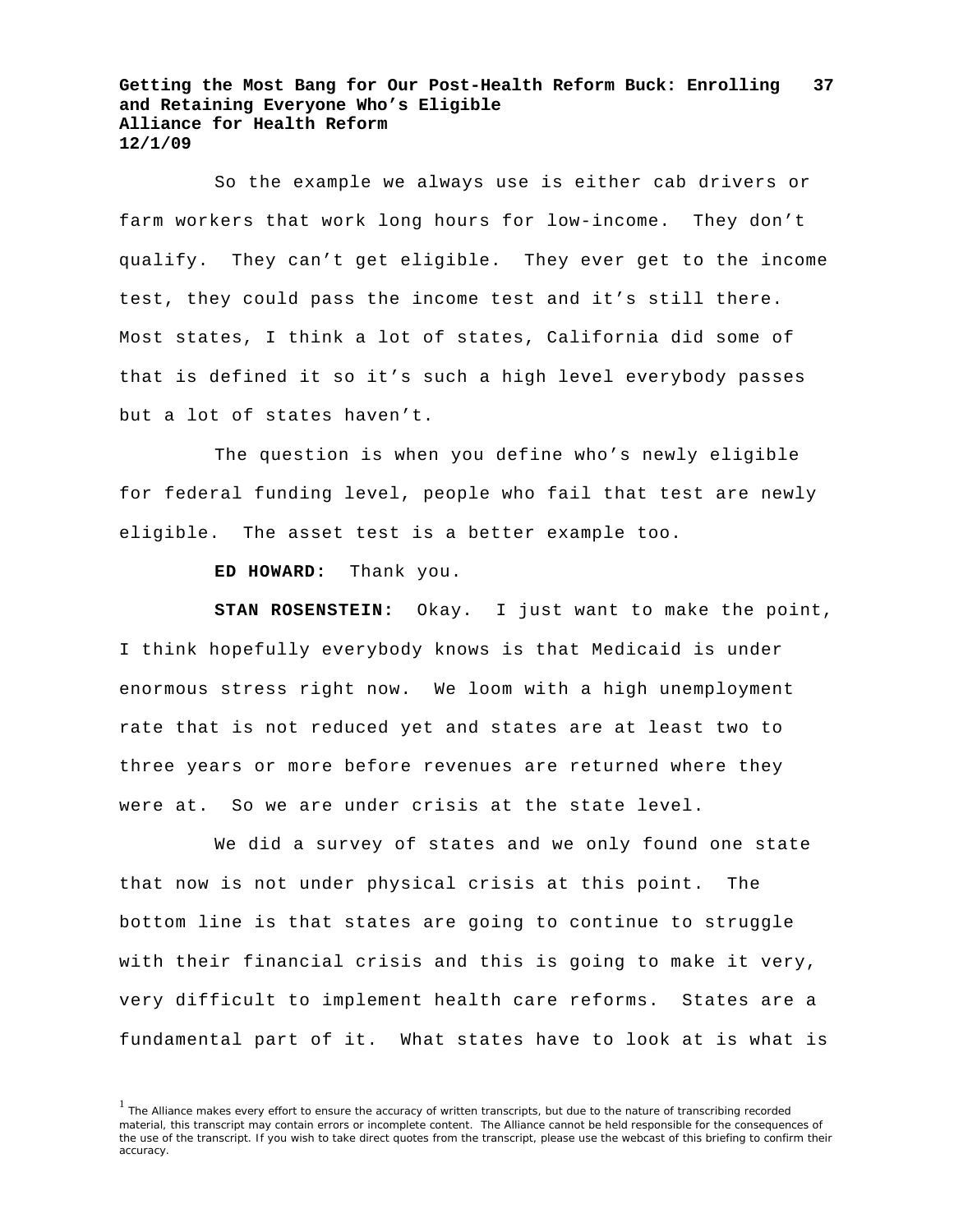the effect of health care reform on their current budget obligations.

A good example is when the CHIP program came in, one of the great things about CHIP was it expanded Medicaid enrollment very dramatically. As people focused on CHIP, actually I think we brought in more people in Medicaid than we brought in the CHIP because of the CHIP expansion. That brings a cost to the states. I hate to talk fiscally but the states have to look at this and say can we afford to meet our obligations with the need to balance budgets and very, very declined revenue.

So states are now, almost every state, reducing provider rates and program benefits. They can't reduce Medicaid eligibility now because of the Recovery Act prohibitions. They can reduce CHIP eligibility now and some are looking at that. Some have and California was one of them. States are looking at, some point, the enhanced federal matching rate dropping.

There's pent-up demand in Medicaid and other state programs. So states are very, very concerned about what's going to happen if the FMAP drops or when it drops and what does that do to Medicaid eligibility. So there's a number of challenges. What will we expect the effect of Medicaid expansion, which would be very, very large in health care reform to our Medicaid networks and Medicaid provider rates.

<sup>&</sup>lt;sup>1</sup> The Alliance makes every effort to ensure the accuracy of written transcripts, but due to the nature of transcribing recorded material, this transcript may contain errors or incomplete content. The Alliance cannot be held responsible for the consequences of the use of the transcript. If you wish to take direct quotes from the transcript, please use the webcast of this briefing to confirm their accuracy.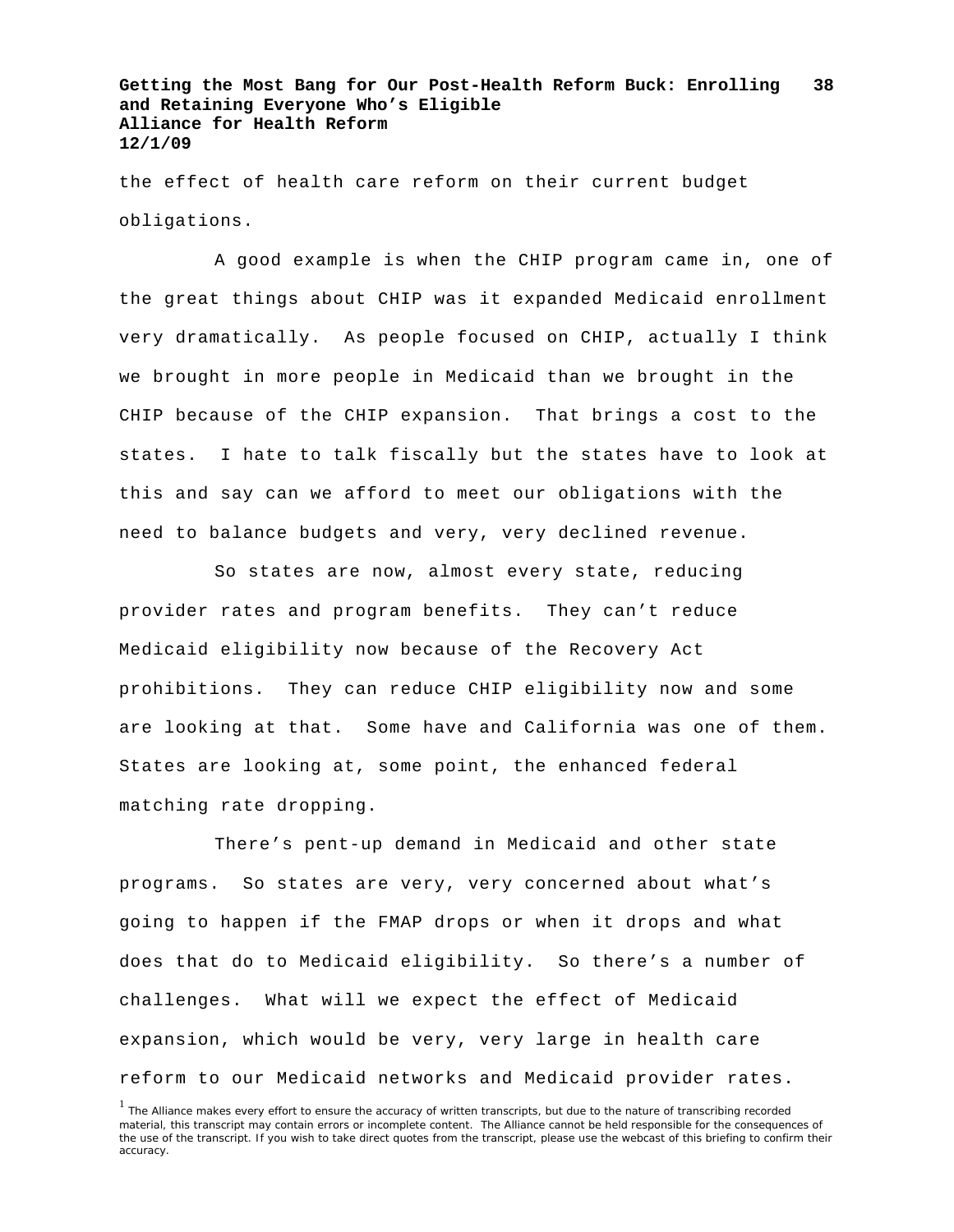Will there be a need for states to increase their rates for specialty care?

Congress provides funding to increase primary care but not for specialty care. So would that need to happen? Without help, it's pretty clear that states will not be able to continue to afford to manage their Medicaid programs in their current level especially in an environment where health care reform, without a doubt, will bring and expand Medicaid for existing populations.

That's part of the whole intent is to get people who are not eligible or not enrolled but who are eligible to get enrolled and that's going to come at an obligation to the states that they're going to have to fund a part of. How does the eligibility work get done with the federal claiming rules? I mean can we simplify and yet know who would have been federally matchable, what FMAP level?

What happens if the simplification causes some people who are Medicaid-eligible not to be Medicaid-eligible anymore? Family units have used a tax form for example. Is it okay that a step-parent is on the tax form, wouldn't count in Medicaid to that child's income, is it okay now to accept that stepparent's child income for certainly the child's eligibility, you have to sort it out to make sure the child only consists of their immediate family level. Does the continuous whole

<sup>&</sup>lt;sup>1</sup> The Alliance makes every effort to ensure the accuracy of written transcripts, but due to the nature of transcribing recorded material, this transcript may contain errors or incomplete content. The Alliance cannot be held responsible for the consequences of the use of the transcript. If you wish to take direct quotes from the transcript, please use the webcast of this briefing to confirm their accuracy.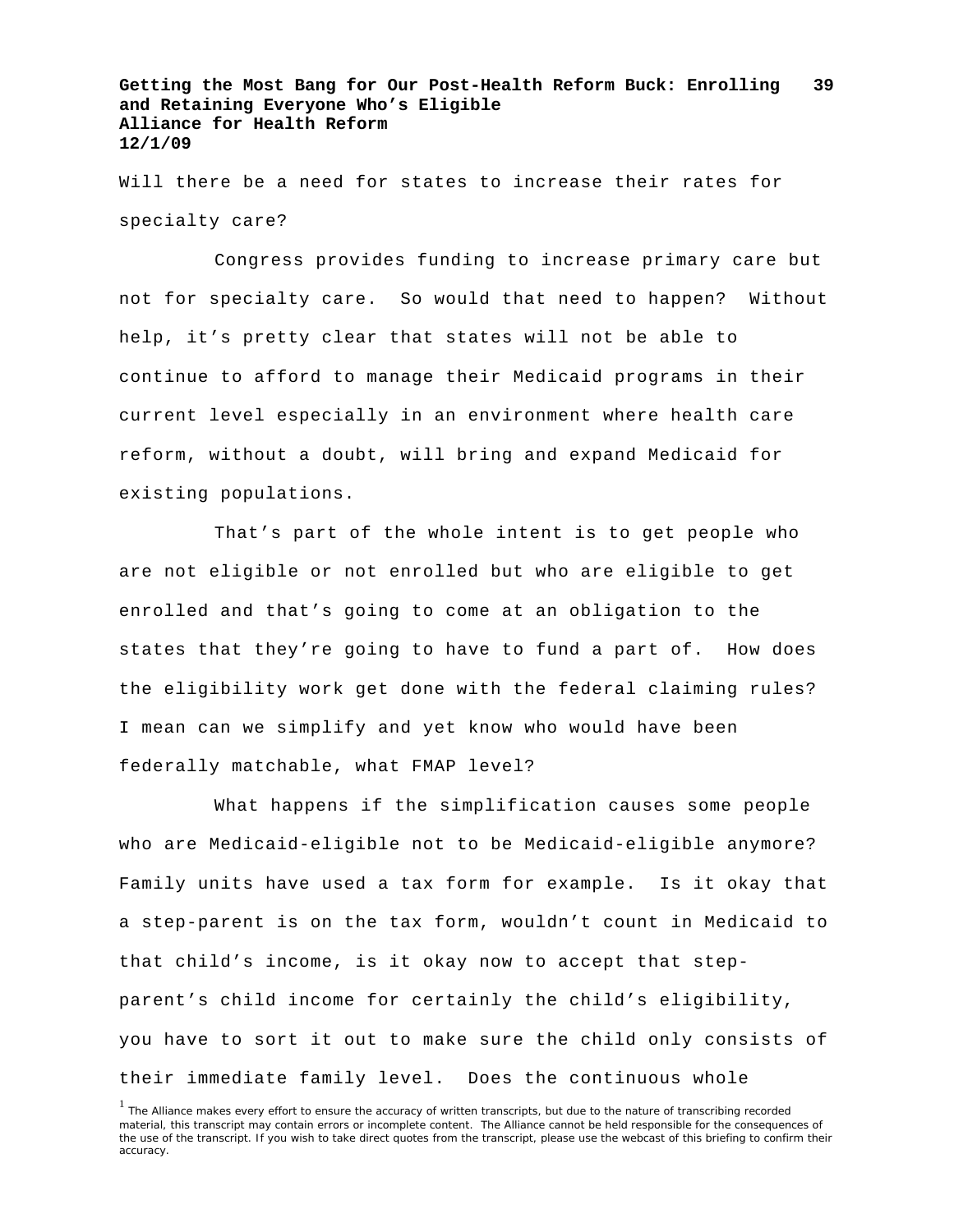patchwork of programs make sense or should we get rid of some of these patchwork programs?

In conclusion then, most states do want to simplify their programs. It's a question of whether states can pay for it or not and whether the federal government and the states can sort out these claiming arrangements.

**ED HOWARD:** Terrific. Thank you Stan. Now you get a chance to join into the conversation. As I mentioned, there are microphones that you can use to ask your questions orally. There are green cards that you can write a question on. If you'll hold it up, they'll bring it forward. If you write it, they will bring it forward.

Let me take advantage of the microphone and your business in writing the questions to get us started. I want to start with Stan Dorn who mentioned in his presentation of the need to drive this process with data and particularly tax data was prominent, more prominent in your presentation. How do you minimize the privacy problems that we are often very concerned with when we're talking about income tax information?

**STAN DORN:** Well if I were king, what I would do is say on your federal income tax form, you can number one, on your health reform legislation with an individual mandate, it makes sense to say you have to indicate who in your household is uninsured at the time you're completing the form.

<sup>&</sup>lt;sup>1</sup> The Alliance makes every effort to ensure the accuracy of written transcripts, but due to the nature of transcribing recorded material, this transcript may contain errors or incomplete content. The Alliance cannot be held responsible for the consequences of the use of the transcript. If you wish to take direct quotes from the transcript, please use the webcast of this briefing to confirm their accuracy.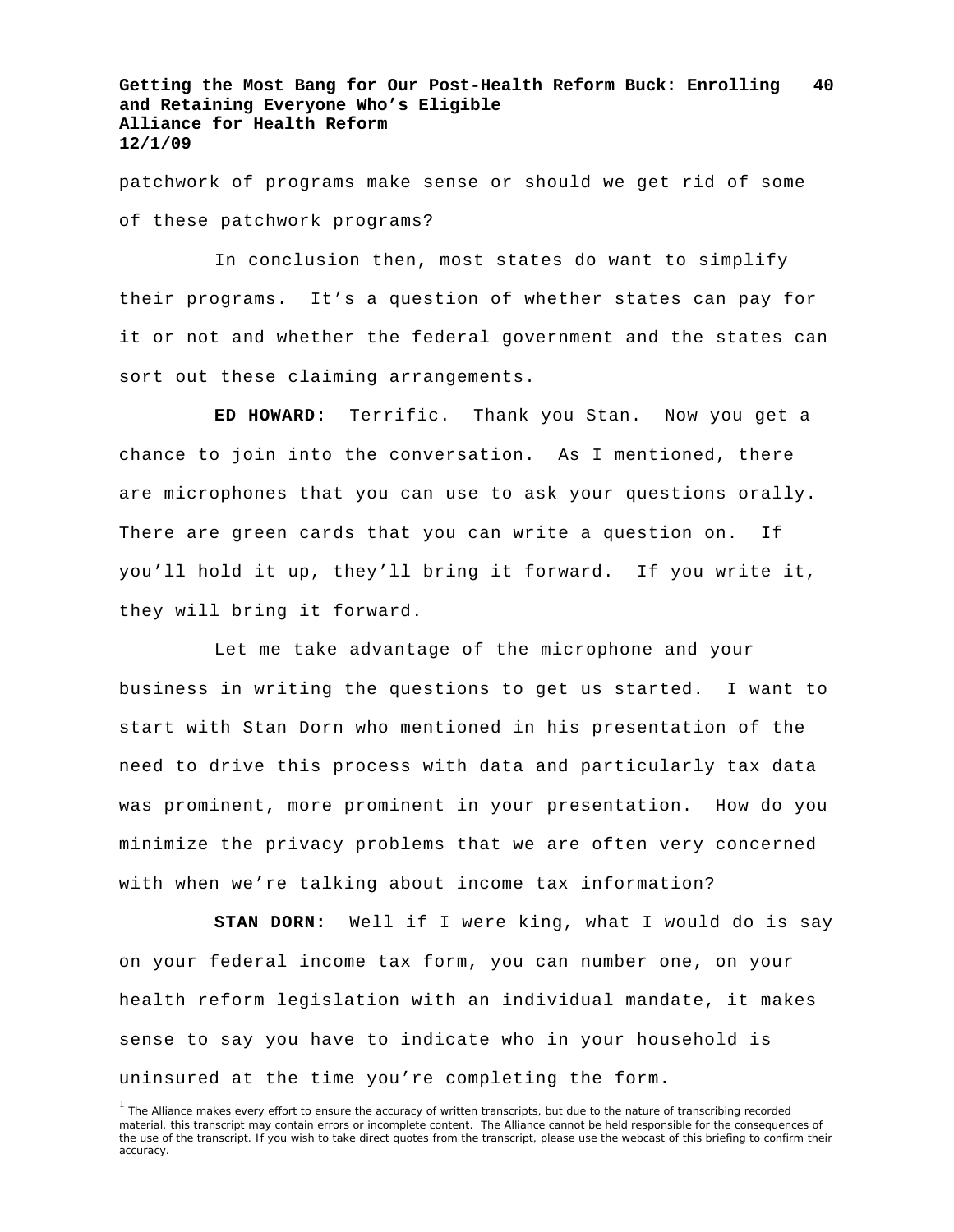Then I would say give the taxpayer the option to check a box that says please use this data on my form and any other information you have about me to determine the eligibility of this uninsured person for subsidies. If the taxpayer doesn't want to convey that data, fine. They can come in. They can fill out a form. They can really go to town but let's give the taxpayer the option to disclose the confidential information. That's how I would do it.

Now what I would note is on the application forms for public benefits for Medicaid, for CHIP, and presumably for subsidies in the exchange, you have to waive your confidentiality for purposes of verification. So in fact, even if you wind up filling out, I mean under the Senate Finance Bill, I have to fill out an application form saying what was on my tax form and that gets verified with IRS to make sure that that was on my tax form.

So in other words, there's a considerable amount of disclosure of information that's happening anyway. What I'm suggesting is let's do it in a way that's a lot more efficient.

**ED HOWARD:** Okay. You mentioned express lane eligibility, I guess Ruth, you were talking about how well it was working in Louisiana. I wonder whether that is an experience based on your conversations with other folks who are working in this area, that kind of, I guess where are we? You

<sup>&</sup>lt;sup>1</sup> The Alliance makes every effort to ensure the accuracy of written transcripts, but due to the nature of transcribing recorded material, this transcript may contain errors or incomplete content. The Alliance cannot be held responsible for the consequences of the use of the transcript. If you wish to take direct quotes from the transcript, please use the webcast of this briefing to confirm their accuracy.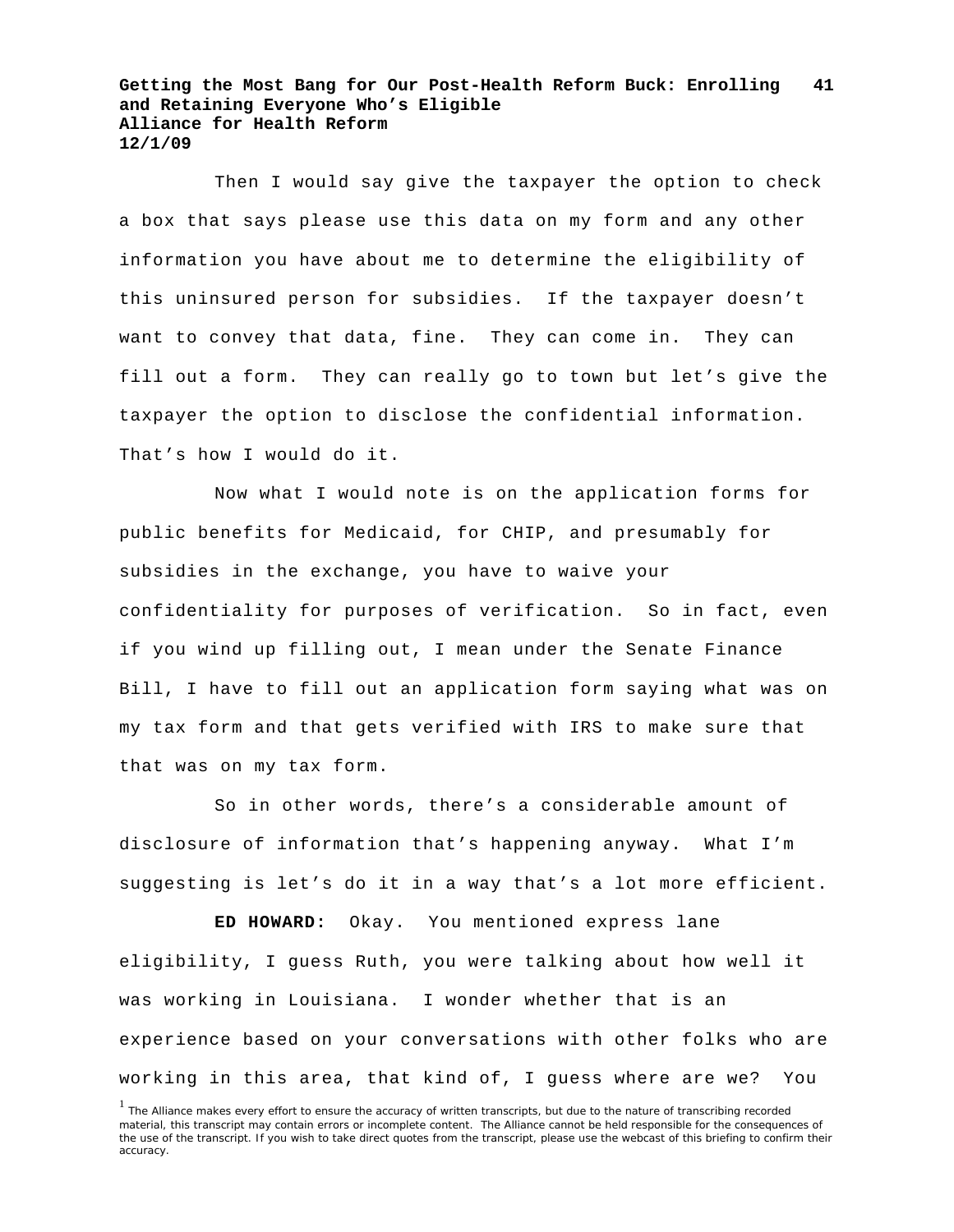submitted an application for a waiver and are awaiting approval. Are there states that have done it and have results? How big of a deal is this? Anybody?

**TRICIA BROOKS:** Well we're still waiting on guidance from CMS on express lane eligibility. I think the important thing is that CHIPRA sort of smoothed the way to say it's okay to do this but there's going to be an evaluation to make sure that after the fact, it made a lot of sense but it sort of deals with some of the issues of the confidentiality of the data and how it's going to work.

Of course, as we all know, the statutes themselves don't give the kind of richness of detail that you need to operationalize something like express lane eligibility. Quite frankly, states are interested and I think that there's sort of this balancing act going on of is CMS going to tell states how to do it or is CMS instead interested in states trying different things and coming back and talking about what those experiences are to figure out whether this is really as good an idea as it seems like.

I won't speak too much for Ruth but when Ruth talks about express lane in Louisiana, they're talking about it on the renewal side. So they've already got a family who's enrolled who, at some point, actively wanted to get enrolled. On the renewal side of things, it's easier to deal with some of

<sup>&</sup>lt;sup>1</sup> The Alliance makes every effort to ensure the accuracy of written transcripts, but due to the nature of transcribing recorded material, this transcript may contain errors or incomplete content. The Alliance cannot be held responsible for the consequences of the use of the transcript. If you wish to take direct quotes from the transcript, please use the webcast of this briefing to confirm their accuracy.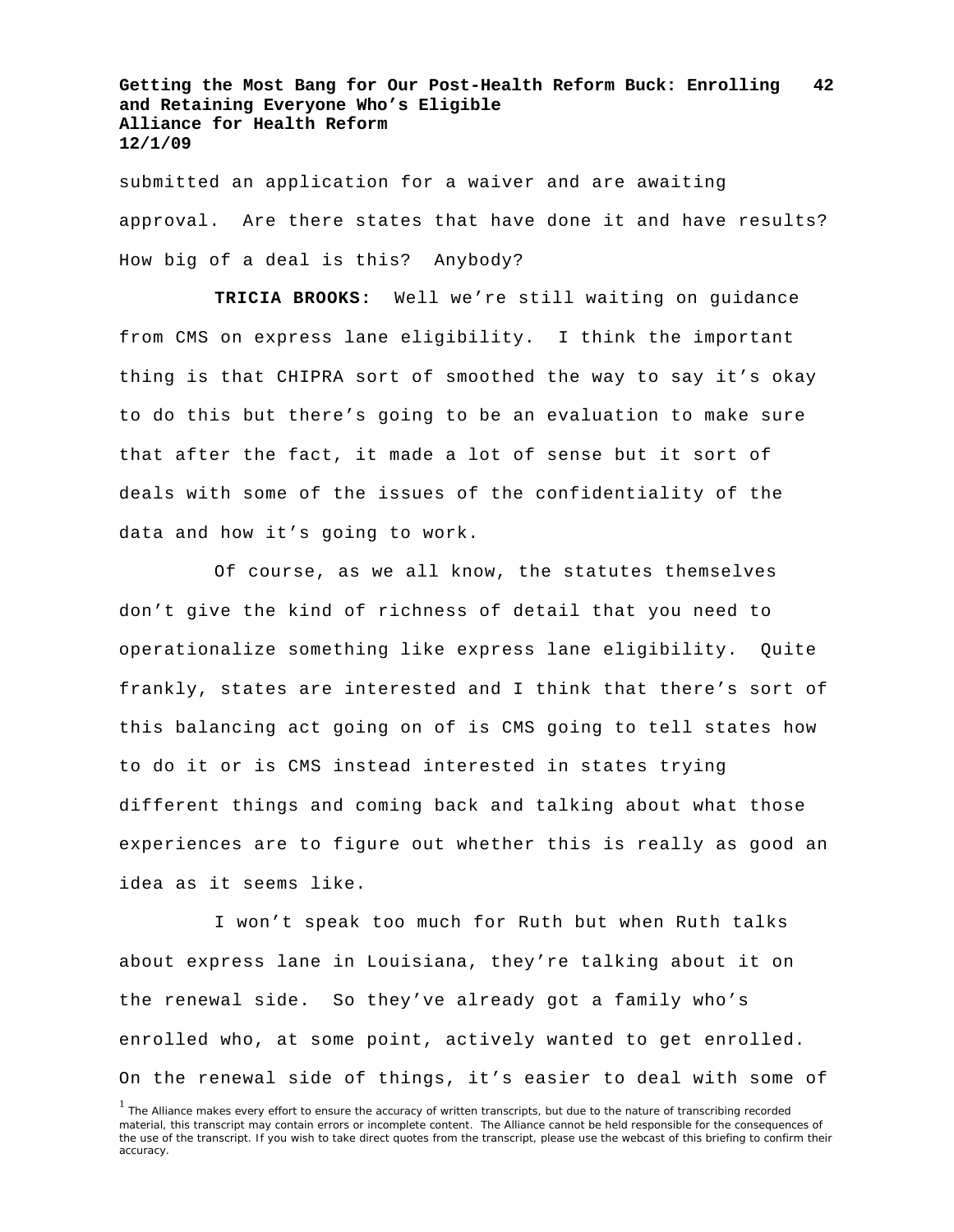those issues of do you have consent or do you not have consent. So I think express lane is a promising practice.

Particularly you see New Jersey, Maryland, and Stan knows a lot about this, Iowa doing some tests with state income tax. They are learning many lessons along the way but it's not yet a proven strategy that is the panacea that some people think that it may be.

**ED HOWARD:** Stan?

**STAN ROSENSTEIN:** I think at this stage, [inaudible] express lane, the changes were tremendously fixing some of the problems in express lane that, at least in our survey what we've seen so far, is most states are just waiting to see not what CMS is going to do as much as what their fiscal situation's going to be like. They're having very, very large case load growths there and they're just trying to manage their budgets right now.

**RUTH KENNEDY:** In Louisiana, we have been using our ex parte eligibility process. We have to crosswalk the income from the food stamp eligibility system into a Medicaid budget. Well under express lane eligibility, we will no longer have to do that crosswalk. The fact that the child or the adult or that senior is eligible for food stamps is, in fact it's only applicable in CHIPRA to children.

<sup>&</sup>lt;sup>1</sup> The Alliance makes every effort to ensure the accuracy of written transcripts, but due to the nature of transcribing recorded material, this transcript may contain errors or incomplete content. The Alliance cannot be held responsible for the consequences of the use of the transcript. If you wish to take direct quotes from the transcript, please use the webcast of this briefing to confirm their accuracy.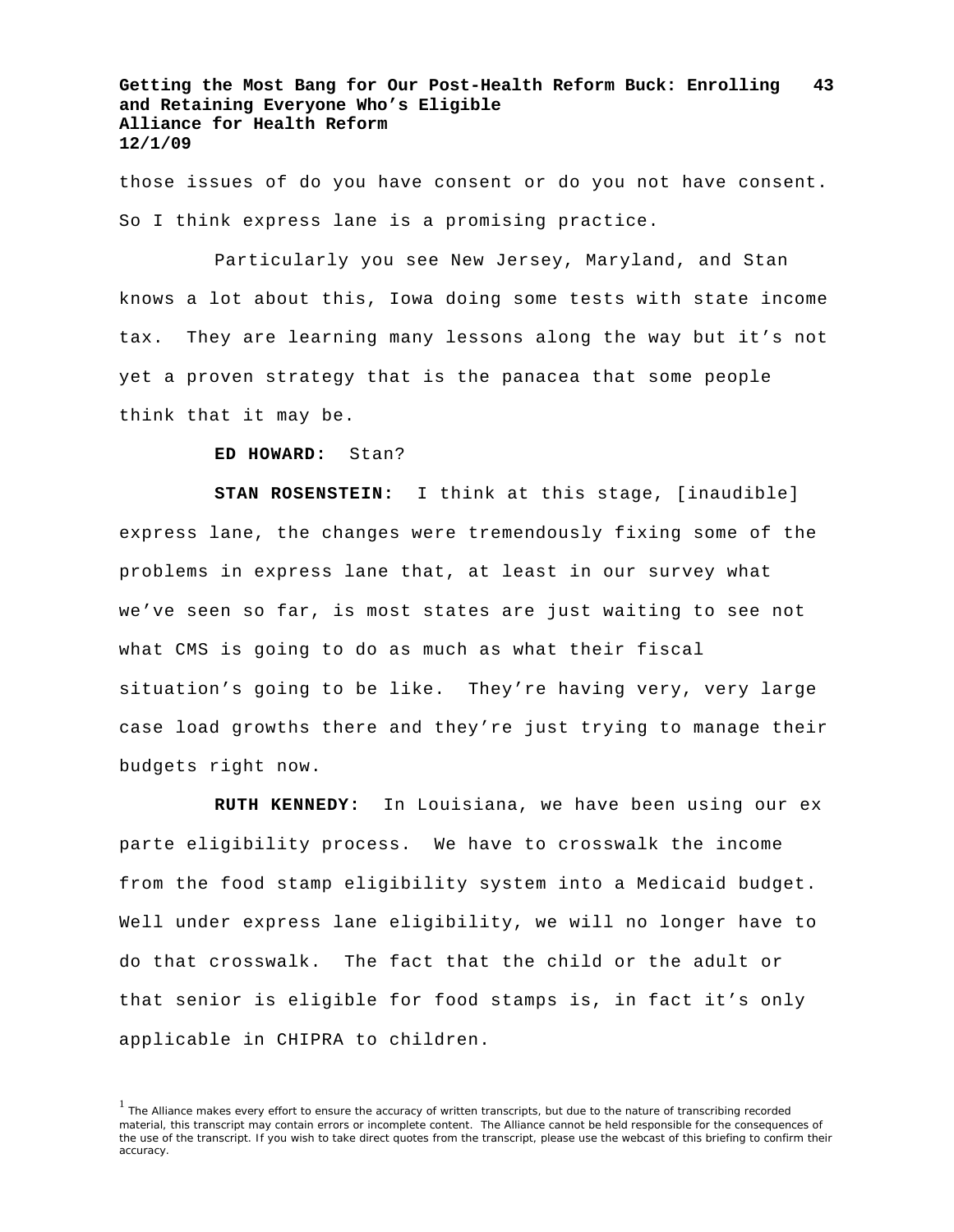I think that's a consideration that needs to be put out there. What about the Medicare savings programs? What about seniors? What about parents as we look ahead to post-health reform. It's not the silver bullet but it's one tool that we need to have multiple ways and multiple tools available to states to be able to piece together this puzzle and find the sweet spot.

**ED HOWARD:** Ruth, a couple of things occurred to me as you were talking. One is, and I apologize for keeping asking clarification questions, but distinguish ex parte for us from, I don't know, third party review or automatic renewal or online processing.

**RUTH KENNEDY:** I'm not an attorney but I looked it up on Google a long time ago in 2000, and ex parte is a legal term that means an action by one party and in our case, that party is our Medicaid and CHIP eligibility agency without the participation of the other party. It means we go out and we do the leg work to find the information, to find the verification. So that is the ex parte process in Louisiana that, more than anything, was responsible for us getting our retention rates where they are today.

**ED HOWARD:** Second half of the question. Do you see any contradiction in using, as you were talking about, say food

<sup>&</sup>lt;sup>1</sup> The Alliance makes every effort to ensure the accuracy of written transcripts, but due to the nature of transcribing recorded material, this transcript may contain errors or incomplete content. The Alliance cannot be held responsible for the consequences of the use of the transcript. If you wish to take direct quotes from the transcript, please use the webcast of this briefing to confirm their accuracy.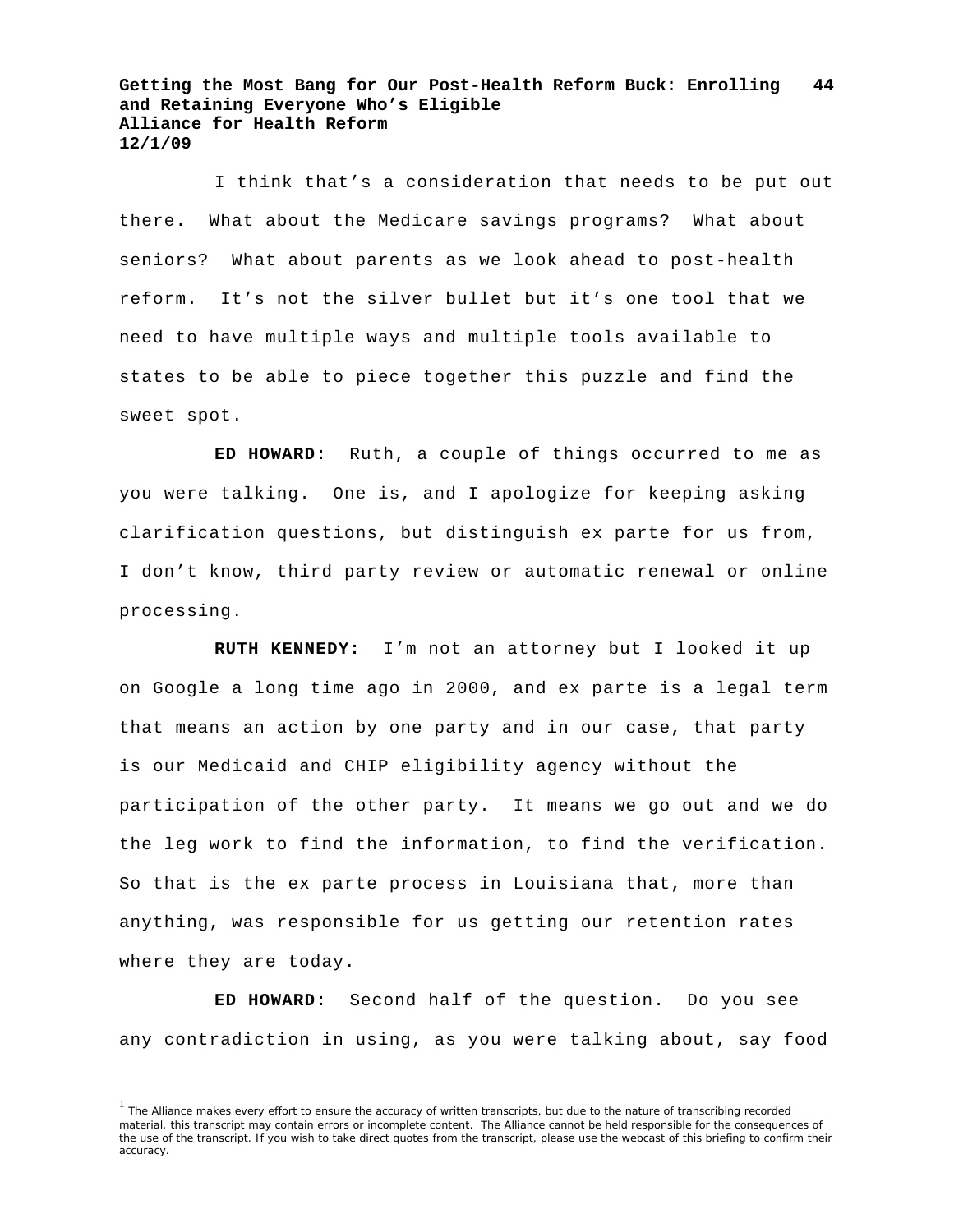stamp eligibility and minimizing the stigma effect that you characterized as persisting this long after the split?

**RUTH KENNEDY:** No. I think it is, for our population who is already receiving food stamps, we use that food stamp information, that food stamp data to keep them from having to provide it again but for that population who is not receiving food stamps, there's a different process for them. For example, we also look at state tax records, quarterly tax records.

Could you use that information for determining food stamp eligibility? No, because it's stale but because Medicaid and CHIP eligibility is very different from food stamp eligibility, you can have a more relaxed verification standard. So I think it's actually the best of both worlds Ed.

**ED HOWARD:** Okay. Is stigma, a problem in New Hampshire Tricia?

**TRICIA BROOKS:** I think, over time, stigma has been reduced particularly in the Children's Health Insurance Programs, when CHIP came along and we started talking about it as children's health insurance and many of the CHIP programs were delivering their benefits through contracts, managed care plans and began to look more like what you and I have with our employer-based coverage.

 $<sup>1</sup>$  The Alliance makes every effort to ensure the accuracy of written transcripts, but due to the nature of transcribing recorded</sup> material, this transcript may contain errors or incomplete content. The Alliance cannot be held responsible for the consequences of the use of the transcript. If you wish to take direct quotes from the transcript, please use the webcast of this briefing to confirm their accuracy.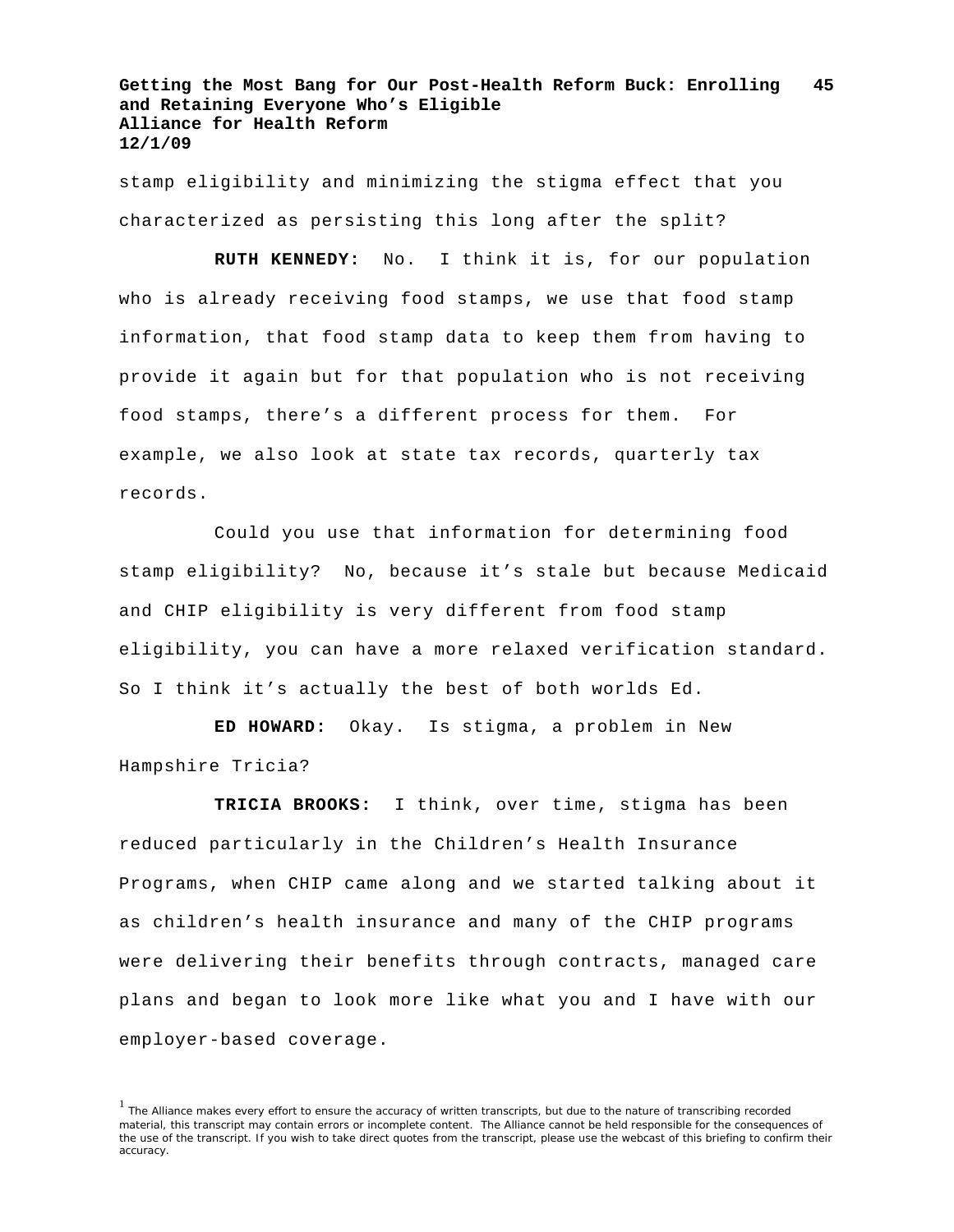I think that CHIP ushered in a lot of new practices that helped to remove that stigma from Medicaid. Certainly the split from TANA was a big, important part of trying to get it away from looking like it was part of the welfare system.

It's even changing with food stamps. You may have seen an article in *The New York Times* over the weekend that was talking about how even the stigma with food stamps is going away in this economy because so many people need the benefit.

**ED HOWARD:** Okay. Here's a question that actually let me direct initially anyway to Stan Rosenstein. Should states pay outreach workers or community organizations to find and enroll kids into Medicaid and SCHIP and I guess in the new programs, into any of these new avenues of coverage and as far as the past record, does this strategy work? I know in California, you have some experience with that.

**STAN ROSENSTEIN:** Yes. We've got quite a bit experience in paying outreach workers. When we started our CHIP program, we started off with grants and paying \$50 enrolled application. Both were incredibly successful. We rolled out an electronic application and it worked. The problem is, over the budget years, I hate to be a broken record I apologize, all of that funding's now been cut.

It is gone but yes they should fund it and it works tremendously. I would add we've got to figure out ways to pay

<sup>&</sup>lt;sup>1</sup> The Alliance makes every effort to ensure the accuracy of written transcripts, but due to the nature of transcribing recorded material, this transcript may contain errors or incomplete content. The Alliance cannot be held responsible for the consequences of the use of the transcript. If you wish to take direct quotes from the transcript, please use the webcast of this briefing to confirm their accuracy.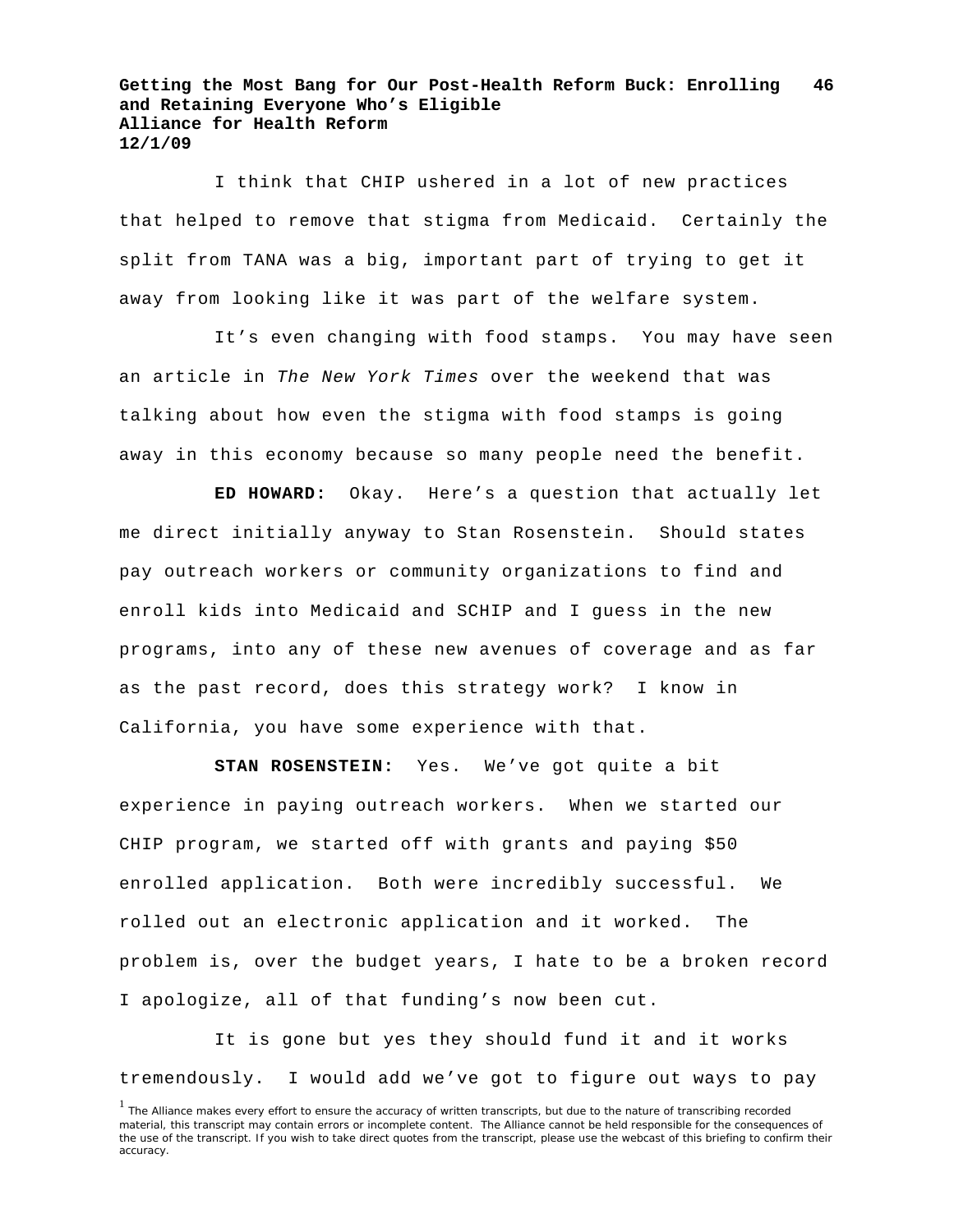for performance because you really want to pay for a completed, enrolled application.

**ED HOWARD:** It is not just the cost of the application. It's the cost of the coverage that results from the outreach.

**STAN ROSENSTEIN:** Yes but the problem was that we were rolling back everything else. People said how can you fund outreach. I also point out we paid for not as high an amount for retention because I think as Ruth said very well, you've got to fix the leak in the bucket or all the outreach in the world doesn't do any good if you can't keep people in. So we pay for both.

**ED HOWARD:** Go ahead Ruth.

**RUTH KENNEDY:** I would say as we have continually streamlined and simplified eligibility, we have freed up eligibility case workers and managers and supervisors to spend more time doing community outreach. There's that aspect but at the same time, it has allowed us these simplifications with, Louisiana is, of course, not immune to the budget situation.

We have a hiring freeze right now and in our eligibility division, we have lost 15-percent of our eligibility employees in the last 18 months, so without continuing to improve performance and do outreach with our eligibility workers.

 $<sup>1</sup>$  The Alliance makes every effort to ensure the accuracy of written transcripts, but due to the nature of transcribing recorded</sup> material, this transcript may contain errors or incomplete content. The Alliance cannot be held responsible for the consequences of the use of the transcript. If you wish to take direct quotes from the transcript, please use the webcast of this briefing to confirm their accuracy.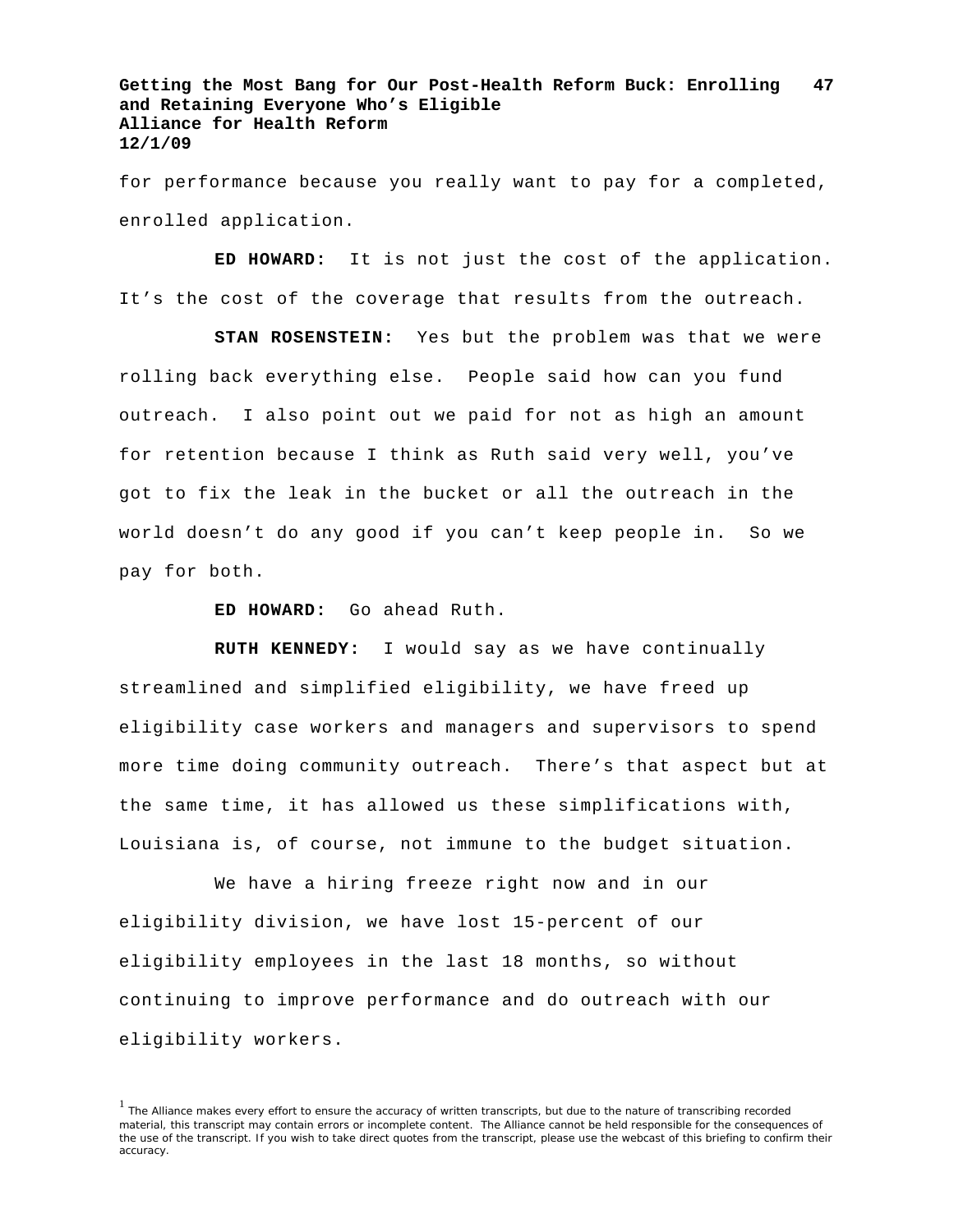**ED HOWARD:** Here's a question I'm not quite sure I understand but let me read it and maybe the person who wrote it can clarify if I mangle it. Are there lessons applicable from Medicaid/Medicare enrollment to individual commercial mandated insurance and what has been the Massachusetts experience? That's the literal reading of the question that I'm not sure that I quite understand the point. Any panelist who does would be—

**STAN DORN:** Well I don't know whether I understand the question, I never let ignorance prevent me from opining so I'll answer it anyway. In Massachusetts, people enroll into private coverage above the Medicaid eligibility level but it's often subsidized through the ComCare program. As I mentioned, the states use data that it previously had on hand to determine eligibility.

The state has had this comprehensive system through which providers have very powerful incentives to help people fill out application forms and community-based organizations have grants to help people fill out those forms. As a result, most of the people who qualify for subsidies have been able to enroll without filling out paperwork. Now that goes up for the subsidized coverage.

In terms of people who are, and the way it works is you fill out just one form. It goes in and you're told what you're

<sup>&</sup>lt;sup>1</sup> The Alliance makes every effort to ensure the accuracy of written transcripts, but due to the nature of transcribing recorded material, this transcript may contain errors or incomplete content. The Alliance cannot be held responsible for the consequences of the use of the transcript. If you wish to take direct quotes from the transcript, please use the webcast of this briefing to confirm their accuracy.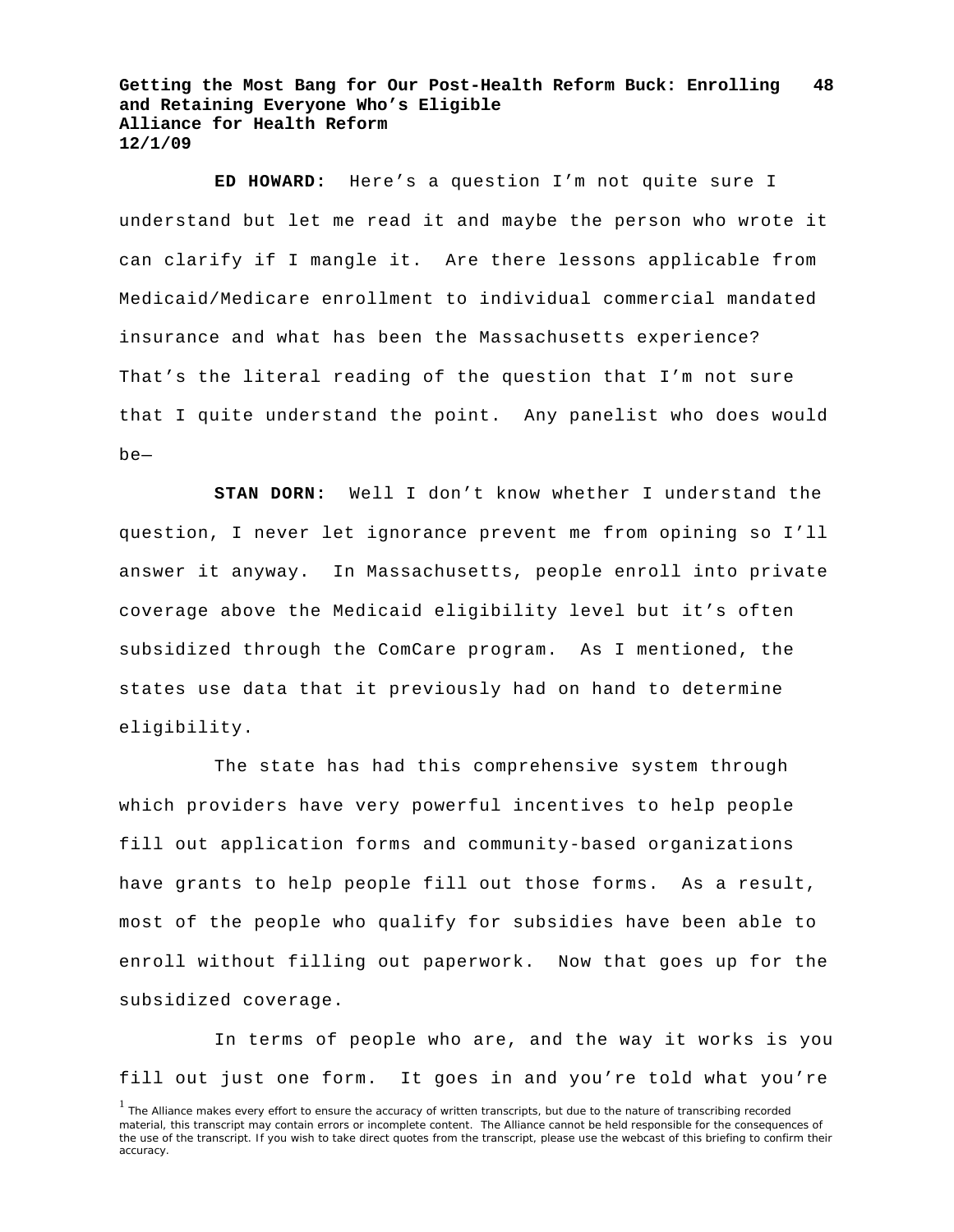eligible and what you're not eligible for. Suppose you're not eligible for anything?

In Massachusetts, they say okay, now you can enroll in our affordable Commonwealth Choices program, which is available for people with incomes too high for subsidies. It could work much the same way in national reform where you have one, and in fact the Senate bill says this, one application form, you fill it out.

Whether you send it to the Medicaid agency, the CHIP agency, or the exchange, your eligibility for all those programs is determined and you're told here's what you're eligible for. If you're not eligible for any subsidies at all then they'd say you know what, you can enroll in any plan in the exchange. Here's your choices. So I think there are really important lessons to apply.

Now the interesting thing in Massachusetts is they had automatic enrollment of people only when they were not charged subpremiums at all. So once you reached the income level where you had to pay premiums, they said you have to enroll but we're not going to do that for you. You have to at least pick a plan and sign up and it actually lost some people at that stage.

So a question worth thinking about in the national context is do you want, under some circumstances, the default

 $<sup>1</sup>$  The Alliance makes every effort to ensure the accuracy of written transcripts, but due to the nature of transcribing recorded</sup> material, this transcript may contain errors or incomplete content. The Alliance cannot be held responsible for the consequences of the use of the transcript. If you wish to take direct quotes from the transcript, please use the webcast of this briefing to confirm their accuracy.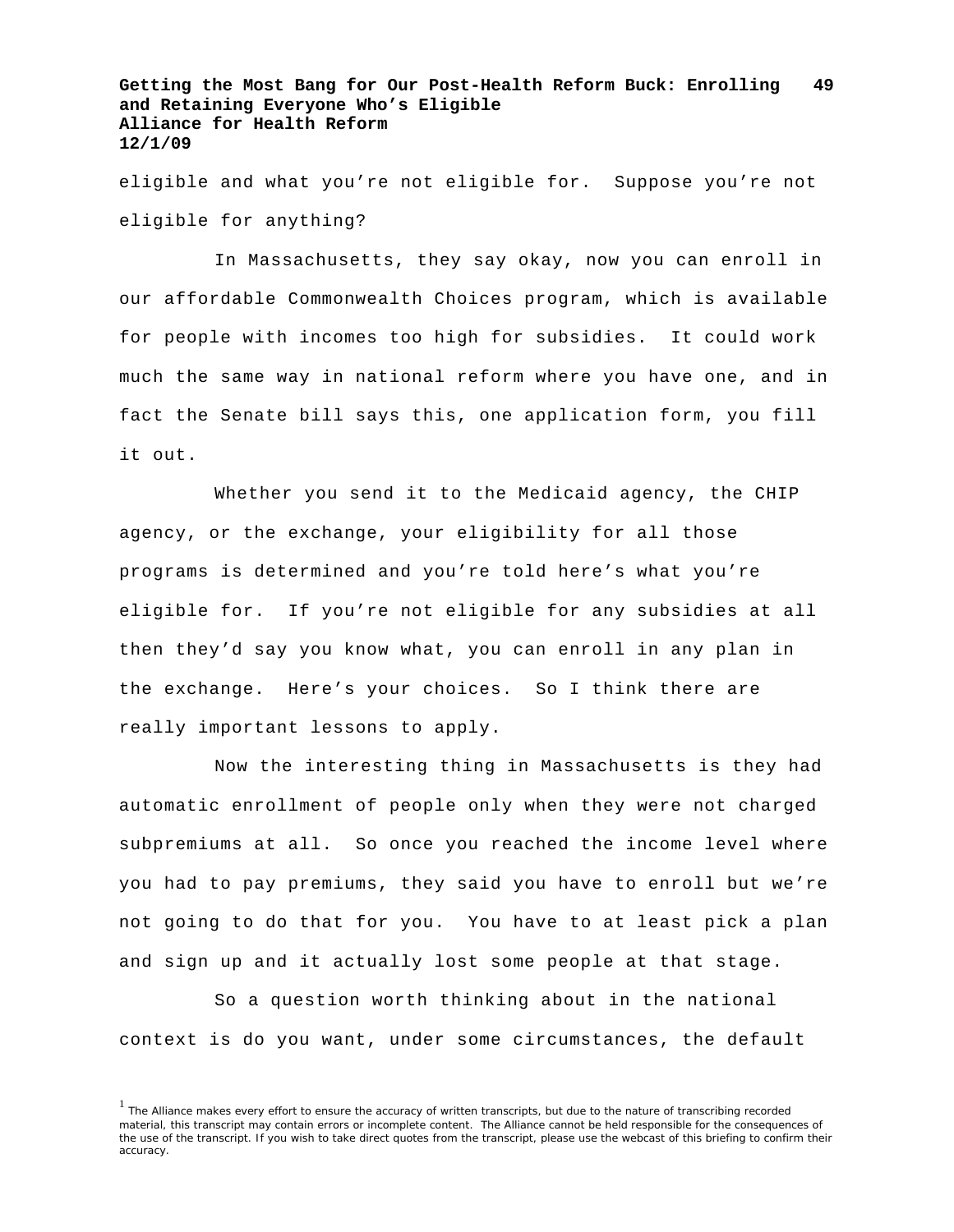of the enrollment even when premiums are being paid. Lots of tricky questions around that one. So I won't opine about that.

**ED HOWARD:** Very good. Here's a very straightforward question. Can you imagine schools or Kindergartens playing a role in the enrollment process? Maybe you don't have to imagine. Maybe it's happening somewhere. Anyone?

**TRICIA BROOKS:** Well I think if we enrolled every kid that was in school and every child that was born in the hospital, we could really take care of this problem of kids. Schools play a significant role in New Hampshire. When we started our CHIP program, they were, for a number of years, the biggest referral source to the program. I think the primary issue with schools is that they also lack the resources to do much more than disseminate information and refer families.

So I think if we were to invest in the schools and provide them with the staff that they need to actually help families get enrolled that we would go a lot further in terms of using the schools as a great source for getting kids enrolled.

**STAN DORN:** Yes, I think all of that is right but I would even take it a step farther. I would love to see a situation where you don't need to have school staff help you enroll, where when you send your child to school and you fill out that form that says here's what Johnnie's allergies are, I

<sup>&</sup>lt;sup>1</sup> The Alliance makes every effort to ensure the accuracy of written transcripts, but due to the nature of transcribing recorded material, this transcript may contain errors or incomplete content. The Alliance cannot be held responsible for the consequences of the use of the transcript. If you wish to take direct quotes from the transcript, please use the webcast of this briefing to confirm their accuracy.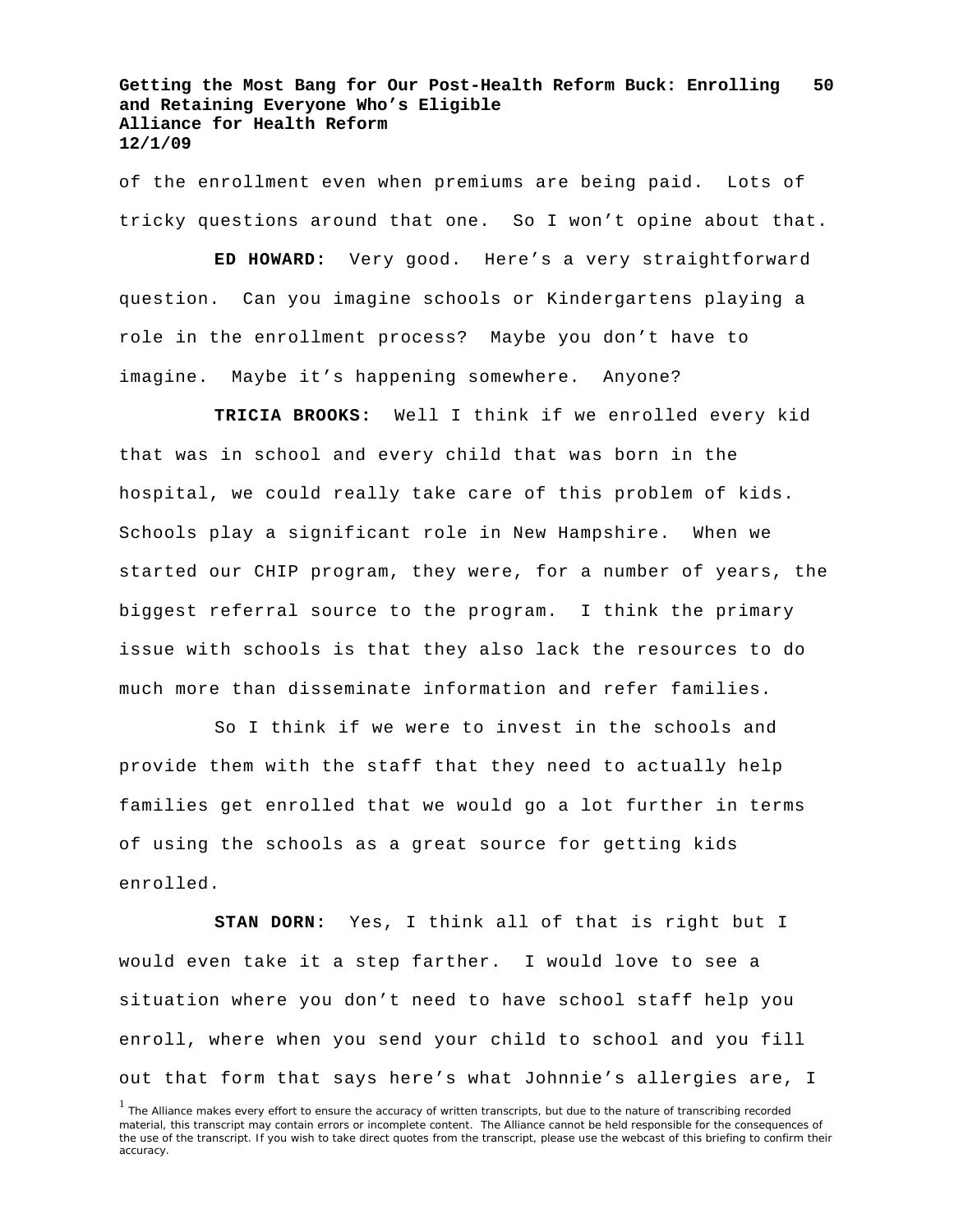give you permission to treat Suzie if she falls on the playground and breaks her arm, etc. you'd say now does your child have insurance, yes/no?

If not, do you authorize disclosure of your income tax information and any other personal information to agencies X, Y, and Z for purposes of determining your child's eligibility for your low-cost health insurance. Check yes, check no. Now if you want to do that, you need to say what your social security number is, social security numbers for everybody in the family.

That's what I would do if I were king and working with the schools but you all need to know that the data infrastructure in schools isn't necessarily so grand and that piece of paper that you fill out may wind up being on a shelf someplace. So you need to think about how does that data get actually entered into a computer, transferred over to the relevant federal authorities and so forth.

So that's a promising area but it's going to take a lot more work than one might think. You need to, don't underestimate the issue that Trish pointed out about schools have a lot on their plates now. They are suffering economic hard times as well. Even if you offer them Medicaid dollars for their outreach staff, a lot of people will say well you know, we've got to educate these kids. We've got No Child Left

<sup>&</sup>lt;sup>1</sup> The Alliance makes every effort to ensure the accuracy of written transcripts, but due to the nature of transcribing recorded material, this transcript may contain errors or incomplete content. The Alliance cannot be held responsible for the consequences of the use of the transcript. If you wish to take direct quotes from the transcript, please use the webcast of this briefing to confirm their accuracy.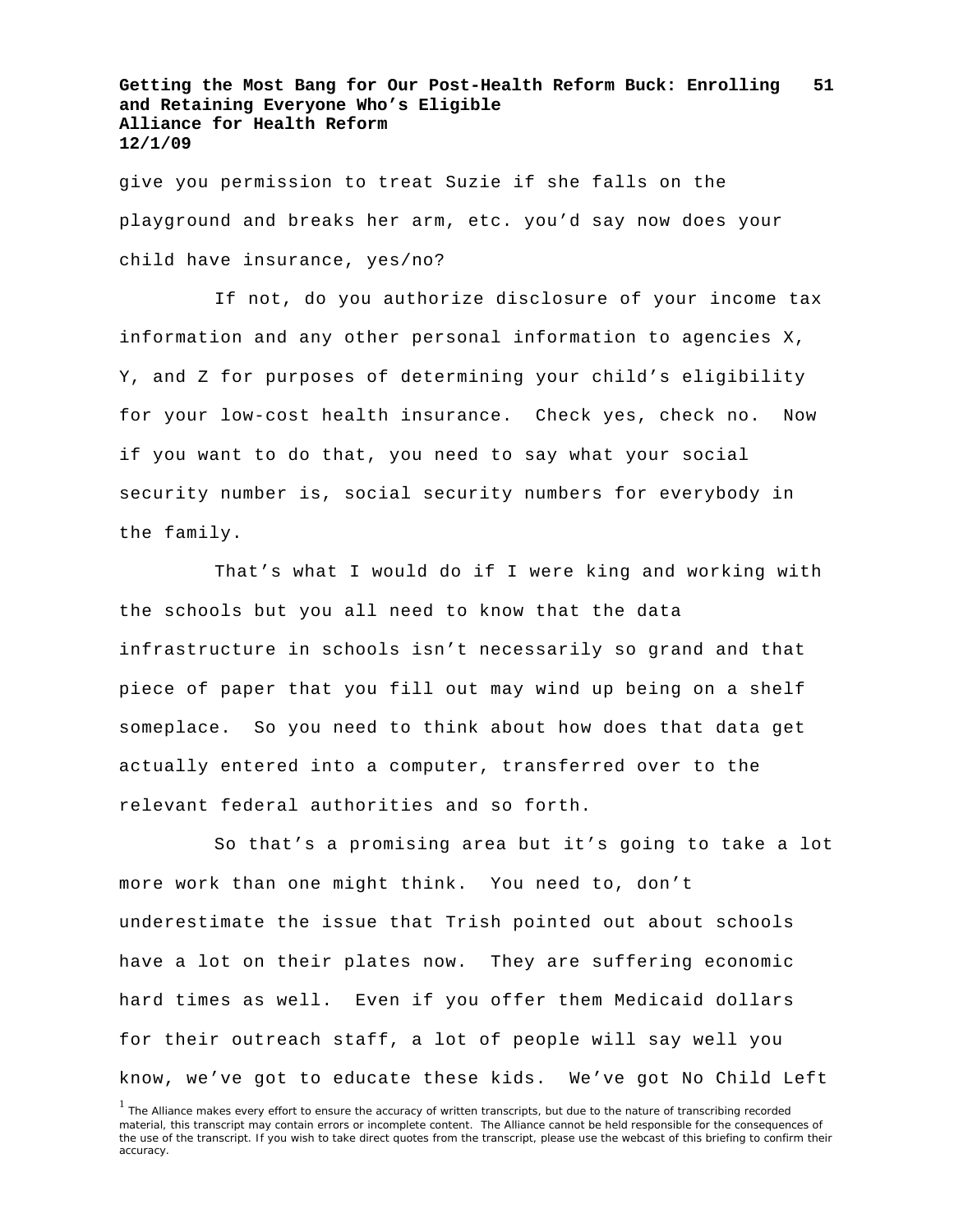Behind. We've got all kinds of pressures, not such an easy nut to crack.

**TRICIA BROOKS:** But you know, there's some interesting samples. Chicago actually started to target their title stand, Title I funds, Title V funds to, based on kids' enrollment in Medicaid and CHIP. So there's some ways to provide incentives to the schools but I think, as what's been pointed out here and I think Stan Rosenstein mentioned it most, this looks so simple on the surface. We try to tell families if you earn less than \$54,000 a year, a family of four, you're eligible for Medicaid or CHIP. Just come sign up.

It is so complex under the surface. We lack the technology and the resources to really do it effectively. That's where we have to invest. If we are serious and I think that's a big if, if we're serious about covering all eligibles, we've got to invest the resources to make the system work.

**STAN ROSENSTEIN:** I would also add schools are incredibly valuable but it's time to really, there's a need to foster and improve relationships between the federal government, the states, and the schools. It wasn't too long ago that CMS was seeking to eliminate all administrative funding for schools. It is incredibly difficult to fund schools for either admin or for services.

 $<sup>1</sup>$  The Alliance makes every effort to ensure the accuracy of written transcripts, but due to the nature of transcribing recorded</sup> material, this transcript may contain errors or incomplete content. The Alliance cannot be held responsible for the consequences of the use of the transcript. If you wish to take direct quotes from the transcript, please use the webcast of this briefing to confirm their accuracy.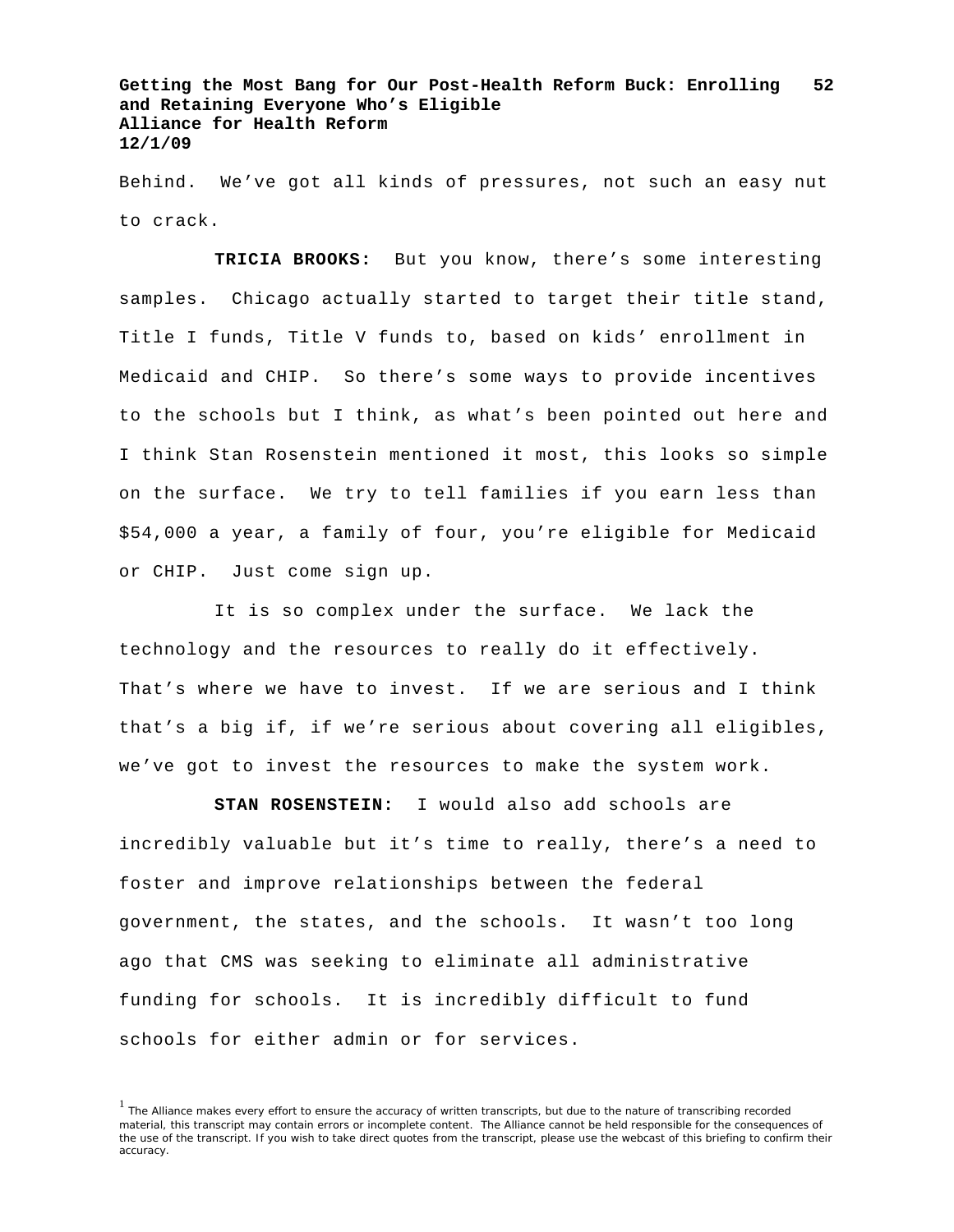Hopefully it's a new day and things can get better because the schools, actually the schools it [inaudible] schools, schools want to help. They want to do things. They need help, financial assistance and Medicaid can pay for it but we need greater flexibility in federal rules.

**ED HOWARD:** So that's not a statutory question?

**STAN ROSENSTEIN:** That's administratively. Things are better. I mean the regs have died that would eliminate administrative claiming but school funding's a landmine in Medicaid.

**ED HOWARD:** Questioner wants to know what gaming strategies might states use to try to obtain higher federal match rate for new Medicaid beneficiaries who might be old beneficiaries and of course, the other half of that, how can the federal government effectively monitor this?

**TRICIA BROOKS:** That's a question for you.

**STAN ROSENSTEIN:** We would never game the federal government [laughter].

**TRICIA BROOKS:** Never happen right?

**STAN ROSENSTEIN:** Well that's an enormous issue. I don't know if it's really gaming but think about we've got a 55-year old severely ill person who today, to get on Medicaid, has to become disabled, has to be determined disabled. Now

<sup>&</sup>lt;sup>1</sup> The Alliance makes every effort to ensure the accuracy of written transcripts, but due to the nature of transcribing recorded material, this transcript may contain errors or incomplete content. The Alliance cannot be held responsible for the consequences of the use of the transcript. If you wish to take direct quotes from the transcript, please use the webcast of this briefing to confirm their accuracy.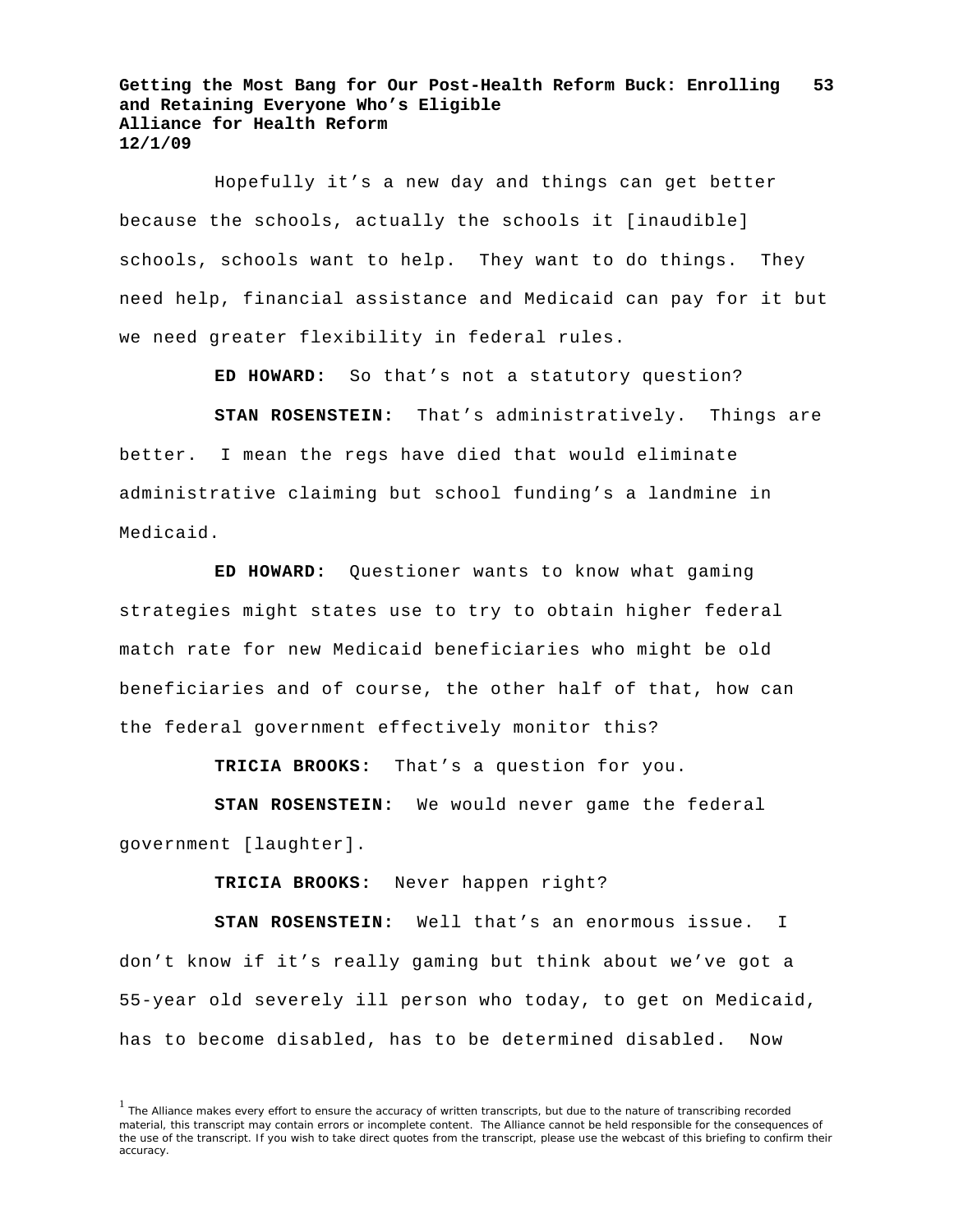same income level, they're Medicaid-eligible without the disability test, states do disability tests.

So are they ever going to do those tests anymore? That's one option, one thing that may happen and it may go the other direction too. I mean there's a whole world of work is going to be needed to be done on this issue.

**STAN DORN:** Yes I think there is a federal policy remedy but before I say what I think it is, I just want to underscore the severity of the issue. Stan talked about it in his very low key way during his presentation but people need to understand if Uncle Sam says you get enhanced federal match only for newly eligible people, that means if somebody could have qualified under state law as it existed back then back in 2009, why then you don't get that enhanced match. Everybody follow that?

So what that means is if I'm a 53-year old guy and I now qualify, well would I have been eligible as a person with disabilities? My health isn't so good but was I disabled? So does that mean everybody aged 53 is going to have to go through the full SSI disability determination process, all the forms, go to the doctor, etc.? Do you remember all the stuff about deprivation?

The beauty of eliminating the income test is now we don't have to worry about deprivation for eligibility but when

<sup>&</sup>lt;sup>1</sup> The Alliance makes every effort to ensure the accuracy of written transcripts, but due to the nature of transcribing recorded material, this transcript may contain errors or incomplete content. The Alliance cannot be held responsible for the consequences of the use of the transcript. If you wish to take direct quotes from the transcript, please use the webcast of this briefing to confirm their accuracy.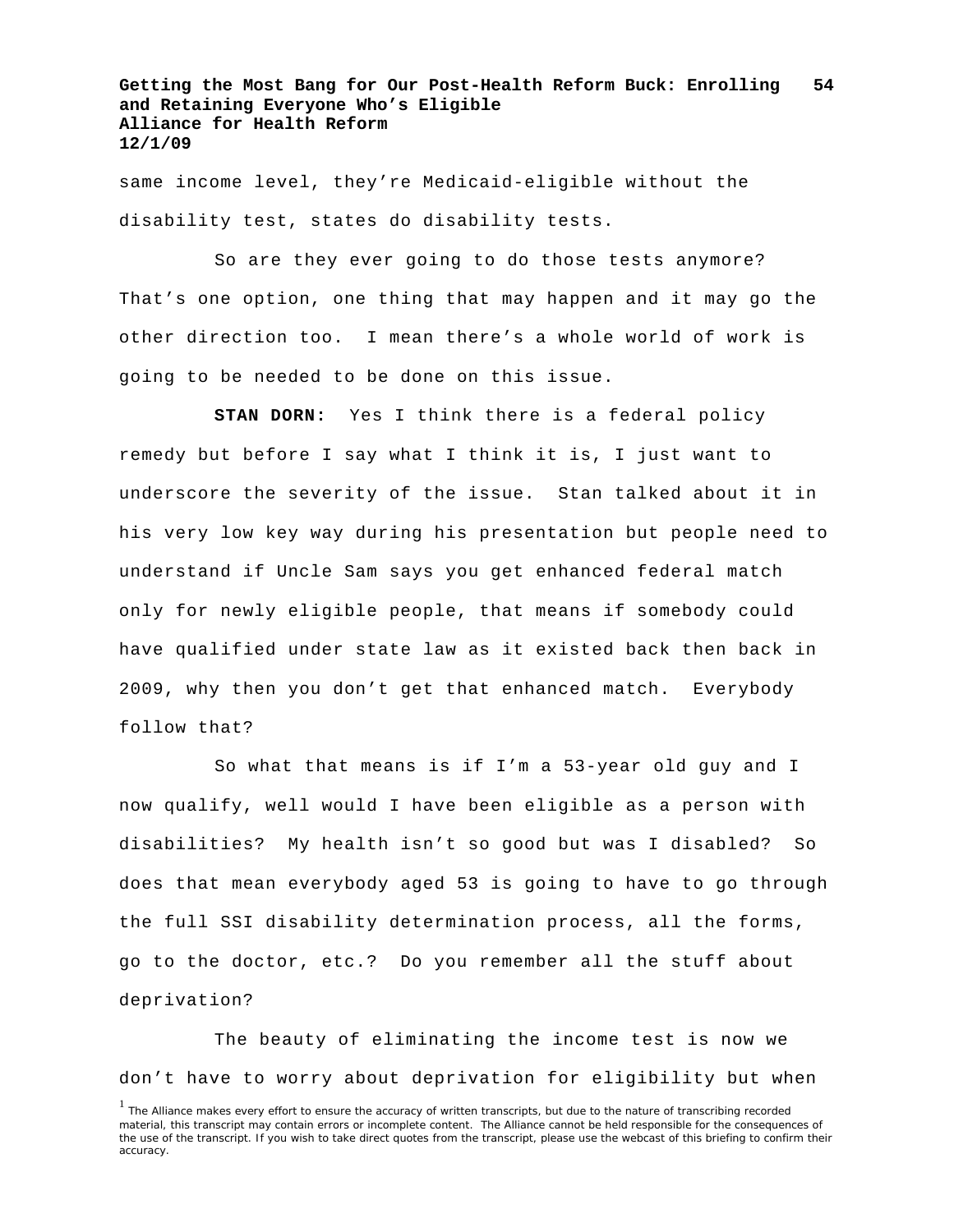the state wants to claim that enhanced match, do they have to go through and prove that there was deprivation and therefore I would have been ineligible? Everybody following what the issue is?

So if you have to go through, it's complicated, but it's hugely important, if you have to go through every single enrolled Medicaid person and run them through the old Medicaid application process before you can claim enhanced federal match, you've accomplished zippo in terms of, and to use the technical health policy term, in terms of simplifying the enrollment process, so how do we do this?

Well what I would think about is sampling. How do we determine Medicaid error rates right now? We say don't do it in the front end. Do it in the back end. Take a statistically valid sample of your cases and for those small number of people, really investigate the heck out of them and see how many got coverage in error. Let's do that with claiming enhanced federal match as well.

Let's not require every single applicant to go through the 2009 Medicaid application form. After people are enrolled, sample them, see which portion would have been ineligible under prior law and use that to determine your claims for enhanced federal match. That way you avoid gaming. So you're protecting program integrity. You're building on an existing

<sup>&</sup>lt;sup>1</sup> The Alliance makes every effort to ensure the accuracy of written transcripts, but due to the nature of transcribing recorded material, this transcript may contain errors or incomplete content. The Alliance cannot be held responsible for the consequences of the use of the transcript. If you wish to take direct quotes from the transcript, please use the webcast of this briefing to confirm their accuracy.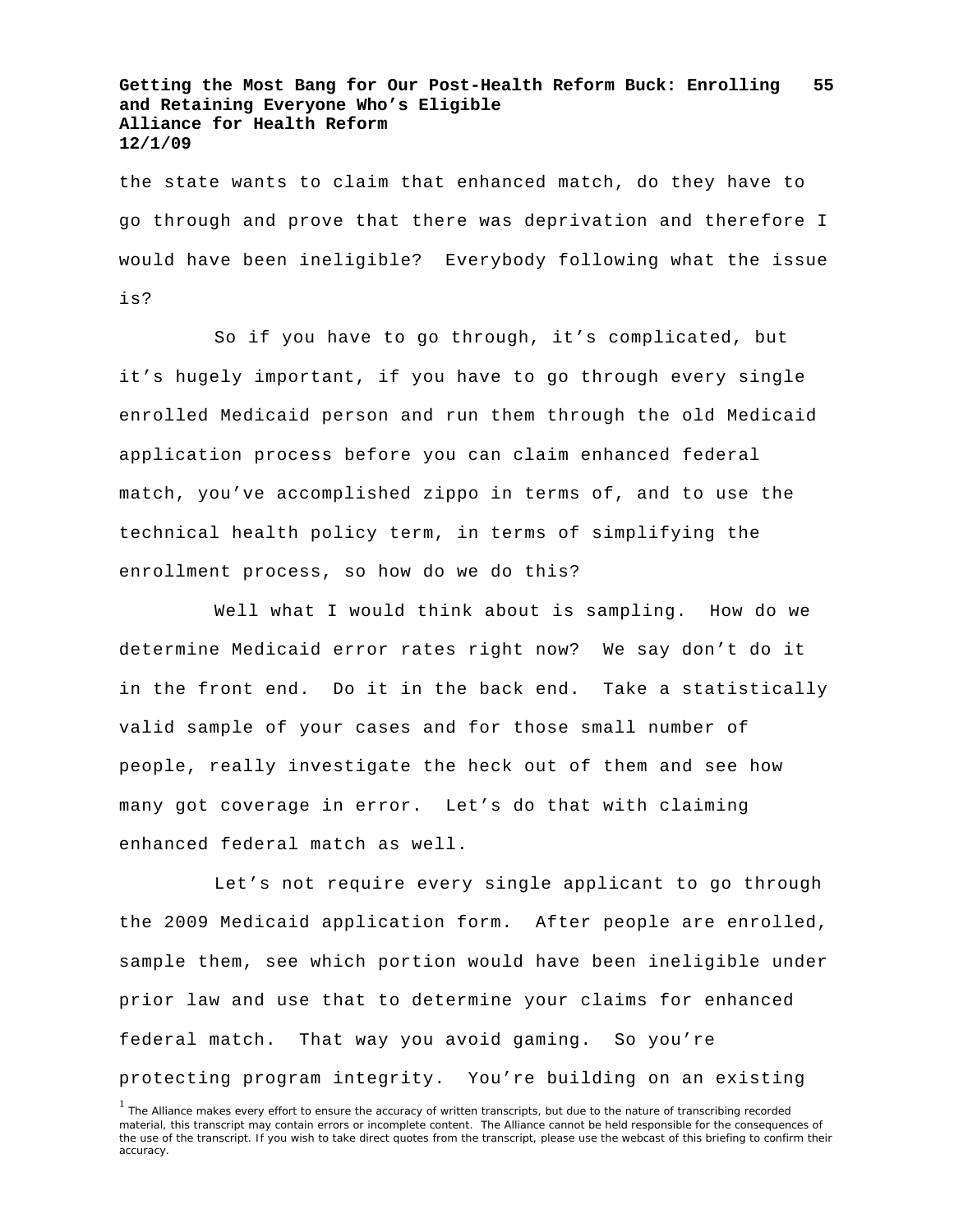administrative system that's already been used in terms of Medicaid eligibility errors and you're avoiding burdening the enrollment process with all these bits of information that are irrelevant to eligibility. So that's my recommended remedy for this really important policy problem that Stan has pointed out that I have never seen discussed anywhere else. So you guys are really lucky to be here and hear about it from Stan [laughter].

**ED HOWARD:** Yes, you want to identify yourself and let me just say that for others of you who will be going to the microphones as briefly as you can state your question, the better it is for our panelists to be able to address it adequately. Yes, go ahead?

**BOB GRISS:** Bob Griss with the Institute of Social Medicine and Community Health. Stan's comment about looking for a simplification solution for this problem and coming out with the sampling strategy is what is prompting this comment. It seems to me that there's no benefit to society, well to any segment of it, to deprive medically necessary services from people on the basis of any of the eligibility criteria that are being talked about here.

So I don't understand why there is such a focus on rationing health care to the poor differently than the rest of the population. Wouldn't all of these problems go away if

<sup>&</sup>lt;sup>1</sup> The Alliance makes every effort to ensure the accuracy of written transcripts, but due to the nature of transcribing recorded material, this transcript may contain errors or incomplete content. The Alliance cannot be held responsible for the consequences of the use of the transcript. If you wish to take direct quotes from the transcript, please use the webcast of this briefing to confirm their accuracy.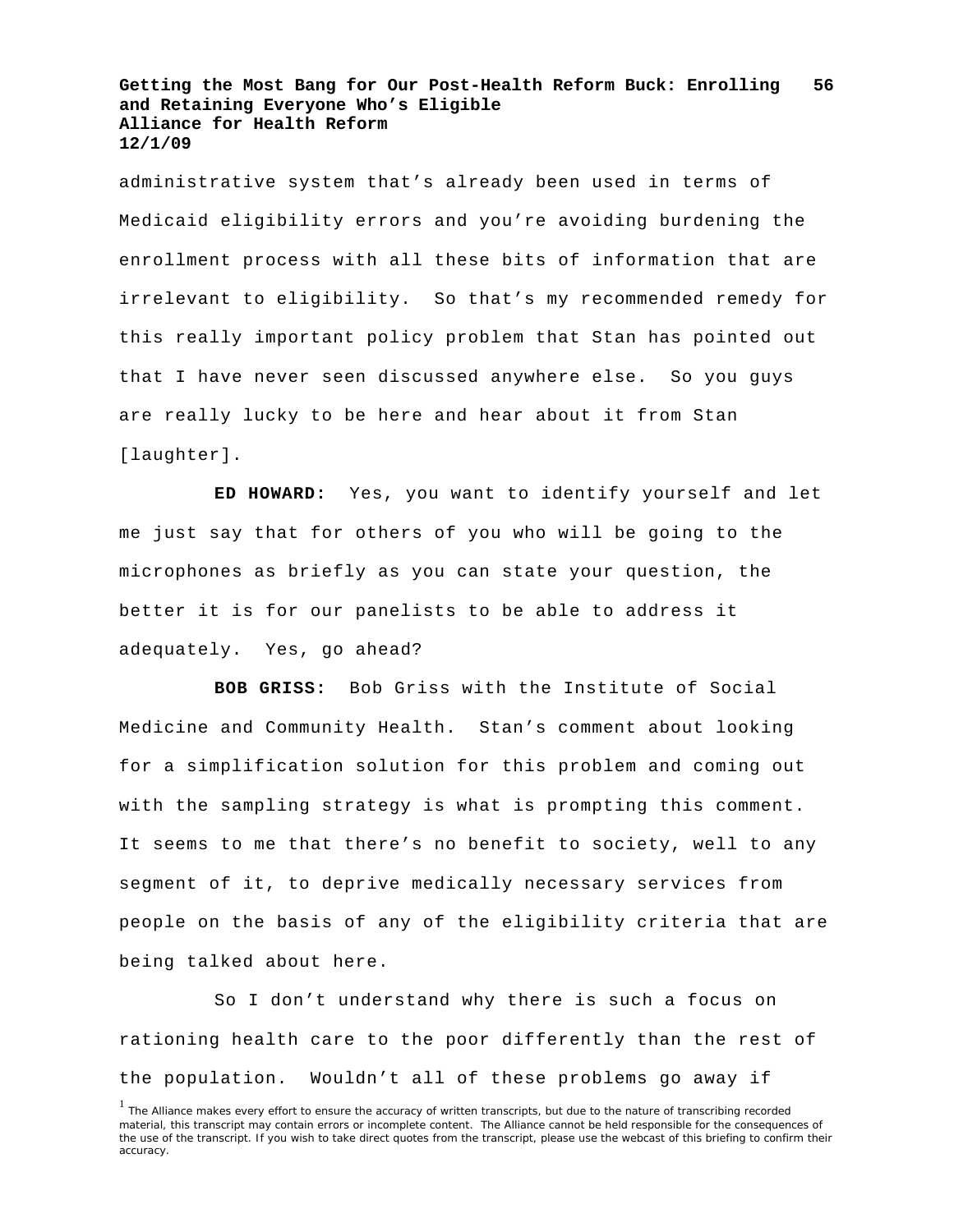there was a right to health care for everyone and that all the resources that you are creatively figuring out how to use to ration care to the low-income people without hurting too many of them too often in too conspicuous a way could be eliminated by requiring, not creating policy options but requiring eligibility for health care on the basis of medical need.

That is how other countries do it. I don't hear any context for the discussion that you are leading us into about how to ration care without doing too much harm.

**ED HOWARD:** If I could sort of paraphrase what Bob has said, in the words of someone who identifies themselves as a career federal employee, if the goal is inclusion, isn't a single payer not-for-profit, privately delivered health care system clearly preferable?

**TRICIA BROOKS:** Well these are all very interesting ways to look at the issue. When we started the health care conversation or the reform conversation, it was pretty clear that at least the decision makers weren't willing to throw out the employer-based system.

There are only three countries in the whole world that rely on an employer-based health coverage system, Malaysia and South Africa and the United States but for whatever reason, that's what we are stuck with and people aren't willing to throw that out and start all over again but I used to tell

<sup>&</sup>lt;sup>1</sup> The Alliance makes every effort to ensure the accuracy of written transcripts, but due to the nature of transcribing recorded material, this transcript may contain errors or incomplete content. The Alliance cannot be held responsible for the consequences of the use of the transcript. If you wish to take direct quotes from the transcript, please use the webcast of this briefing to confirm their accuracy.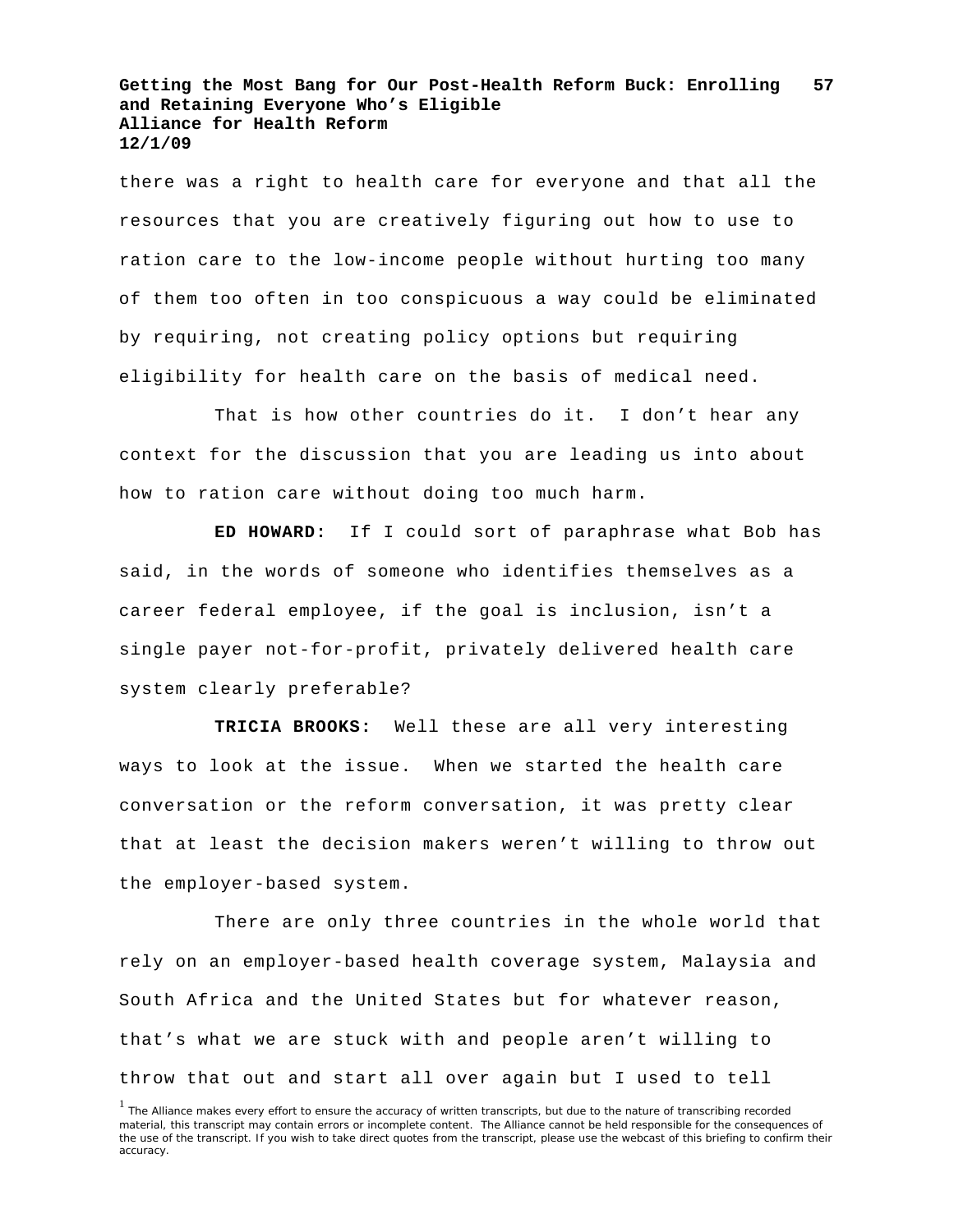people in New Hampshire who were disgruntled at an ineligibility decision that if I made the rules, there wouldn't be any. Unfortunately, there are a lot of people who like to make a lot of rules and enforce them.

**STAN DORN:** If you had a single payer system where there were no premium payments and no out-of-pocket co-payments then that would work well for low-income people as well as for others but that's not what folks are discussing right now. I mean we have a chance in this country to see tens of millions of low-income people who don't have health coverage today receive health coverage. That would be a tremendous step forward. It wouldn't be as big a step as one could envision but we're having a hard enough time even taking that step.

So all these complications, as Ruth said, her motto can well be emblazoned as the title of this session, simplification ain't simple but if we're going to be stocked with this incremental world, we have to be willing to wrestle with these complexities and make it work as well as we possibly can for low-income people. I think that's where we are.

I mean are we going to throw up our hands and say to the tens of millions of low-income people with chronic illness no, no sorry you just have to wait another generation before you're going to get health coverage because what we're moving

<sup>&</sup>lt;sup>1</sup> The Alliance makes every effort to ensure the accuracy of written transcripts, but due to the nature of transcribing recorded material, this transcript may contain errors or incomplete content. The Alliance cannot be held responsible for the consequences of the use of the transcript. If you wish to take direct quotes from the transcript, please use the webcast of this briefing to confirm their accuracy.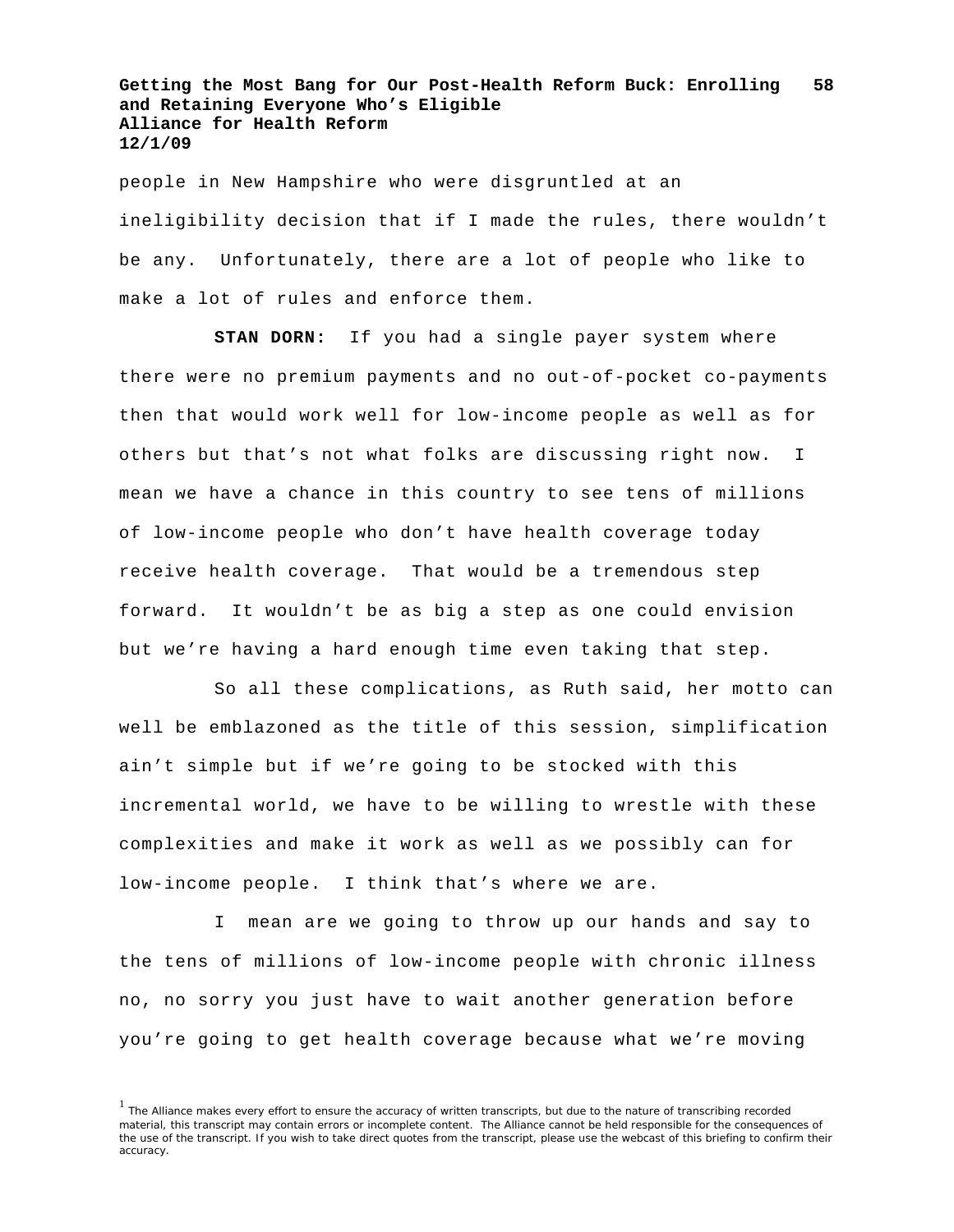to isn't as good as what we would like? That's not something I'm willing to say.

**ED HOWARD:** Here's a question for Stan Rosenstein following up on something you mentioned in your original presentation. Which states are reducing CHIP eligibility and how does that balance with the number of states holding on and increasing eligibility?

**STAN ROSENSTEIN:** Well I can't name every state that's reducing CHIP eligibility. I'll just speak about California. Without a Hail Mary at the last minute, we were prepared to take 500,000 children off of our CHIP program and right now what we're seeing is almost every state has got eligibility very high and every state has got budget problems.

The vulnerability that CHIP has is that it's not protected by the stimulus money whereas Medicaid eligibility is. That's why California didn't reduce eligibility levels. It just basically said we're going to limit our budget and not enroll children who are otherwise eligible because it's not an entitlement in California. I don't know if there's other states besides California.

**ED HOWARD:** By the way, let me just clarify once again. The reason you say it's protected by the stimulus money is there's maintenance of effort requirement in Medicaid?

 $<sup>1</sup>$  The Alliance makes every effort to ensure the accuracy of written transcripts, but due to the nature of transcribing recorded</sup> material, this transcript may contain errors or incomplete content. The Alliance cannot be held responsible for the consequences of the use of the transcript. If you wish to take direct quotes from the transcript, please use the webcast of this briefing to confirm their accuracy.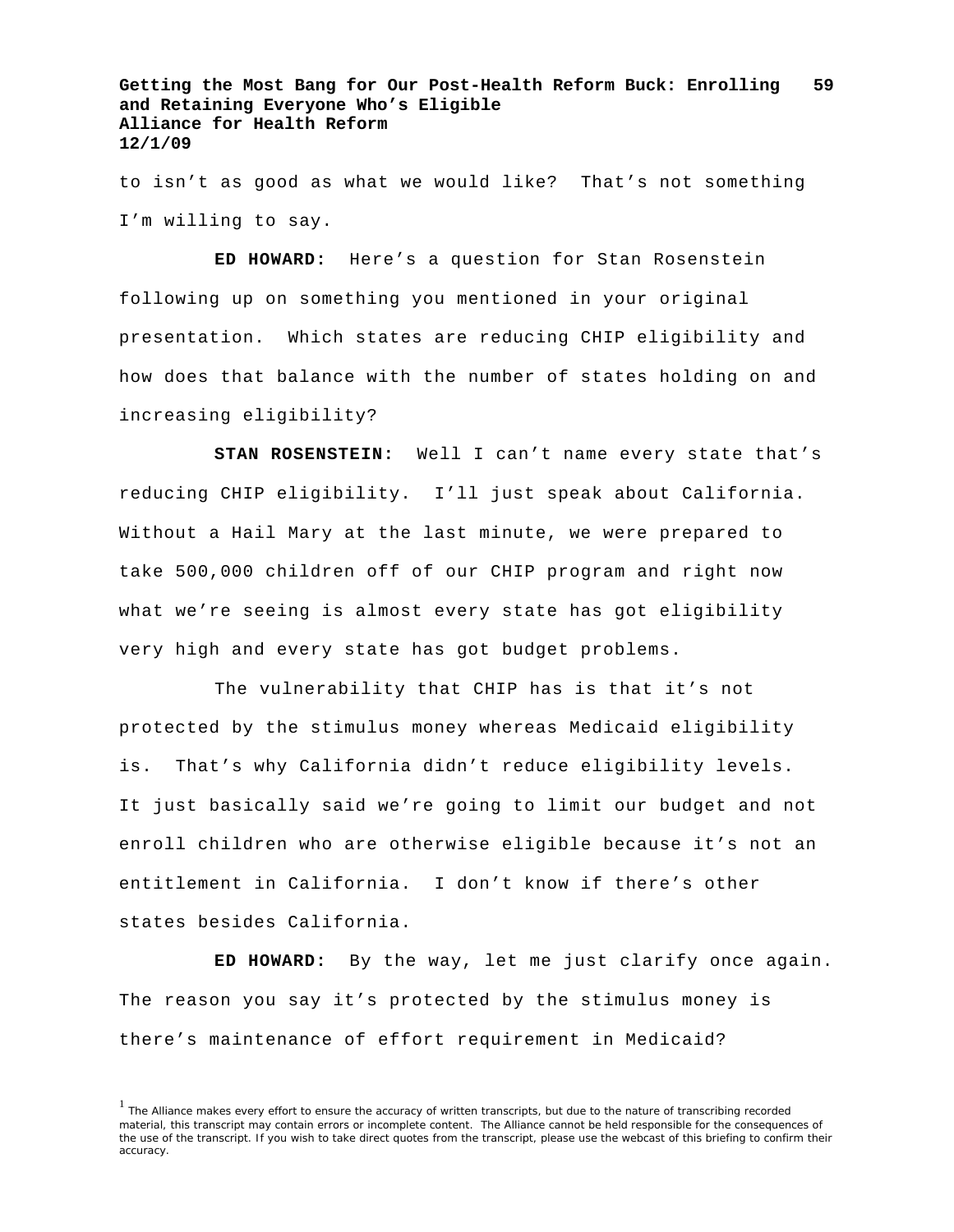**STAN ROSENSTEIN:** Right. Medicaid got the FMAP. Medicaid was prohibited from reducing eligibility levels, enrollment processes. CHIP didn't get the increased FMAP and didn't get those protections, unfortunately made it vulnerable.

**TRICIA BROOKS:** There's a synopsis of a report that the center did, in your packet, called *Weathering the Storm,* actually 23 states made either increases to eligibility in CHIP or implemented simplifications in the way they manage their programs. Only three states, and California was one of them, took backwards steps. So we were pretty impressed with the fact that states have held steady on their commitment to children but that's really consistent with the will of the American people.

Survey after survey even year after year, you end up with, in the high 80s, low 90s-percent of Americans who say we should cover all children even if it increases my tax burden although I do know that there are several states that have already proposed cuts, say this is going to be an even worst budget cycle. We know that departments that manage their Medicaid and CHIP programs have been asked to come up with cut lists for their governors.

The Governor of Iowa just recently turned down passing on some simplifications that they had put into state law back last July. The Department in Washington State has proposed

<sup>&</sup>lt;sup>1</sup> The Alliance makes every effort to ensure the accuracy of written transcripts, but due to the nature of transcribing recorded material, this transcript may contain errors or incomplete content. The Alliance cannot be held responsible for the consequences of the use of the transcript. If you wish to take direct quotes from the transcript, please use the webcast of this briefing to confirm their accuracy.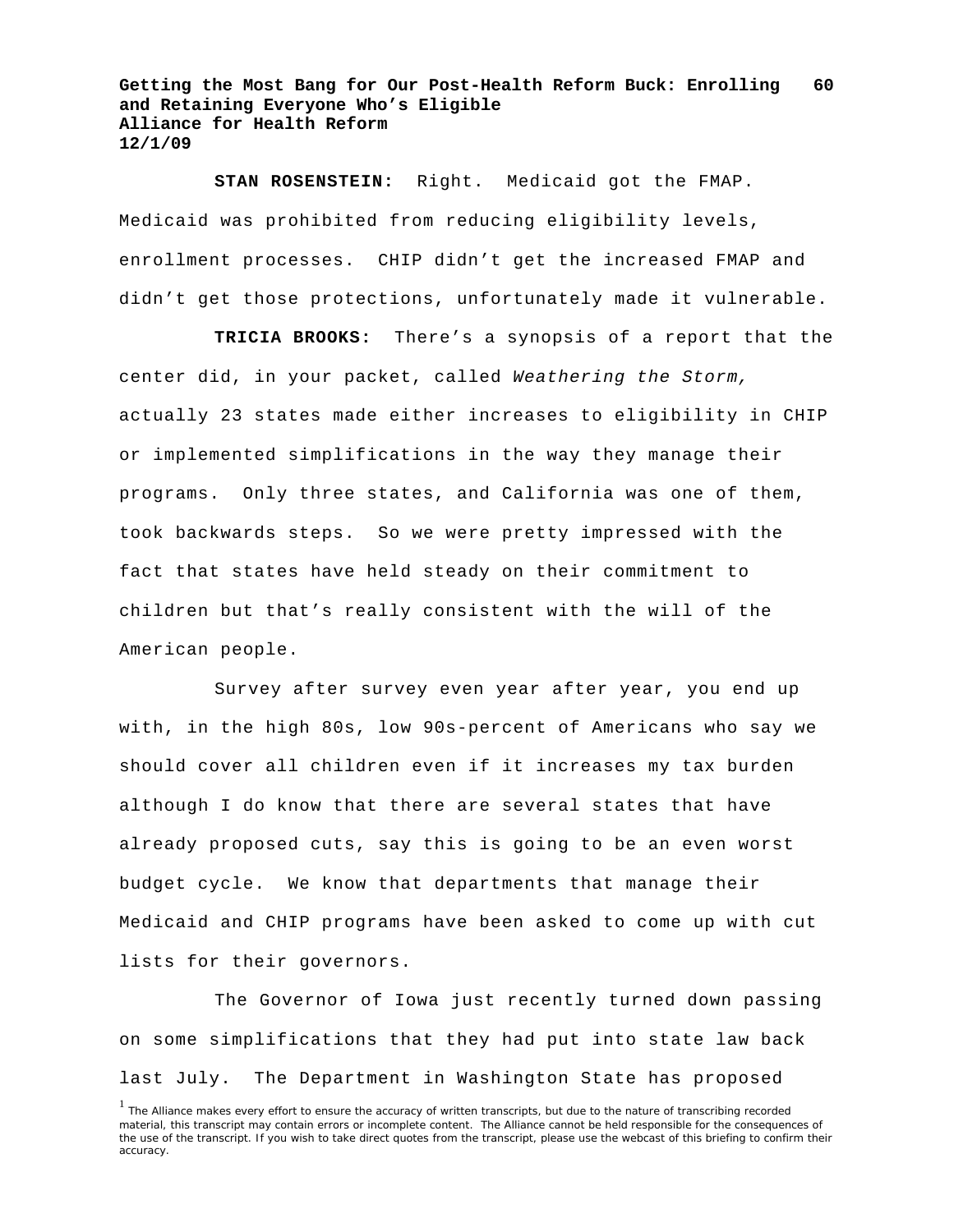cutting eligibility from 300 to 205-percent. I think you're going to see more of this but I am reasonably confident that, we particularly in an election year, that we're going to see states holding on the children's health insurance programs because they're just way too popular I hope, cross my fingers.

**ED HOWARD:** Here's a question in the let's you and him fight category. It seems to me Stan and Tricia, and I'm not sure which Stan so whoever really wants to disagree can chime in, Stan and Tricia disagreed about whether using the tax code to dictate subsidy eligibility is a good idea. Is that disagreement as perceived really true and if so, is there a way to reconcile those concerns?

**TRICIA BROOKS:** Okay, so I'll jump in here first. At least I think I know where the question was going. I think, first of all, there are two issues. One is using the tax code in express lane eligibility. The other's using tax code for subsidies in health reform. I'm happy for us to use the tax code. I just want us to use it for all the programs. I don't want to have one standard in Medicaid, a different one in CHIP, and a third one in health reform.

So if we're going to use the tax code, let's use it across the board and let's keep the definitions of household size, whose income counts, where the source of that income comes from, let's make it consistent among all the programs.

<sup>&</sup>lt;sup>1</sup> The Alliance makes every effort to ensure the accuracy of written transcripts, but due to the nature of transcribing recorded material, this transcript may contain errors or incomplete content. The Alliance cannot be held responsible for the consequences of the use of the transcript. If you wish to take direct quotes from the transcript, please use the webcast of this briefing to confirm their accuracy.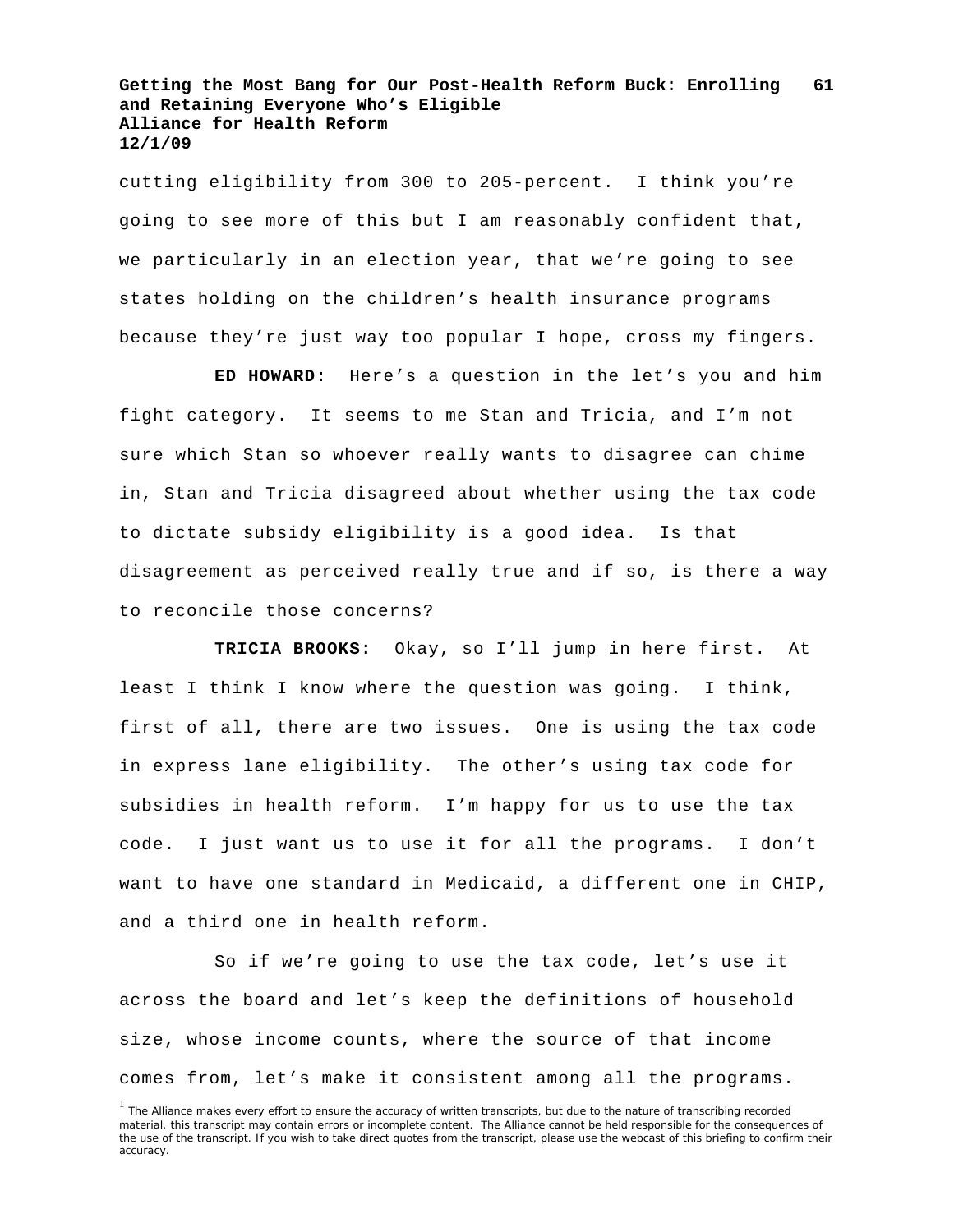Now before you make a comment, I'll go to the express lane eligibility. My concern with what's going on with the test in state implementations of using the tax code to find and enroll kids through express lane is that we have proven through eligibility process improvement collaboratives, retention collaboratives that Robert Wood Johnson Foundation has sponsored that small-scale testing is really the most effective way to figure out if an idea's a good idea, sort of work the kinks out of the system and then when you find success to spread that success.

We launched very big initiatives in the states, they're using the tax code. For example, the state of Maryland, I think it was Maryland, when they asked the question on the income tax about whether you have health coverage, it wasn't specific to children. It was worded in a way that you didn't necessarily give an accurate response.

So when we make those kinds of mistakes, it would appear that we have something that doesn't work but if we would implement those kinds of initiatives on the small-scale, figure out what works, what doesn't work, and then spread them and let them be successful, it would be highly more efficient and effective.

In Iowa, when they did their income tax code, the tax department, whatever their name is, sent a letter to the

<sup>&</sup>lt;sup>1</sup> The Alliance makes every effort to ensure the accuracy of written transcripts, but due to the nature of transcribing recorded material, this transcript may contain errors or incomplete content. The Alliance cannot be held responsible for the consequences of the use of the transcript. If you wish to take direct quotes from the transcript, please use the webcast of this briefing to confirm their accuracy.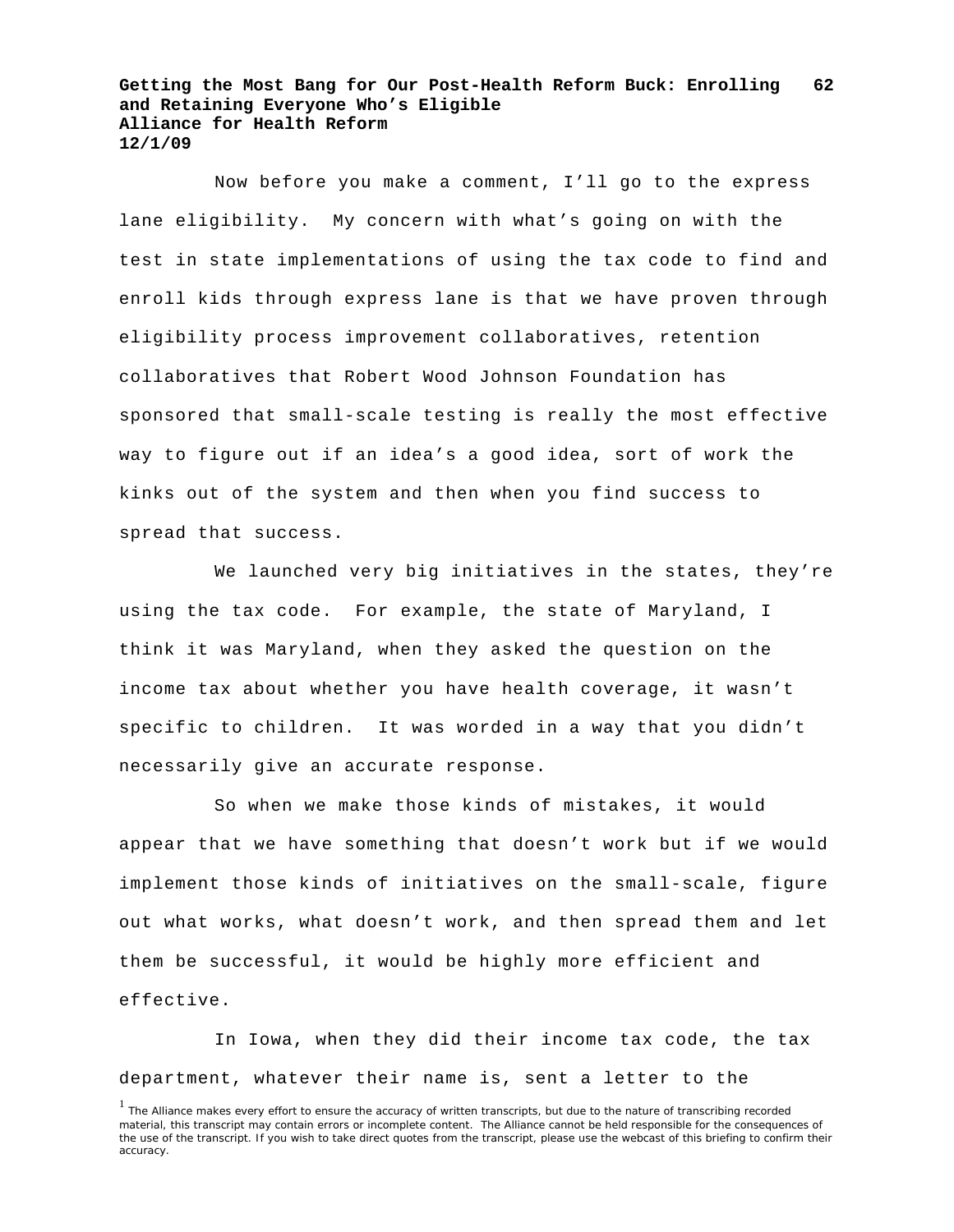Governor and said we identified tens of thousands of families who said their children were uninsured. They don't even know whether they're already enrolled in Medicaid and CHIP.

They went through an outreach process and they enrolled 400 kids and they said it costs them \$58,000. My numbers are not accurate but you get the picture that what happens with these big tests is that you haven't worked the kinks out of the system and you come back with something that doesn't look like a tremendous success.

So I would suggest just going at it from a different perspective. That is making sure that you do it on a smaller scale and figure out how to make it work. It's a promising practice.

**STAN DORN:** Yes. Well I'm sorry to disappoint the questioner but I agree with Tricia. Number one, using the same income methodology for all the subsidy programs makes a lot of sense and that's what the Senate bill, by and large, does not entirely. If you want to preserve existing Medicaid eligibility or CHIP eligibility. However, you need to recognize as Stan R. pointed out that you're going to cause some people to lose that eligibility.

So one option you have if you want is to say first we see whether you're eligible based on the tax data and if not,

 $<sup>1</sup>$  The Alliance makes every effort to ensure the accuracy of written transcripts, but due to the nature of transcribing recorded</sup> material, this transcript may contain errors or incomplete content. The Alliance cannot be held responsible for the consequences of the use of the transcript. If you wish to take direct quotes from the transcript, please use the webcast of this briefing to confirm their accuracy.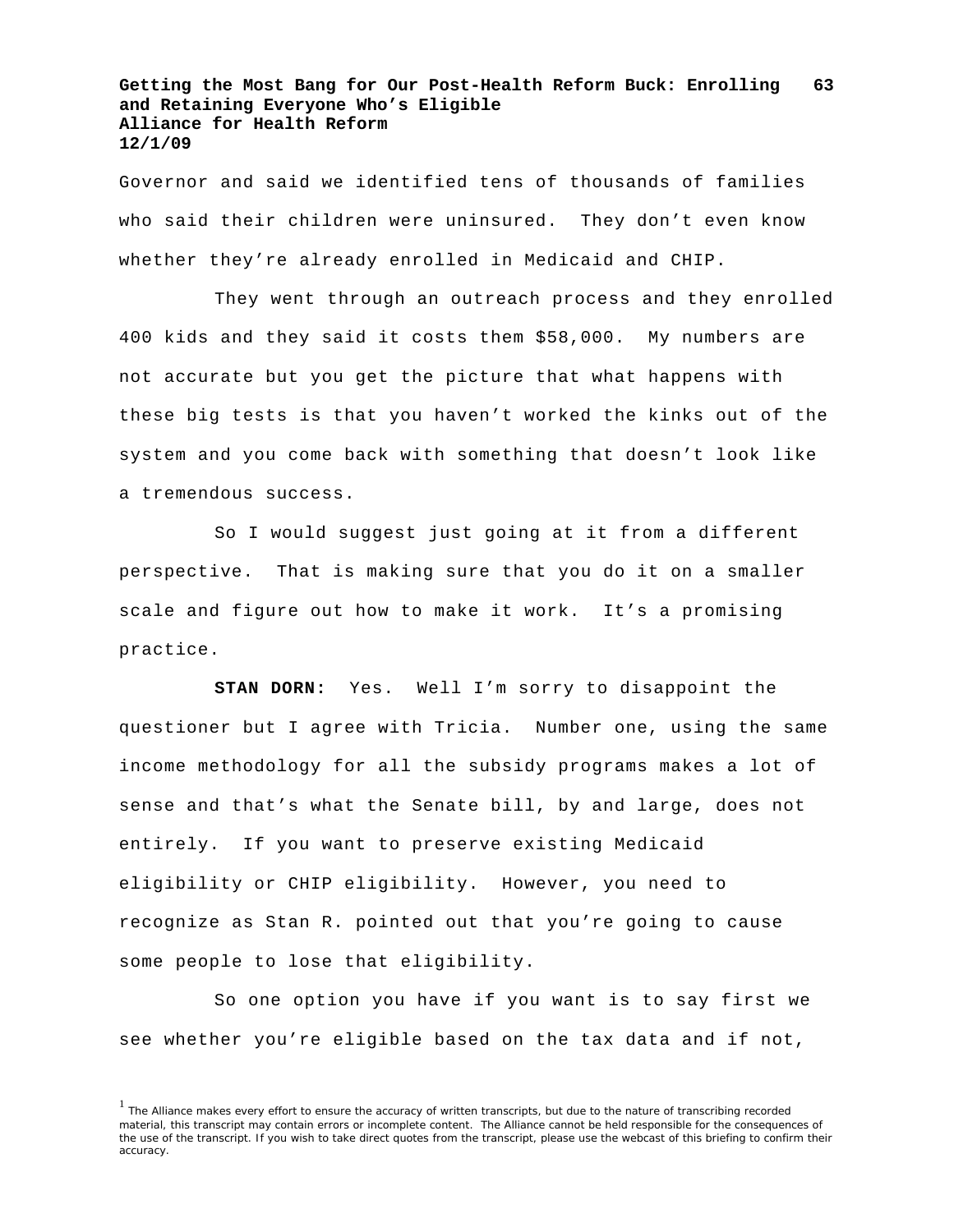you can come forward and show that you would have been eligible under the old systems of Medicaid eligibility.

So you could do that if you want first thought. Second is I totally agree with Tricia about the desirability of smallscaled implementation, tests that work the bugs out. We shouldn't be under any illusions that that's going to be enough to solve the problem though.

I mean in Maryland, Howard County did it first and then they took it statewide and they kind of screwed up but one huge issue facing Congress is how much administrative discretion are you going to leave HHS? I have to say I'm very worried that to the extent, lots and lots of details get specified, Congress may find that they have locked HHS into a weird little corner with totally unforeseen problems. I mean I'll give you an example.

With the health coverage tax credit program and I've obsessed over that program for years and years and years, they had this weird problem that emerged that said that where in order to apply for the credit, you had to already be enrolled in health insurance paying the full premium. Now that seems like a bizarre thing to do right?

The reason why is because the definition of credit eligibility in the statute said somebody's eligible for the credit if they're enrolled in coverage. Well my friends, we

<sup>&</sup>lt;sup>1</sup> The Alliance makes every effort to ensure the accuracy of written transcripts, but due to the nature of transcribing recorded material, this transcript may contain errors or incomplete content. The Alliance cannot be held responsible for the consequences of the use of the transcript. If you wish to take direct quotes from the transcript, please use the webcast of this briefing to confirm their accuracy.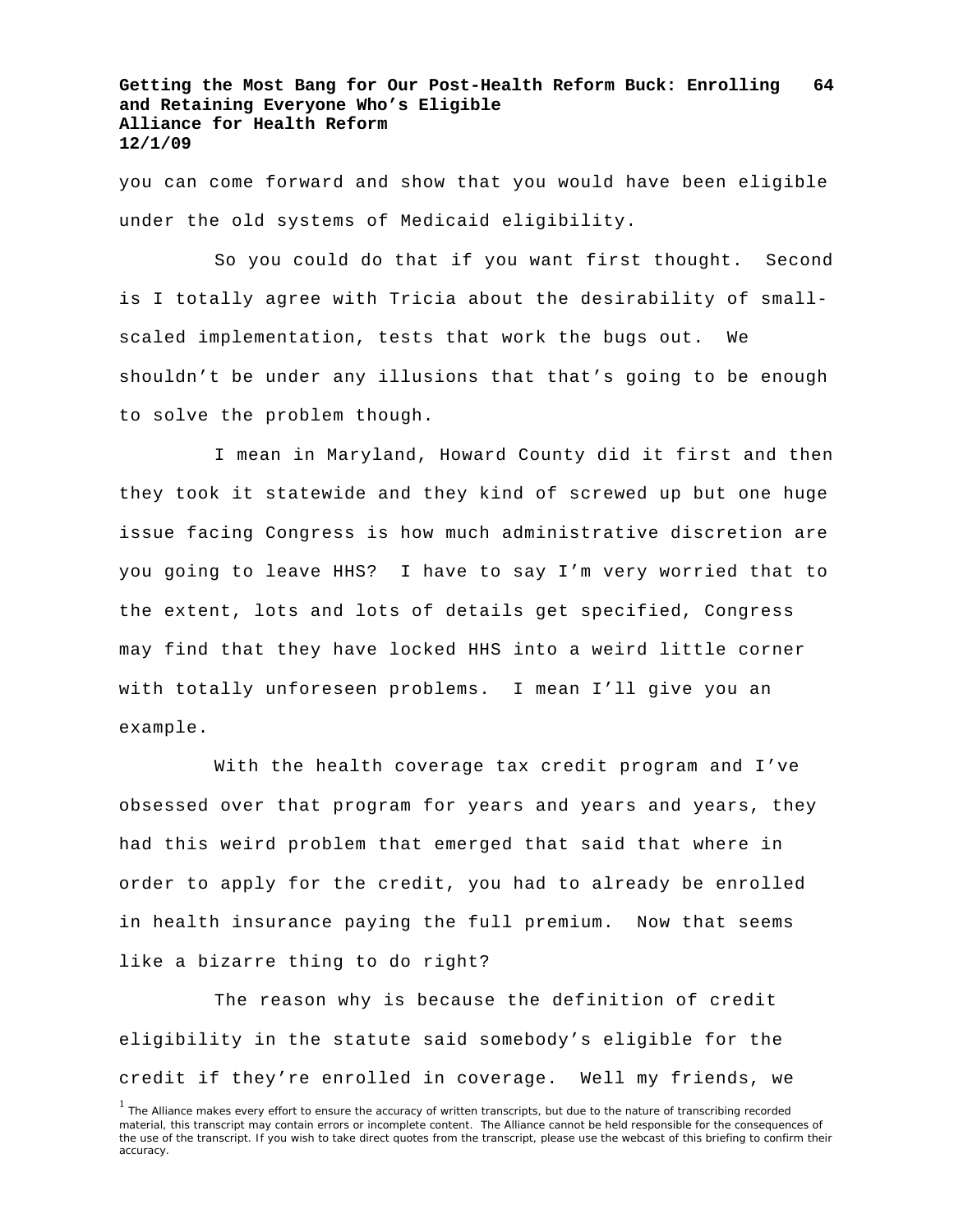have the same definition of subsidy eligibility in the exchange under the legislation.

So my counsel, if there's any folks from Congress here, give as much discretion as you feel you can, HHS, in working out these little nitty gritty details because I guarantee the world's going to be a heck of a lot more complicated when implementation time rolls around than anybody in Congress is currently imaging. One piece of that flexibility is the ability to do slow step-by-step testing of innovative strategies.

**ED HOWARD:** We have time for just a couple more questions. I'd ask you to pull your blue evaluation forms out and fill them out as you listen to this last couple of exchanges. We have a couple of questions on a sort of nuts and bolts level. Maybe Ruth can start off. Are there enough, were there enough accessible, local field offices for walk-in options in your state or most states for people who really need that? How do you assure adequate training for your outreach staffs?

**RUTH KENNEDY:** Well in Louisiana, we have about 40 Parrish or county eligibility offices but augmenting that, we have about 500 community-based application centers where a person can go and get assistance. That would be communitybased organizations. Some are provider-based. So there is, I

<sup>&</sup>lt;sup>1</sup> The Alliance makes every effort to ensure the accuracy of written transcripts, but due to the nature of transcribing recorded material, this transcript may contain errors or incomplete content. The Alliance cannot be held responsible for the consequences of the use of the transcript. If you wish to take direct quotes from the transcript, please use the webcast of this briefing to confirm their accuracy.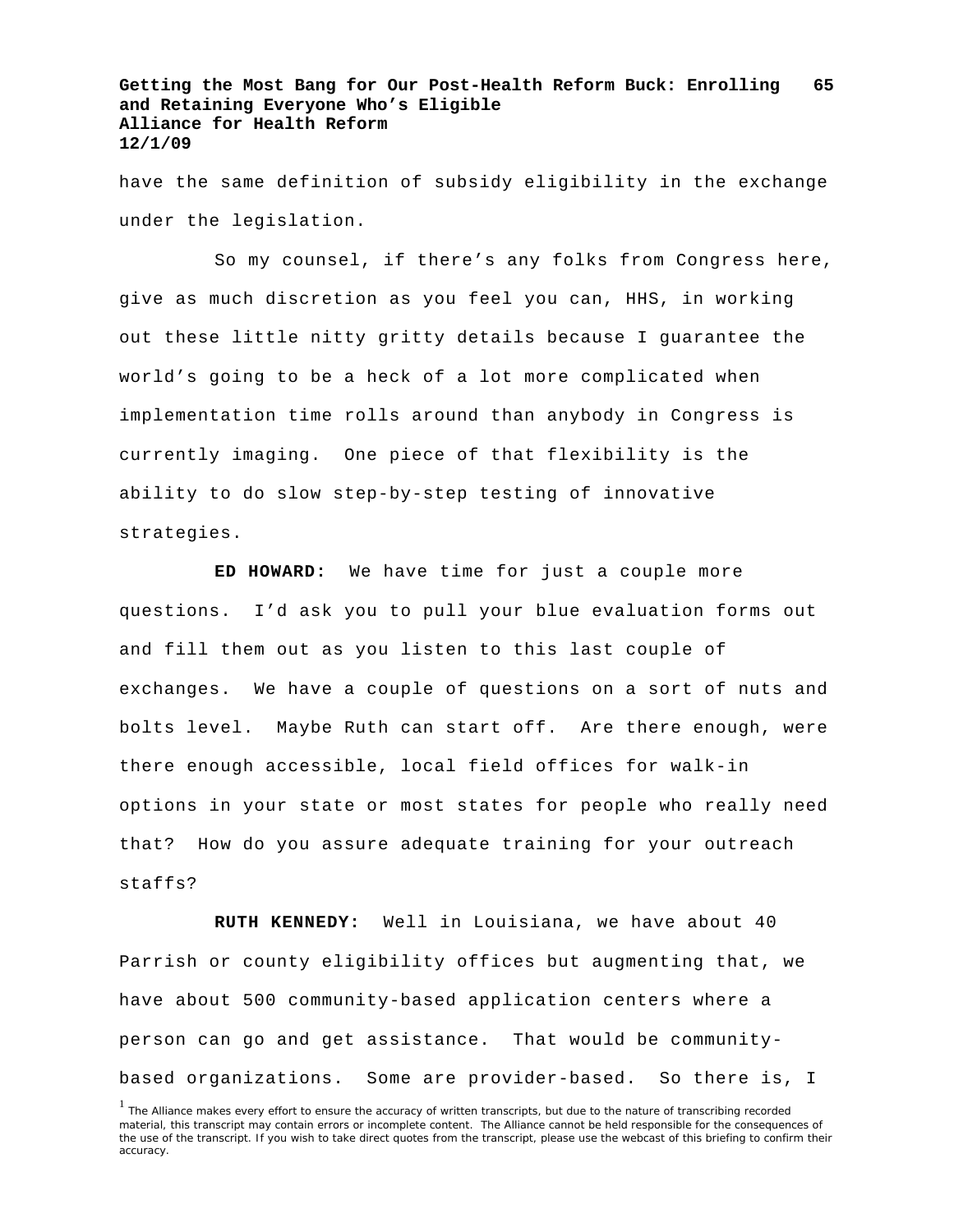think we have the opportunity is there and it's very important for those, not only of course our case workers, our eligibility case workers in those 40 offices are trained.

Nut we have a very, it's been in place almost 18 years now, that training for those, we call them application assistors. So that is a couple of days training that before they can do that assistance. So that's very much a process in place, the training because misinformation is worst than no information at all. So it's very important that people get the right information.

**TRICIA BROOKS:** Well I'll just kind of quickly comment on that. In New Hampshire, we had a very robust training program for community-based application assistors but it's an ongoing effort. It's not a one-shot deal and we implemented that in various ways.

We had field coordinators who did initial briefings with folks and then we had semi-annual trainings and you just have to make a commitment to keep going to make it happen but I would suggest to you that there's an internal training problem in our eligibility offices as well.

When I talk about consistency, you could go from eligibility office to eligibility office and find that case workers do things differently. So training is a really

<sup>&</sup>lt;sup>1</sup> The Alliance makes every effort to ensure the accuracy of written transcripts, but due to the nature of transcribing recorded material, this transcript may contain errors or incomplete content. The Alliance cannot be held responsible for the consequences of the use of the transcript. If you wish to take direct quotes from the transcript, please use the webcast of this briefing to confirm their accuracy.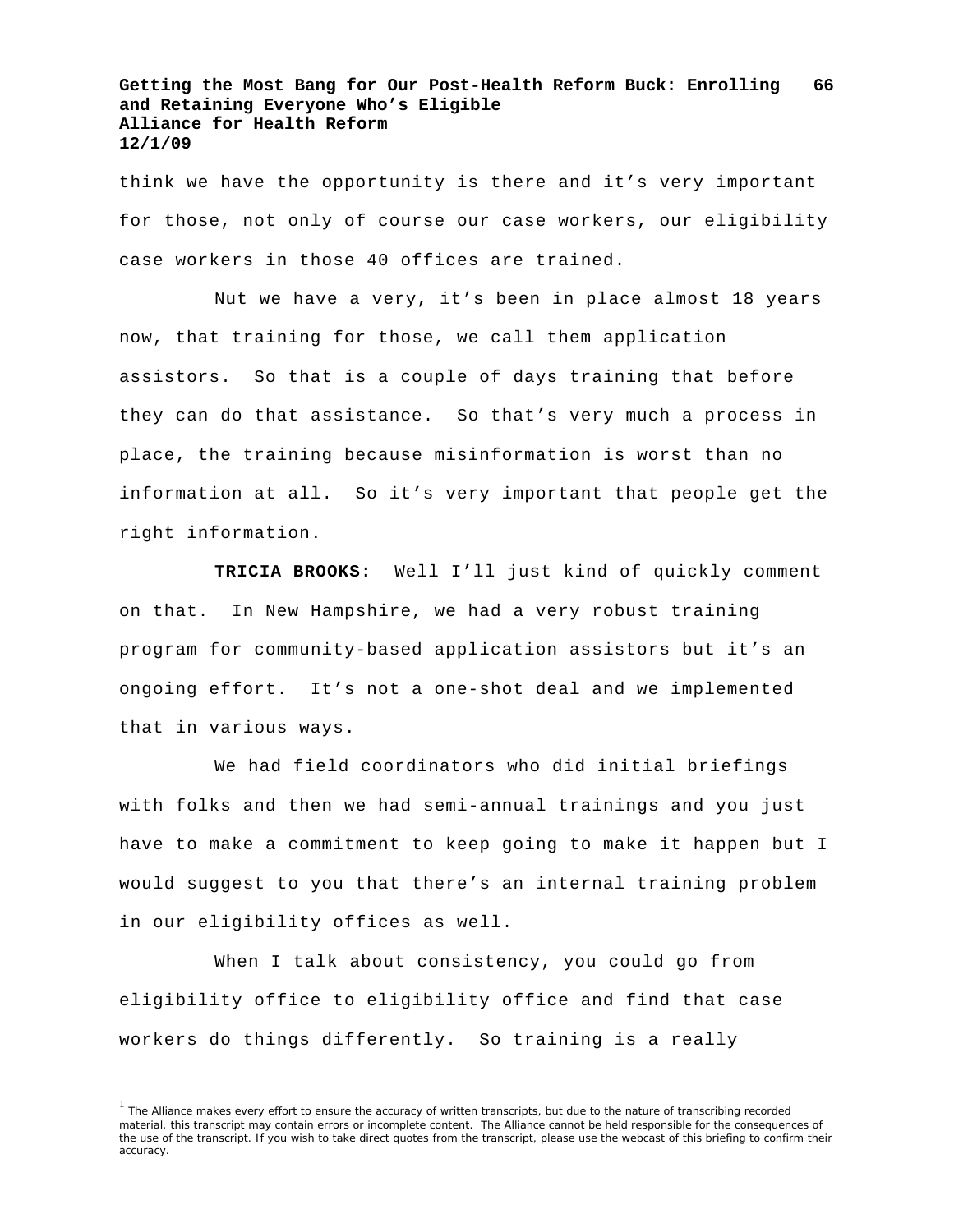important, key in health care reform to make sure people get it right and are consistent in how they apply the rules.

**ED HOWARD:** How many states do what Ruth was talking about, which is centralizing sort of the decision making of eligibility so that you can smooth out some of the inconsistencies from office to office?

**TRICIA BROOKS:** The states that rely on county-based eligibility systems certainly have some challenges in terms of ensuring that kind of consistently. I don't have a count. Stan?

**STAN DORN:** It's a huge issue. It's a critically important issue and not much work has been done on it. There was a paper by the United Hospital Fund of New York that talked about the county eligibility system of New York and some of its nightmarish problems and Stan has had to deal with it in California. I'm sure he can regal you indefinitely with horror stories.

My impression is that most states do not have a countybased eligibility system but that the minority that do is a significant minority and it includes a lot of the largest states like New York and California and New Jersey but it's a huge problem.

**ED HOWARD:** The last question I have is actually a combination several questions and it raises the same issue for

<sup>&</sup>lt;sup>1</sup> The Alliance makes every effort to ensure the accuracy of written transcripts, but due to the nature of transcribing recorded material, this transcript may contain errors or incomplete content. The Alliance cannot be held responsible for the consequences of the use of the transcript. If you wish to take direct quotes from the transcript, please use the webcast of this briefing to confirm their accuracy.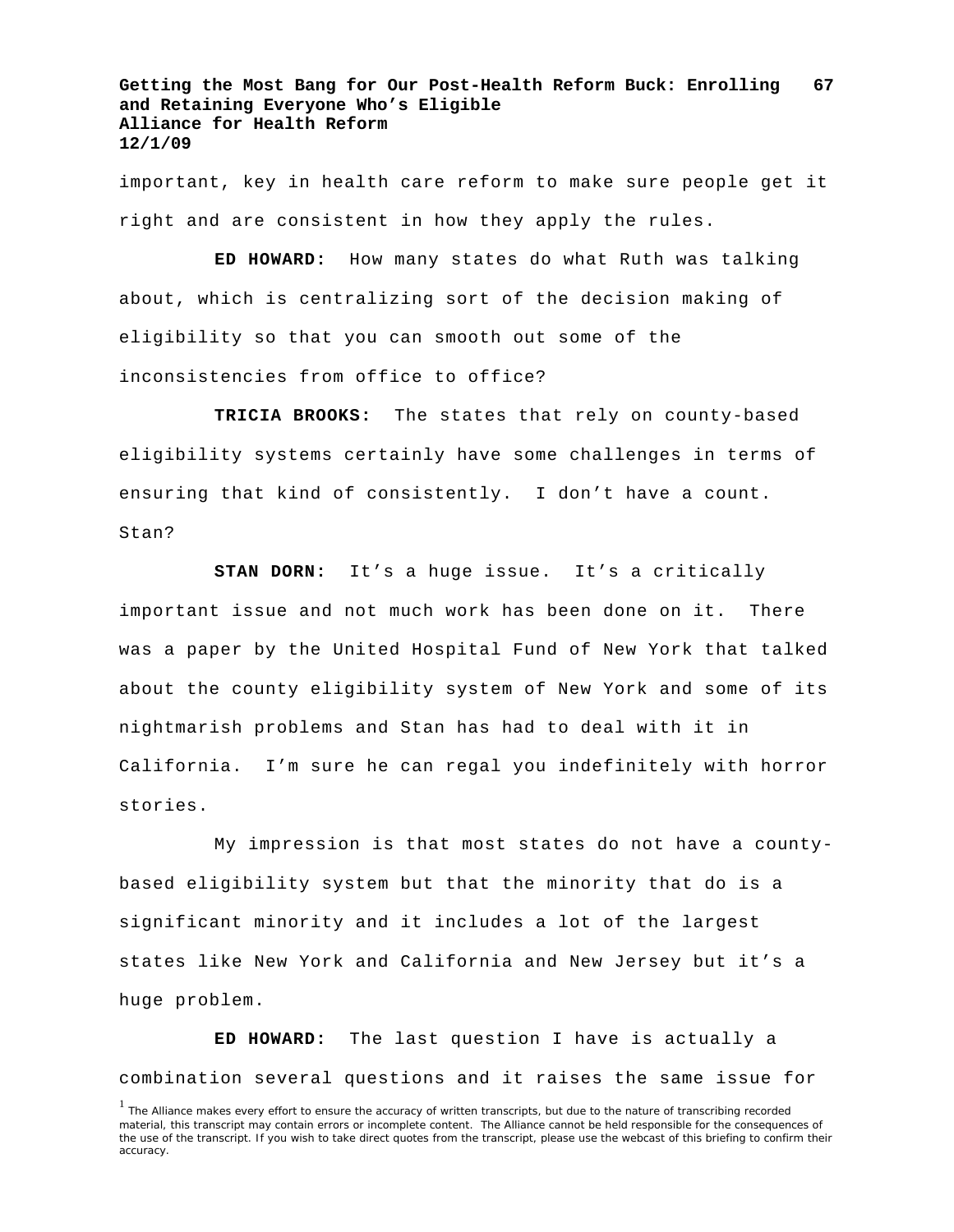a couple of sides. Starting from Stan Dorn's comments on which features are in or out of the various reform proposals, the question is kind of a combination of an elaboration of what Stan was talking about.

What's in there that we really ought to be interested in hanging on to and what's not in there that we ought to be making some noise about the value of adding at this stage? What are the barriers? What are the tools that we need to have or should have to do something about smoothing some of the problems that we've been talking about? Stan Dorn?

**STAN DORN:** I'll take a crack at it. I think critically important to hang on to is the Senate bill's use of a common income methodology for ineligibility discrimination method for all subsidy programs that I think it'd be important to build on that and eliminate the requirement in the Senate bill that everybody has to fill out an application even if the government already has all the information in hand needed to determine ineligibility. It's essential to make sure that people could say please determine my eligibility. I authorize you to look at all my data. So that's one important piece.

Another important piece is dealing much more effective way with changes in income levels over time. Low-income household income fluctuates greatly and all of the bills try to capture real time income information and it's just a set-up for

<sup>&</sup>lt;sup>1</sup> The Alliance makes every effort to ensure the accuracy of written transcripts, but due to the nature of transcribing recorded material, this transcript may contain errors or incomplete content. The Alliance cannot be held responsible for the consequences of the use of the transcript. If you wish to take direct quotes from the transcript, please use the webcast of this briefing to confirm their accuracy.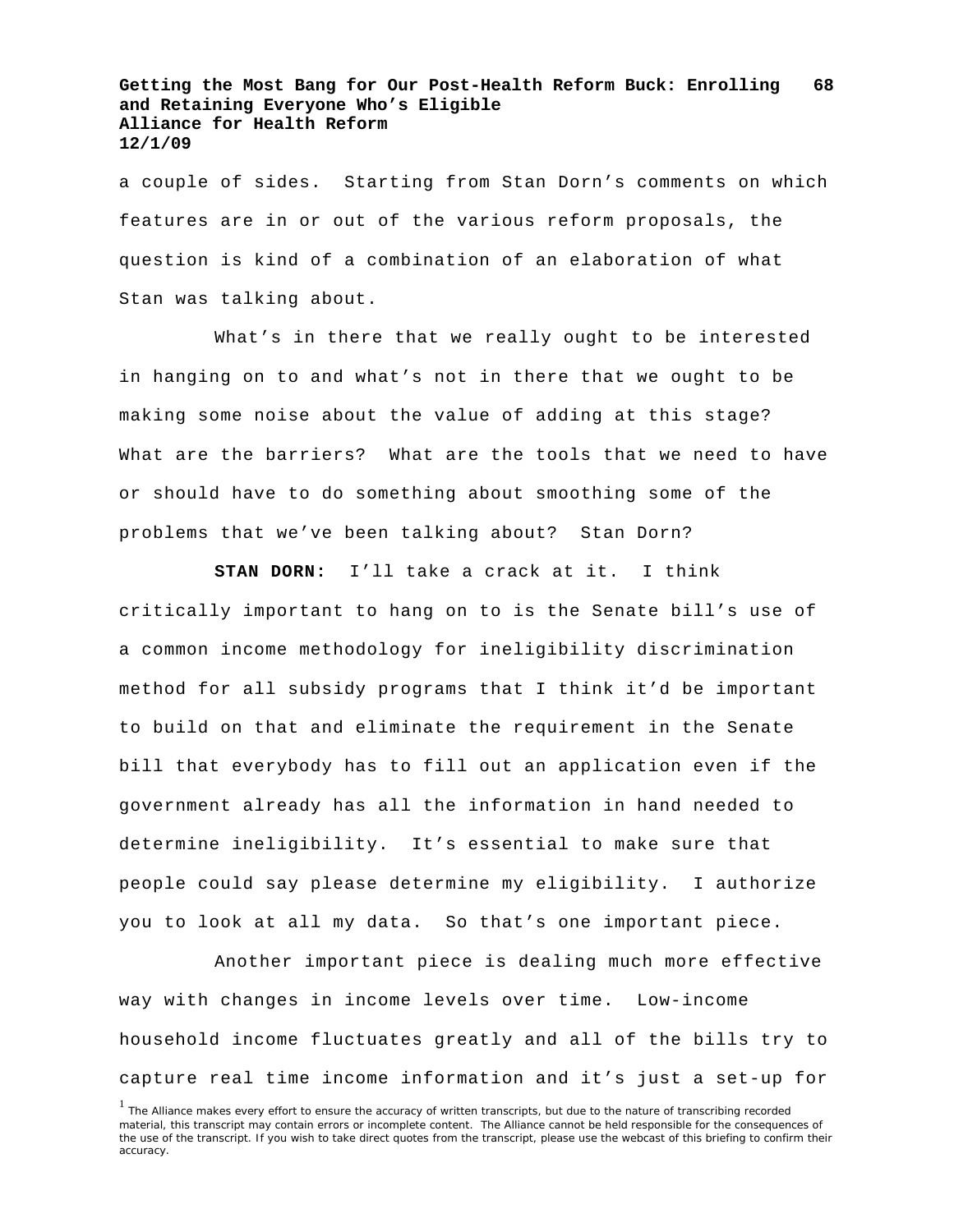a nightmare. Let me give you a couple of examples of the forms that the nightmare can take.

The House bill says that you have to report all the changes in income. You know what's going to happen? People won't do it. There will be an audit and they'll find huge number of rates of errors because both the House and Senate bills say we're going to precisely allot your premium subsidy to your income. It's going to be a percentage of income. So if my income is \$100 higher, my subsidy should be \$2.33 lower.

So that means when they do this audit and all kinds of people haven't reported that they've gotten three extra hours in the restaurant last week, we're going to find that 90 percent of the people are going to have these errors and it's just going to be a disaster. That's just one particular form the disaster's going to take.

Another form the disaster will take is that people will change incomes and they'll report it and suddenly in February, you go from Medicaid to the exchange and you have to change health plans and suddenly you'll have to spend 63 times more for your premiums and then in July when they cut back on your hours, you go back into Medicaid. These are going to be silly things.

So the best approach would be to do what we've talked about in Louisiana is to provide a continuous eligibility

<sup>&</sup>lt;sup>1</sup> The Alliance makes every effort to ensure the accuracy of written transcripts, but due to the nature of transcribing recorded material, this transcript may contain errors or incomplete content. The Alliance cannot be held responsible for the consequences of the use of the transcript. If you wish to take direct quotes from the transcript, please use the webcast of this briefing to confirm their accuracy.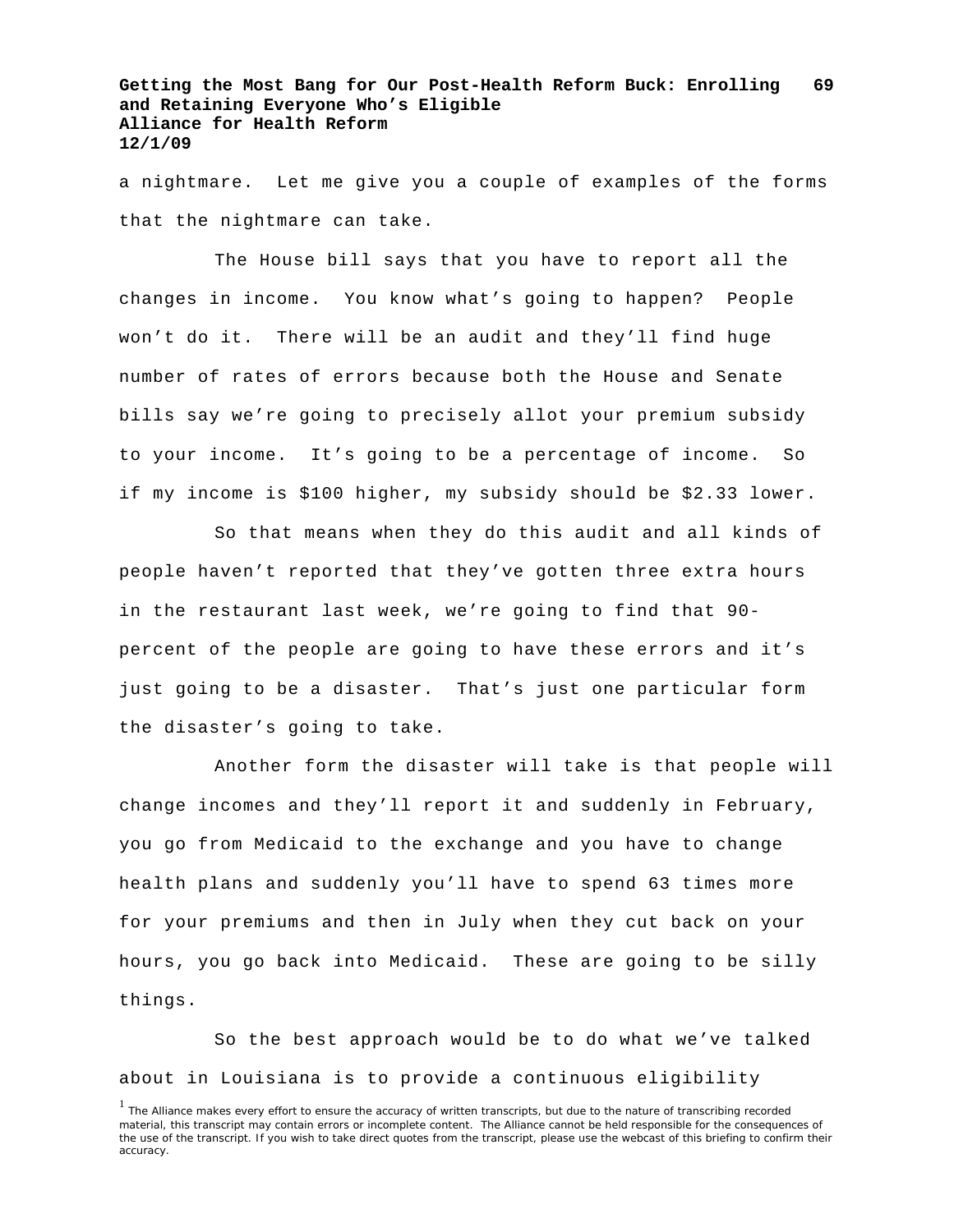period where at the beginning of that period, it's 12 months in Louisiana, it could be a shorter period of time, you say based on all the information we have right now, this is your subsidy level.

It's in place until 12 months from now, six months from now. The problem with that is it raises your subsidy costs because that means people, three months from now who have higher incomes, are going to have the same subsidy that they had in the past. So that's why all the bills try to provide some form of real time income determination but it's just a disaster waiting to happen.

So I think a much better push, if you don't want go to the full 12 months route, at least you can do things like six months continuous eligibility or when somebody files their federal income tax form, let that automatically renew eligibility or when quarterly wage reports become available, have that automatically change eligibility but it's a really serious problem.

**TRICIA BROOKS:** Well I think 12-month continuous eligibility is absolutely critical moving forward. I have to say I've been specializing more on CHIPRA and health reform and waiting until we have a final bill to figure out what it really means for children and families but we have to do more about collection analysis of data and making those data publicly

<sup>&</sup>lt;sup>1</sup> The Alliance makes every effort to ensure the accuracy of written transcripts, but due to the nature of transcribing recorded material, this transcript may contain errors or incomplete content. The Alliance cannot be held responsible for the consequences of the use of the transcript. If you wish to take direct quotes from the transcript, please use the webcast of this briefing to confirm their accuracy.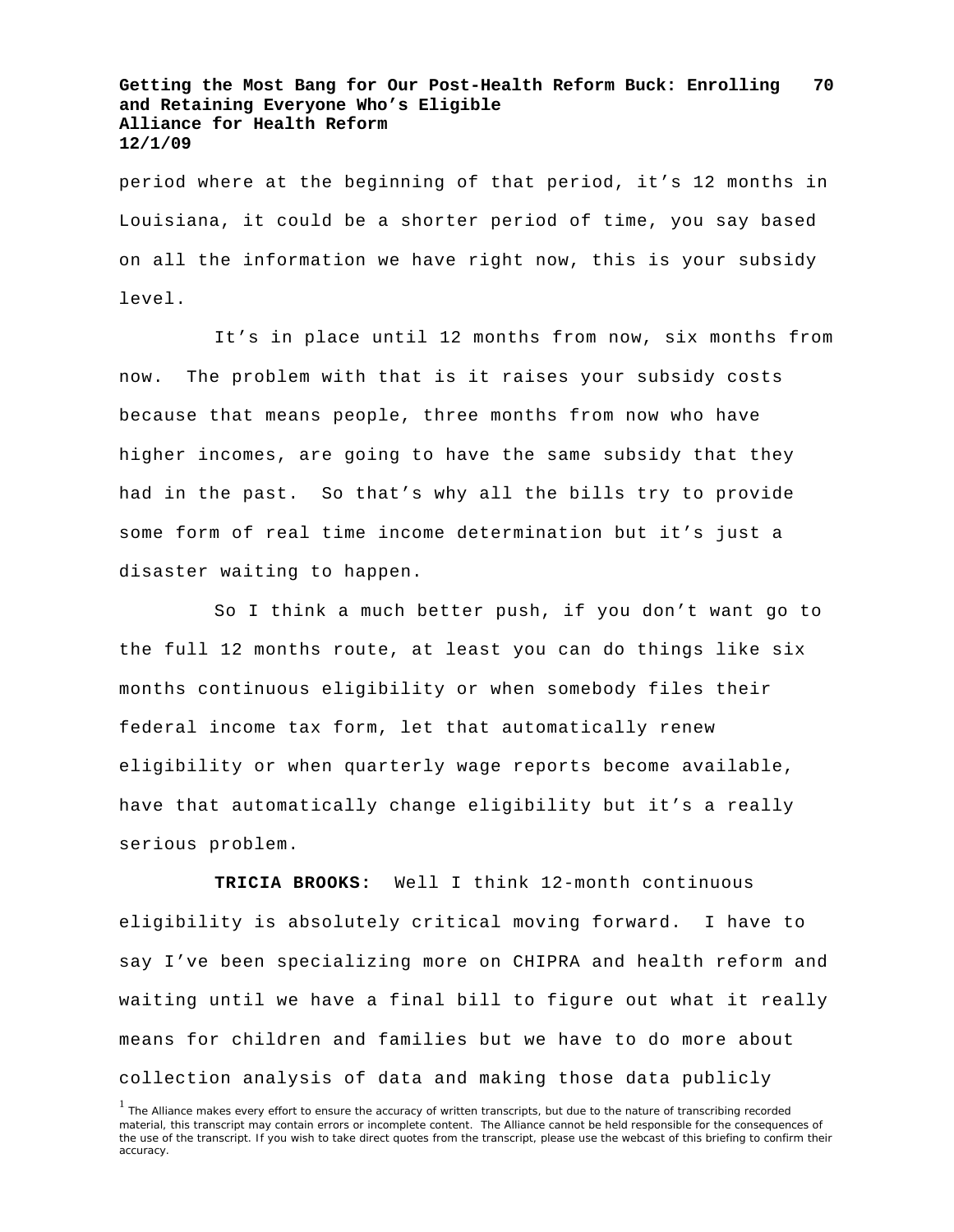available and being transparent in how well we're doing in our programs. CHIPRA started to get at that a little bit. I'm not sure how well health reform deals with it but it ought to be part of the package.

**STAN ROSENSTEIN:** I think it's critical that at least CMS really has the flexibility to do something to sort out the funding versus the eligibility process so that states can simplify and make sure, I like Stan's idea, doing a sample but it'll be critical that CMS will have the authority to do that otherwise you could just see it coming when they say case by case determination.

**RUTH KENNEDY:** I think that is important to pay attention to administrative funding, the match rate for administrative funding. Perhaps the reason that Medicaid lags is that the match in Medicaid for admin is 50/50 whereas states get the same match rates, the enhanced matched rate for administrative costs in their CHIP program that they get for payments for services.

So are there ways through match that you could incentivize those kinds of practices that you want to see. I think CHIPRA begins to do that but we need to look further into that, is for example the systems. These costs, the simplification is very expensive. When states are having to

 $<sup>1</sup>$  The Alliance makes every effort to ensure the accuracy of written transcripts, but due to the nature of transcribing recorded</sup> material, this transcript may contain errors or incomplete content. The Alliance cannot be held responsible for the consequences of the use of the transcript. If you wish to take direct quotes from the transcript, please use the webcast of this briefing to confirm their accuracy.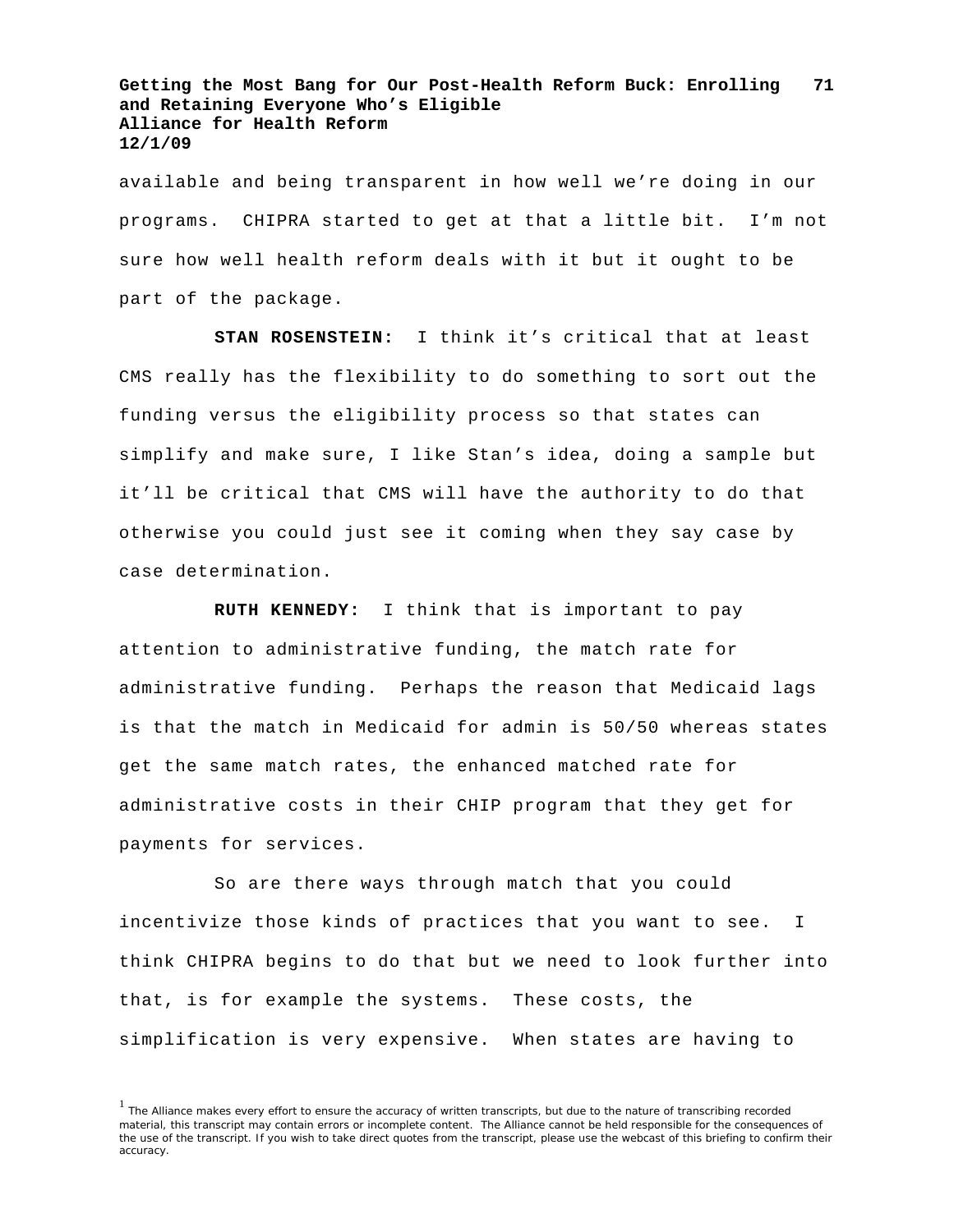pay 50-percent of those costs rather than 90-percent, it's going to enforce their decisions.

**ED HOWARD:** Okay. Well that is about as good a way to summarize the discussion as I can imagine. You know, there are very few areas of bipartisan agreement these days about health care but we seem to have agreement on the proposition that if you're eligible, we want to actually get you covered and get you the care. I think that makes this discussion about as important as anything that we're talking about these days here.

The other point I think that's important is that if we do pass a reform package, the practices that we've been hearing about today are going to be needed to fulfill the promise of that legislation.

If reform doesn't pass then enrolling and retaining these now eligible people, the millions and millions of not just kids but adults as well may hold the biggest potential for broadening access to care that we have in the next couple of years.

So I want to thank the staff of the Alliance for putting together a great briefing, thank our friends from PhRMA for supporting both Stan Dorn's research and the briefing itself. Thank the panel,

<sup>&</sup>lt;sup>1</sup> The Alliance makes every effort to ensure the accuracy of written transcripts, but due to the nature of transcribing recorded material, this transcript may contain errors or incomplete content. The Alliance cannot be held responsible for the consequences of the use of the transcript. If you wish to take direct quotes from the transcript, please use the webcast of this briefing to confirm their accuracy.